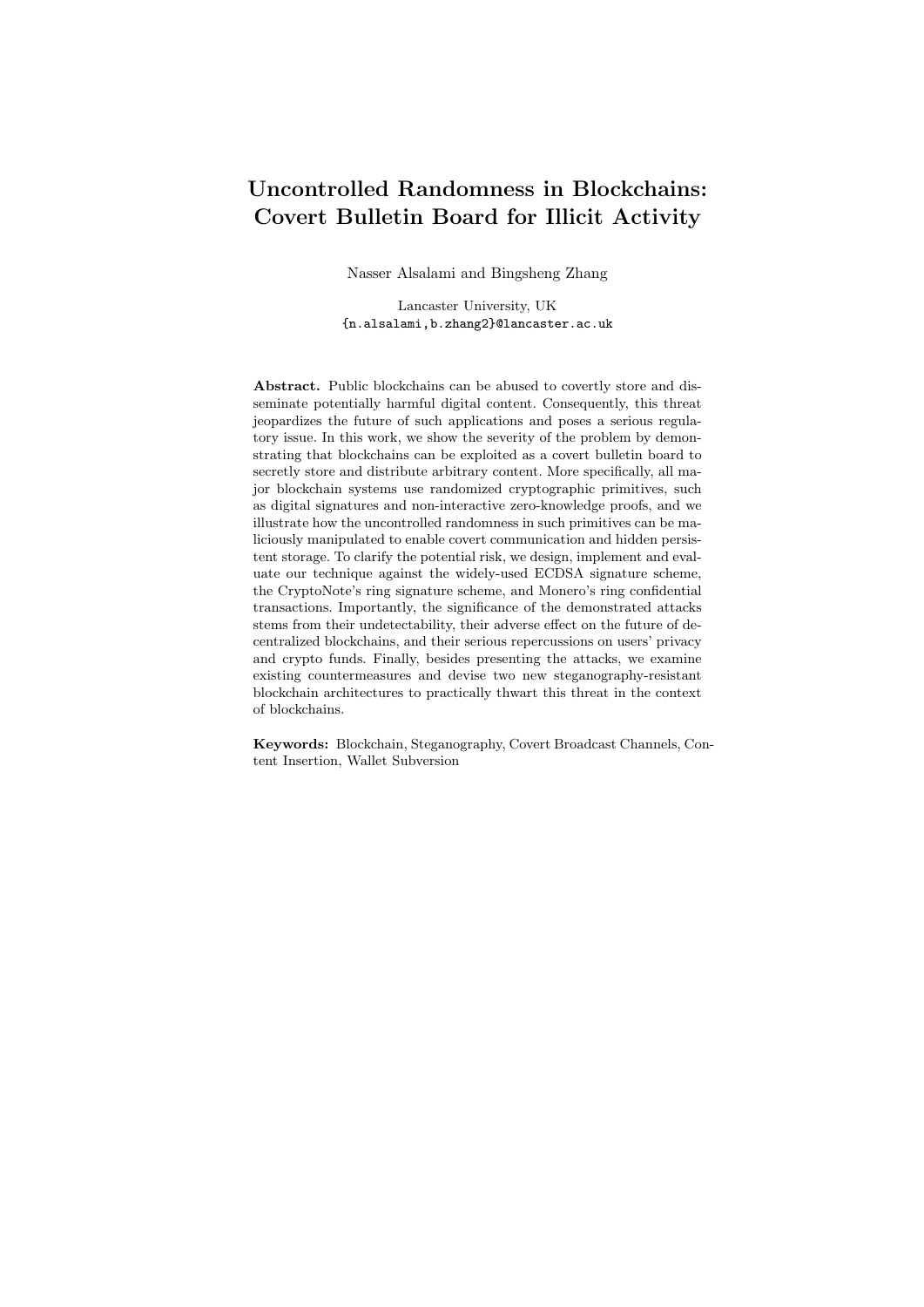# Table of Contents

| 1              |                                                                | $\overline{4}$ |  |  |  |  |  |
|----------------|----------------------------------------------------------------|----------------|--|--|--|--|--|
|                | 1.1                                                            | 8              |  |  |  |  |  |
| $\overline{2}$ |                                                                | 8              |  |  |  |  |  |
|                | 2.1                                                            | 8              |  |  |  |  |  |
|                | 2.2                                                            | 8              |  |  |  |  |  |
|                | 2.3                                                            | 9              |  |  |  |  |  |
|                | 2.4                                                            | 9              |  |  |  |  |  |
|                | 2.5<br>Brief description of Monero (Version 0.12.0.0)          | 10             |  |  |  |  |  |
|                | 2.6                                                            | 12             |  |  |  |  |  |
|                | Kleptography/Algorithm-substitution attacks<br>2.7             | 13             |  |  |  |  |  |
|                | 2.8                                                            | 14             |  |  |  |  |  |
| 3              |                                                                | 14             |  |  |  |  |  |
|                | 3.1<br>Our generic steganographic attack on CryptoNote         | 15             |  |  |  |  |  |
|                | 3.2                                                            | 17             |  |  |  |  |  |
|                | 3.3                                                            | 18             |  |  |  |  |  |
| 4              |                                                                | 19             |  |  |  |  |  |
|                | 4.1                                                            | 19             |  |  |  |  |  |
|                | 4.2                                                            | 22             |  |  |  |  |  |
| 5              |                                                                | 23             |  |  |  |  |  |
|                | Attack Scenario 1: Covert Broadcast Channel<br>5.1             | 23             |  |  |  |  |  |
|                | 5.2<br>Attack Scenario 2: Covert Data Storage and Distribution | 24             |  |  |  |  |  |
|                | 5.3                                                            | 24             |  |  |  |  |  |
| 6              |                                                                | 27             |  |  |  |  |  |
|                | 6.1                                                            | 28             |  |  |  |  |  |
|                | 6.2<br>Stego-Resistant Blockchain Framework (SRBF)             | 30             |  |  |  |  |  |
|                | 6.3<br>Randomness-Externalized Architecture                    | 31             |  |  |  |  |  |
| 7              |                                                                | 34             |  |  |  |  |  |
| 8              |                                                                | 35             |  |  |  |  |  |
|                |                                                                | 36             |  |  |  |  |  |
|                |                                                                | 40             |  |  |  |  |  |
| $\mathbf{A}$   |                                                                | 40             |  |  |  |  |  |
|                | A.1                                                            | 40             |  |  |  |  |  |
|                |                                                                | 40             |  |  |  |  |  |
| B              | Bytecoin Psuedo-code and Demo Transaction                      | 41             |  |  |  |  |  |
| С              | Detailed Implementation of Steganographic Attack in Monero     | 41             |  |  |  |  |  |
| D              | ECDSA-Signature Rejection-Sampling Experiment                  | 43             |  |  |  |  |  |
| Е              |                                                                | 44             |  |  |  |  |  |
| F              | 45                                                             |                |  |  |  |  |  |
| G              |                                                                | 46             |  |  |  |  |  |
|                |                                                                | 46             |  |  |  |  |  |
|                | G.2 Preventative Trust-Based Countermeasures                   | 47             |  |  |  |  |  |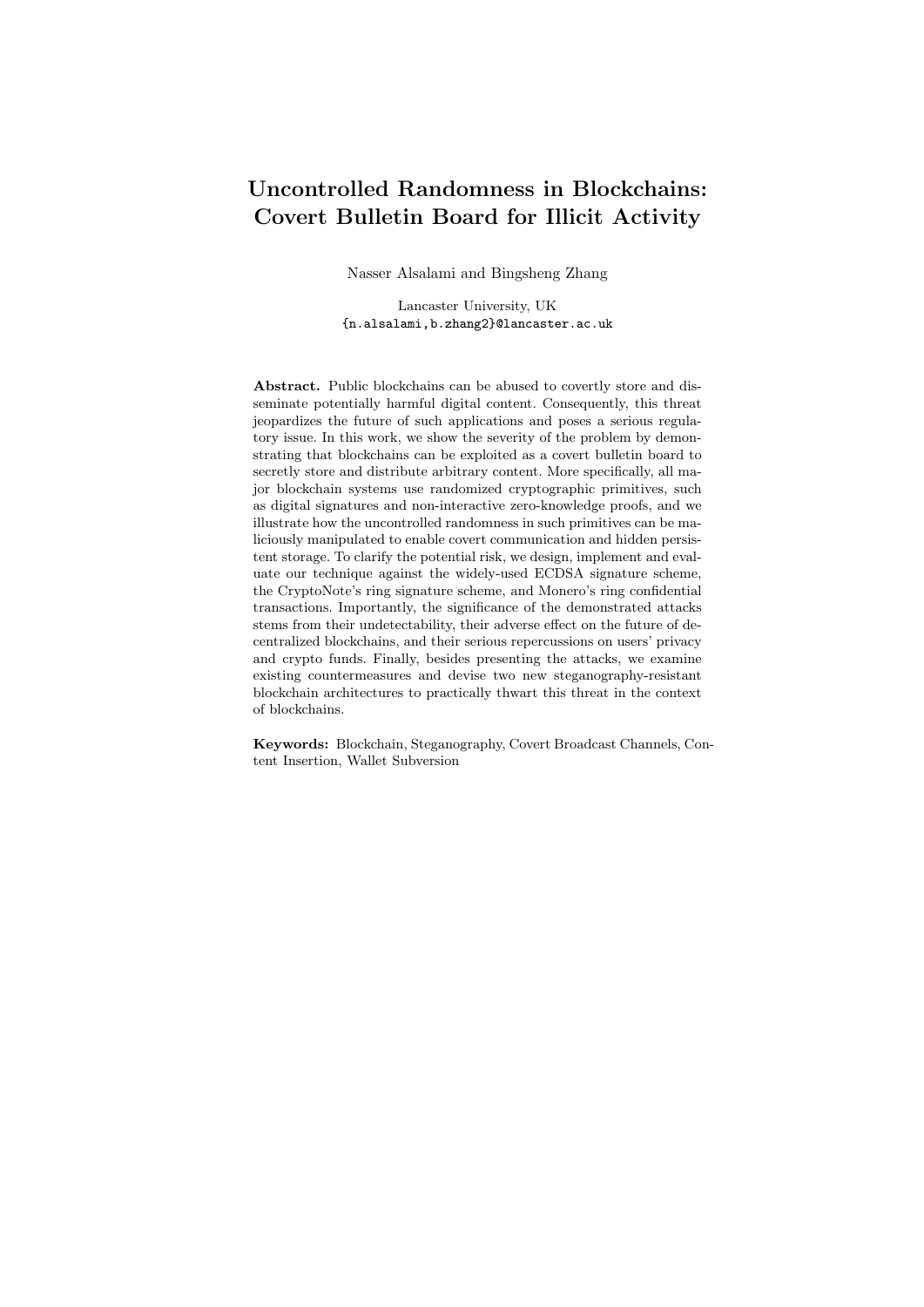| Uncontrolled Randomness in Blockchains | - 3 |
|----------------------------------------|-----|
|                                        |     |
|                                        |     |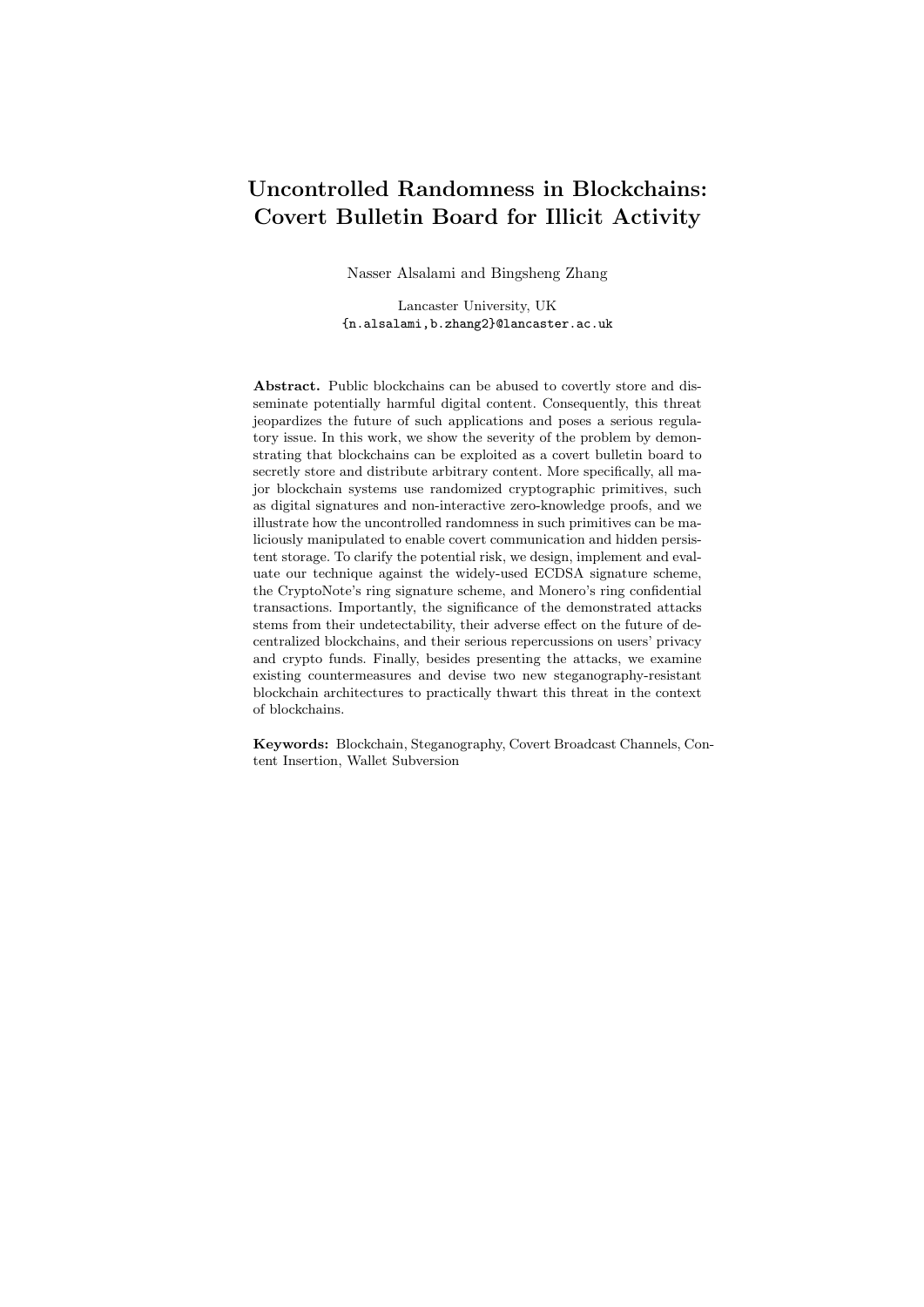### 1 Introduction

The blockchain technology has pioneered a new paradigm to realize large-scale immutable, persistent, and append-only distributed ledgers. Nowadays, blockchainpowered systems have become largely ubiquitous across various sectors including technology, academia, medicine, economics, finance, etc. While the blockchain technology is promising in a great number of application scenarios, it can also be abused to anonymously store and disseminate potentially harmful digital content. A recent study [1] has shown that 1.4% of all Bitcoin transactions contain non-financial data, some of which contain objectionable content, e.g. links to child pornography. Though the absence of a central censor makes blockchains appealing in some use cases, the increasing amount of illicit content posted to the blockchains poses a serious regulatory issue [2]. Subsequently, several techniques have been discussed to either filter unwanted content before it is added to the ledger  $[3]$  or remove content from the blockchain  $[4, 5]$ .

However, all of the proposed countermeasures can only be effective if the malicious content attached to the transactions can be detected. The situation gets worse when the attackers hide data into normal transactions and use blockchain platforms for covert communications. Naively, one can encrypt the malicious content and attach its ciphertext to a transaction, but it is noticeable to the public that there is suspicious data attached. In 2018, Partala [6] showed a proof-ofconcept steganography technique that allows an adversary to covertly embed one bit into a standard Bitcoin transaction's recipient address without being distinguished from an innocuous transaction and without burning the funds.

In this work, we further advance this line of research by demonstrating an effective steganographic method that offers high throughput and can be launched against any blockchain platforms that use randomized, i.e. probabilistic, cryptographic primitives, such as digital signatures and non-interactive zero-knowledge proofs. The main observation is that all randomized cryptographic algorithms need to consume random coins somewhere along the execution, and these random coins are not audited or certified publicly. By intentionally manipulating the random coin supplied to a randomized algorithm, an attacker is able to embed arbitrary information into the outputs of the algorithm. The output that contains steganographic data is computationally indistinguishable from normal output.

Besides using the demonstrated attack for covert channels and persistent storage, the same attack is applicable in another scenario. The attacker(s) may try to subvert, or mis-implement, cryptocurrency wallets and re-distribute them to unsuspecting users. The subverted wallets can then surreptitiously leak the victim's secret, such as the signing key, via standard transactions. Importantly, the transactions generated by the subverted wallets are computationally indistinguishable from normal transactions for any black-box observer.

Moreover, the current focus of research regarding blockchain subversion vulnerabilities is mainly on the trusted parameter setup process, such as common reference string  $(CRS)$  generation  $[7, 8]$ , while software subversion vulnerabilities in blockchain cryptocurrency applications has not been extensively studied.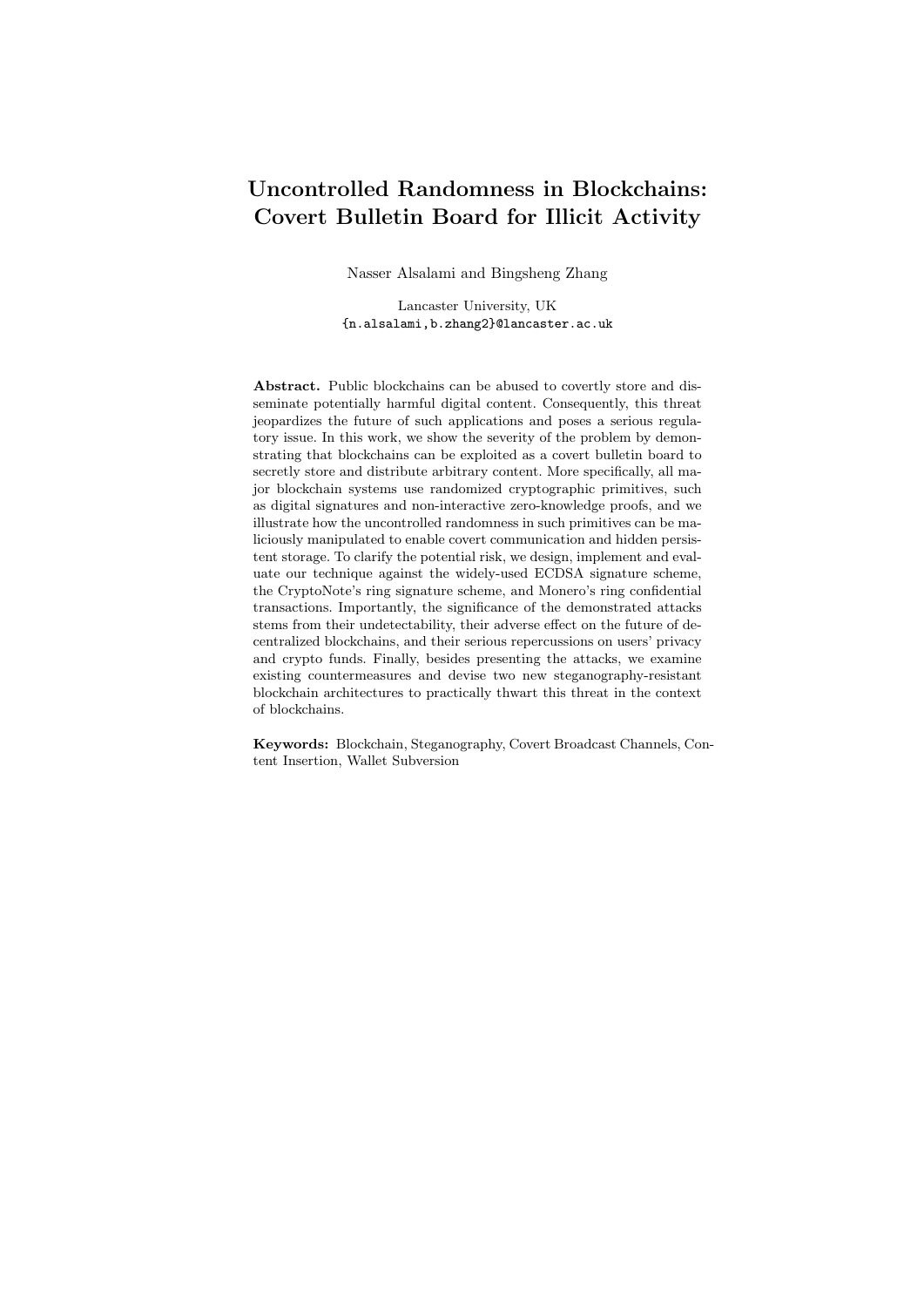The plausibility of algorithm-substitution attacks against cryptocurrency can be attributed to the following three reasons. Firstly, cryptocurrencies have very complex cryptographic primitives and structures that makes them prone to unseen mis-implementations. An example of such mis-implementations is shown in [9] where the Tencent's QQ browser is said to have used textbook RSA algorithm with no padding, which is well-known to be insecure as it is a deterministic encryption scheme. This is further demonstrated in [10] which notes that over 1/3 of the open-source smart contracts contain at least one bug, and some of them are maliciously embedded and can be triggered later by the attackers in a similar manner to the infamous Ethereum DAO hack [11] (\$55 million).

Secondly, although many cryptocurrencies are marketed as decentralized projects, studies have found that the development of many blockchain applications is highly centralized. For example, 30% of the source files in Bitcoin are written by a single author, and 7% of the code is written by the same author [12]. Similarly, 20% of the source code in Ethereum is attributed to the same author [12]. This high centralization may cause bias and introduce intentional and unintentional flaws. Thirdly, most end users lack the ability and the means to check the conformity of an executable wallet with its reference source code. In fact, in some platforms, such as iOS, users can not directly access the binary files without jailbreaking their devices, which paradoxically is not advisable and may render a device unsafe to run a cryptocurrency wallet. Besides, it is uncommon for users to compile the source code of any application by themselves; instead, they usually relay on downloading readily prepared executable applications. The difficulty to examine the implementation of a cryptocurrency wallet is even more pertinent to hardware wallets, such as the various Swiss-Army-Knife hardware wallets [13]. These hardware wallets are typically manufactured in an outsourced loosely-controlled environment, and it is practically impossible to audit the integrity of their implementation through the standard functionality 'correctness' test by observing input/output pairs in a black-box manner.

Our contributions. The primary objective of this work is to draw attention to the potential threat of abusing uncontrolled randomness in blockchain algorithms, and attempt to devise practical countermeasures. To the best of our knowledge, this work is the first in literature that discusses such a widely spread vulnerability in the blockchain context. More specifically, we summarize our contributions as follows:

- Novel blockchain steganographic technique. We propose a steganographic technique that greatly increases the throughput of the state-of-theart blockchain steganographic attack that affects many cryptocurrencies. We present our general attack against the widely-used CryptoNote framework, and as a demonstration, we design, implement and evaluate the attack on Monero and Bytecoin currencies.
- Covert broadcast channels. As an immediate application, we show blockchain platforms can be exploited to act as covert broadcast channels. Once deployed, this would be the world's first practical covert broadcast channel. The exis-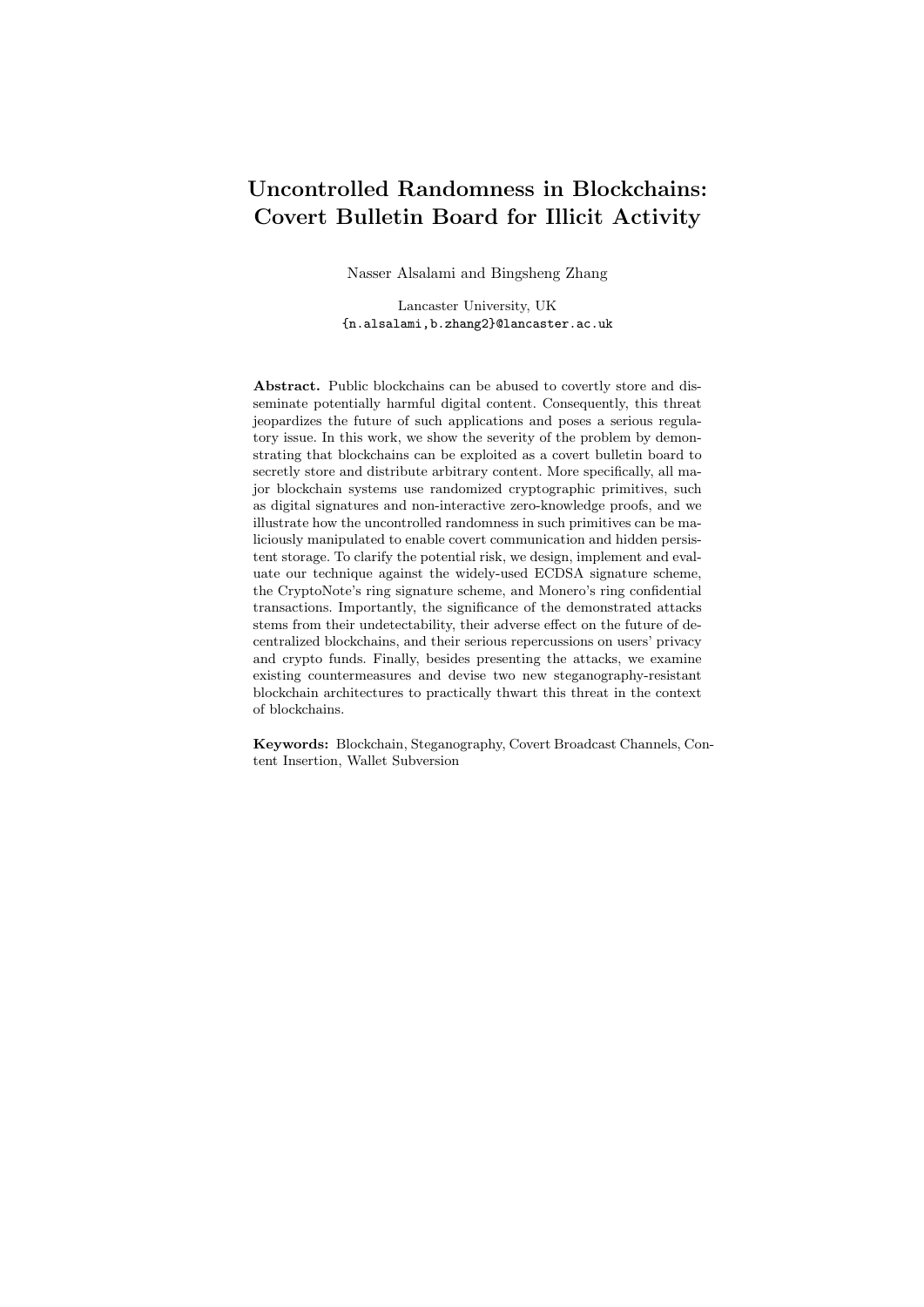tence of such a channel will be untraceable, unlinkable, and even unobservable. Such broadcast channels could be disastrous if used by outlaws, e.g. terrorists.

- Persistent storage. With the proposed steganographic technique, anyone can use the blockchain as a cheap hidden persistent storage along with their daily transactions. For instance, this can be used for uncensorable cyberlockers. At the time of submission, persistently storing 1 GB of data on Bytecoin blockchain and using its P2P network as CDN costs less than \$ 3. In theory, data storage is just a communication channel between the current user and the user himself in the future. Nevertheless, there is a subtle difference between hidden storage and covert channels, that is how long the channel (data) would exist. Also some countermeasures are effective against persistent storage but not against covert channels.
- Wallet subversion attacks. For the first time, we point out that there is a troubling high risk of massive coin stealing among all of the current cryptocurrency wallets by demonstrating efficient and effective subversion attacks within the realm of *Kleptography* and *Algorithm Substitution* Attacks. This attack possesses the following properties:

Passive attack. After the victim user downloads and installs the subverted wallet, the attacker does not need to interact directly with the victim's wallet. The communication channel between the subverted wallets and the attacker is simply through the transactions posted on the blockchain.

Undetectability in black-box setting. The transactions generated by compromised wallets are computationally indistinguishable from the honestlygenerated transactions. Therefore, no online/offline watchdog can detect the subversion. It is important to note that *undetectability in this context does* not mean the in-ability to detect source code discrepancies between genuine and subverted wallets, or the in-ability to reverse-engineer the subverted wallet, but rather the computational indistinguishability between transactions generated by the two types of wallets.

Interoperability. The subverted wallets transact seamlessly with normal wallets; i.e. they can send to and receive from other wallets regardless whether other wallets are subverted or not.

Subtlety. In accordance with the definition of kleptography and Algorithm-Substitution Attacks, shown in Sec. 2, we consider our attack exclusively in the black-box setting. However, if optimized, the difference between a subverted wallet source code, e.g. Bytecoin wallet, and the original code is only about ten lines of code in two functions. This subtlety makes it difficult even for technology-savvy users to review and detect the subversion even if the subverted wallet is open source.

We have implemented our subversion attacks against the ECDSA signature scheme, and the ring signature used in the CryptoNote framework which is implemented by many cryptocurrencies, such as Bytecoin. Because ECDSA and ring signature are widely used among cryptocurrencies, this work has direct impact on 18 of the top 25 cryptocurrencies in terms of market capitalization [14] (as of the time of writting) as depicted in Table 1.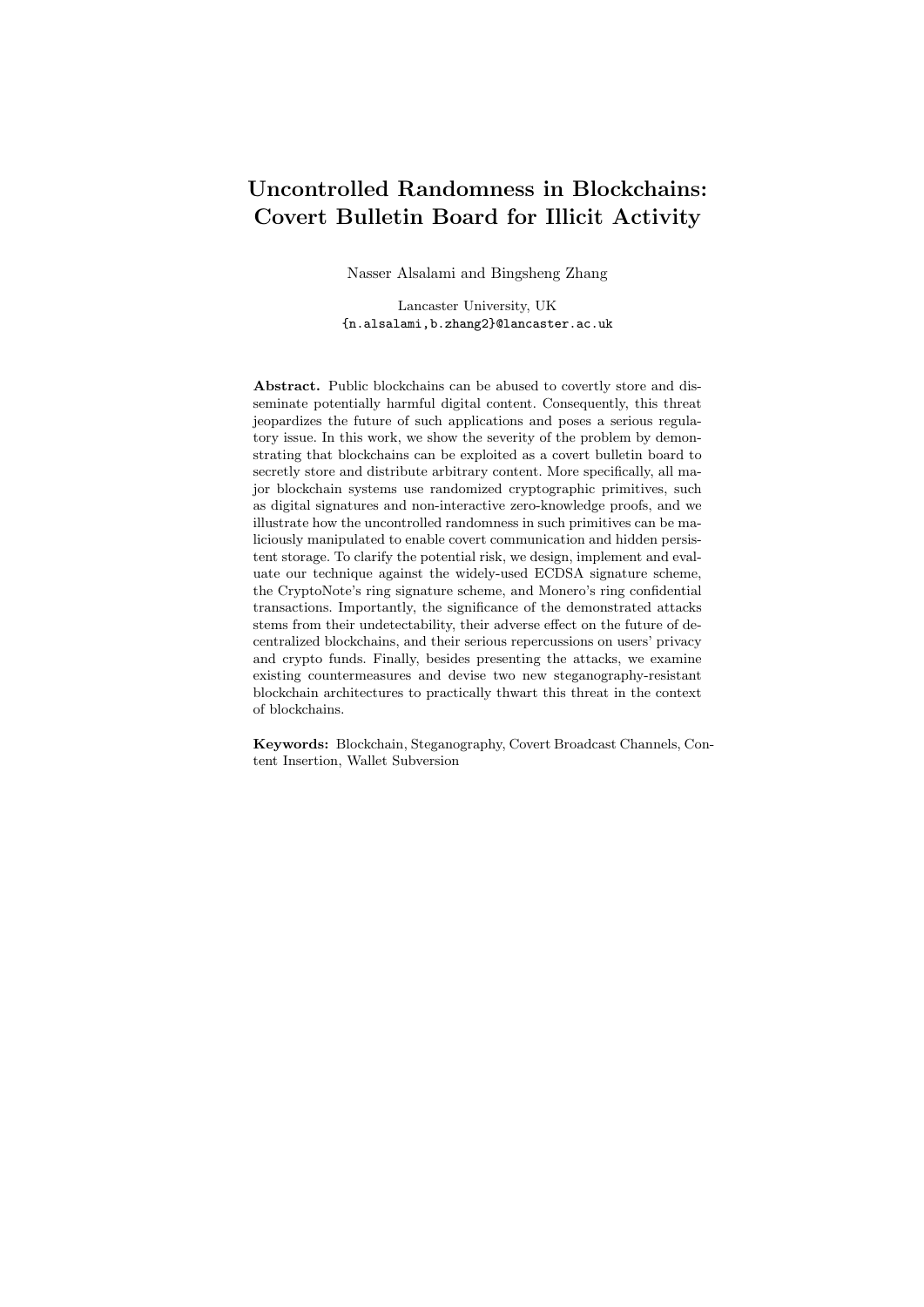| Cryptocurrencies' Signatures |                                           |                     |                         |  |                     |             |  |
|------------------------------|-------------------------------------------|---------------------|-------------------------|--|---------------------|-------------|--|
| $^{\#}$                      | Cryptocurrency ECDSA EdDSA Ring Signature |                     |                         |  |                     | <b>Note</b> |  |
| 1                            | <b>Bitcoin</b>                            | X                   |                         |  |                     |             |  |
| $\overline{2}$               | Ethereum                                  | $\overline{\times}$ |                         |  |                     |             |  |
| 3                            | Ripple                                    | $\overline{\times}$ | $\overline{\mathsf{x}}$ |  |                     |             |  |
| 4                            | <b>Bitcoin Cash</b>                       | X                   |                         |  |                     |             |  |
| 5                            | Litecoin                                  | $\overline{\times}$ |                         |  |                     |             |  |
| 6                            | Cardanos                                  |                     | X                       |  |                     |             |  |
| 7                            | Stellar                                   |                     | $\overline{\times}$     |  |                     |             |  |
| 8                            | $Z$ cash                                  |                     | $\overline{\mathsf{x}}$ |  |                     |             |  |
| 9                            | <b>IOTA</b>                               |                     |                         |  |                     | Winternitz  |  |
| 10                           | Monero                                    |                     |                         |  | $\times$            |             |  |
| 11                           | Dash                                      | $\overline{\times}$ |                         |  |                     |             |  |
| 12                           | <b>NEM</b>                                |                     | $\times$                |  |                     |             |  |
| 13                           | Ethereum Classic                          | $\times$            |                         |  |                     |             |  |
| 14                           | Komodo                                    | $\overline{\times}$ |                         |  |                     |             |  |
| 15                           | Verge                                     | Χ                   |                         |  |                     |             |  |
| 16                           | Lisk                                      |                     | $\times$                |  |                     |             |  |
| 17                           | Dogecoin                                  | $\times$            |                         |  |                     |             |  |
| 18                           | Decred                                    | $\overline{\times}$ | X                       |  |                     |             |  |
| 19                           | Nano                                      |                     | $\overline{\times}$     |  |                     |             |  |
| 20                           | Wanchain                                  | X                   |                         |  | $\times$            |             |  |
| 21                           | <b>Bytecoin</b>                           |                     |                         |  | $\overline{\times}$ |             |  |
| 22                           | Siacoin                                   |                     | X                       |  |                     |             |  |
| 23                           | <b>Bitcoin Diamond</b>                    | $\times$            |                         |  |                     |             |  |
| 24                           | <b>BitShares</b>                          | $\overline{\times}$ |                         |  |                     |             |  |
| 25                           | Waves                                     |                     | X                       |  |                     |             |  |

Table 1. Cryptocurrencies and Digital Signature Schemes (currencies checked with either the ECDSA signature or the Ring signature are potentially susceptible to the our wallet subversion attacks.)

– Countermeasures. We provide two practical and effective countermeasures to prevent the stego-use of the cryptographic components in a transaction. In particular, we propose a stego-resistant blockchain framework (SRBF) that can be readily applied to all of the off-the-shelf blockchain systems. It is a generic solution that is suitable to any blockchain with randomized signature schemes. More specifically, in this proposal, the miners are trusted. Upon receiving a (randomized) signature associated with a transaction, instead of directly including it into the transactions in the next block, the miner replaces the signature with an non-interactive zero-knowledge proof showing that the miner has seen a valid signature for the transaction. Subsequently, the miner drops the possibly stego-generated signature and puts the transaction together with the miner's proof on the next block. As a long-term solution to malicious substitution attacks, we also propose randomness-externalized architecture as to enable implementation auditing.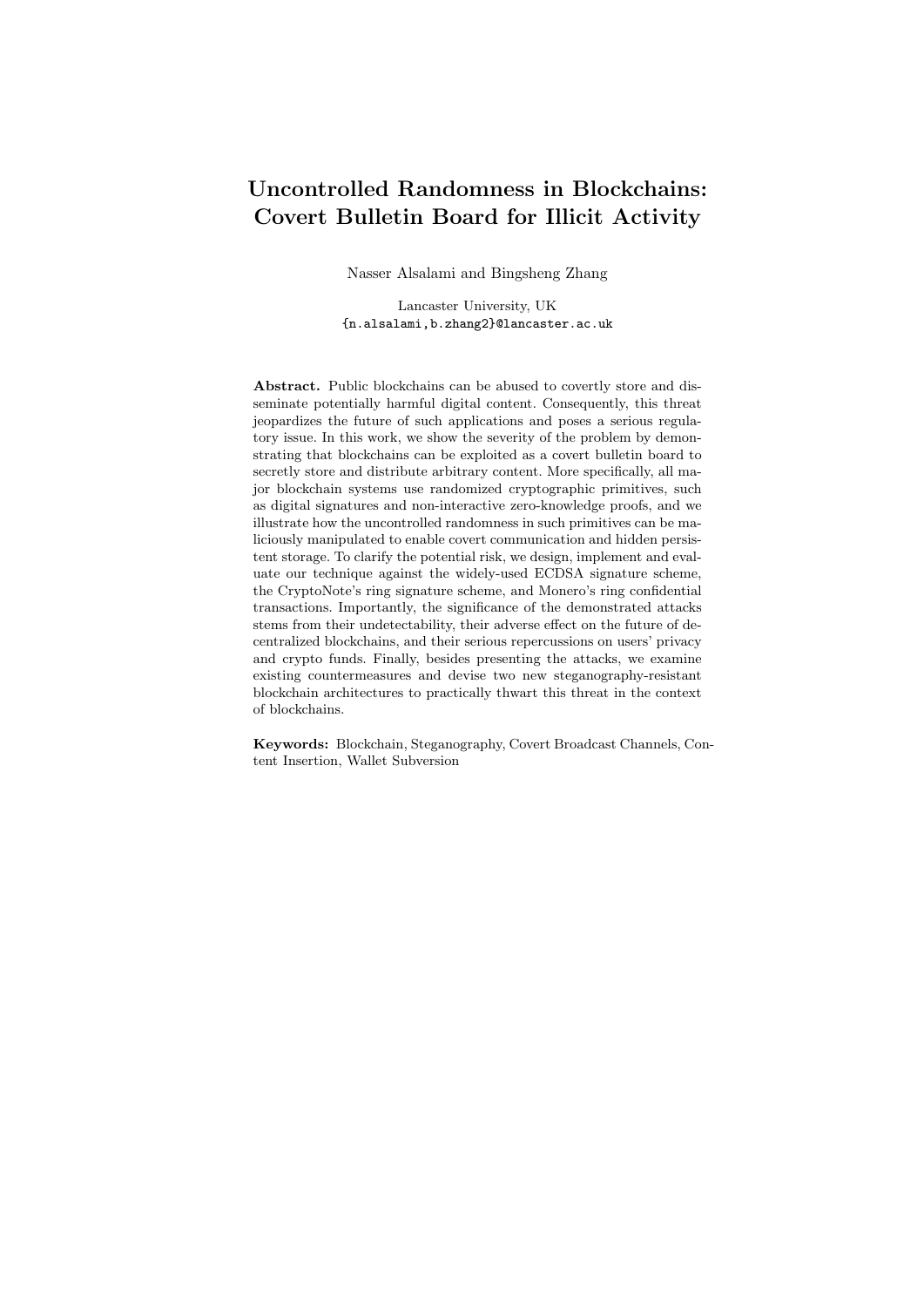#### 1.1 Paper Roadmap

The rest of this document is organized as follows: Sec. 2 provides background and definitions, and explains some preliminary concepts. In Sec. 3, we illustrate our generic steganographic attack against CryptoNote-based cryptocurrencies, assess its effectiveness, and prove its security. After that, we demonstrate our implementation of the generic steganographic attack in Bytecoin and Monero in Sec. 4. In Sec. 5 we explore three different scenarios in which our generic attack could be applied. Besides, Sec. 5.3 presents two more subversion attacks on ECDSA-signature wallets. Also, we discuss the existing countermeasures and suggest two new techniques in Sec. 6. In addition, we present the related work in Sec. 7. Finally, Sec. 8 restates the main objectives and findings, concludes the document, and explains potential future work.

## 2 Preliminaries

Below we describe the necessary notations to used in this document, and provide description of some preliminary concepts that are related to this work.

#### 2.1 Notations

We use the following notations throughout this paper. The notation  $[n]$  stands for the set  $f_1, 2, \ldots, n$ . For a randomized algorithm  $A()$ , we write  $y = A(x; r)$  to denote the unique output of A on input x and randomness r, and write  $y = A(x)$ denote the unique output of  $A$  on input  $x$  and randomness  $r$ , and write  $y$ to denote the process of picking randomness  $r$  uniformly at random and setting  $y = A(x; r)$ . We use s<sup>\$</sup> S to denote sampling an element s uniformly at random from a set S. We use  $\lambda$  2 N as the security parameter. Let poly() denote a polynomially-bounded function and negl( ) denote a negligible function. Unless specified in the context, we use  $\text{hash}_p : f0, 1g \not\subseteq Z_p$  and  $\text{hash}_q : f0, 1g \not\subseteq G$ as two collision resistant hash functions that map an arbitrary length string to a group element in  $Z_p$  and G, respectively.  $m_{[a:b]}$  stands for the truncation that contains from the  $a$ -th bit to the  $b$ -th bit of  $m$ .

#### 2.2 Blockchain

The term *blockchain* encompasses a broader range of distributed ledger technologies initiated by Bitcoin [15]. There are two types of blockchains; permissioned (private) and permissionless (public). In this work, we mainly focus on permissionless blockchains. Typically, a permissionless blockchain uses a Proof-of-X mechanism, such as Proof-of-Work (PoW) and Proof-of-Stake (PoS), to randomly nominate a node which will propose the next block. The valid transactions contained in a block need to be signed by the owner(s) of the corresponding consumed coins. Most blockchain systems use randomized signature algorithms, which makes them vulnerable to our attacks.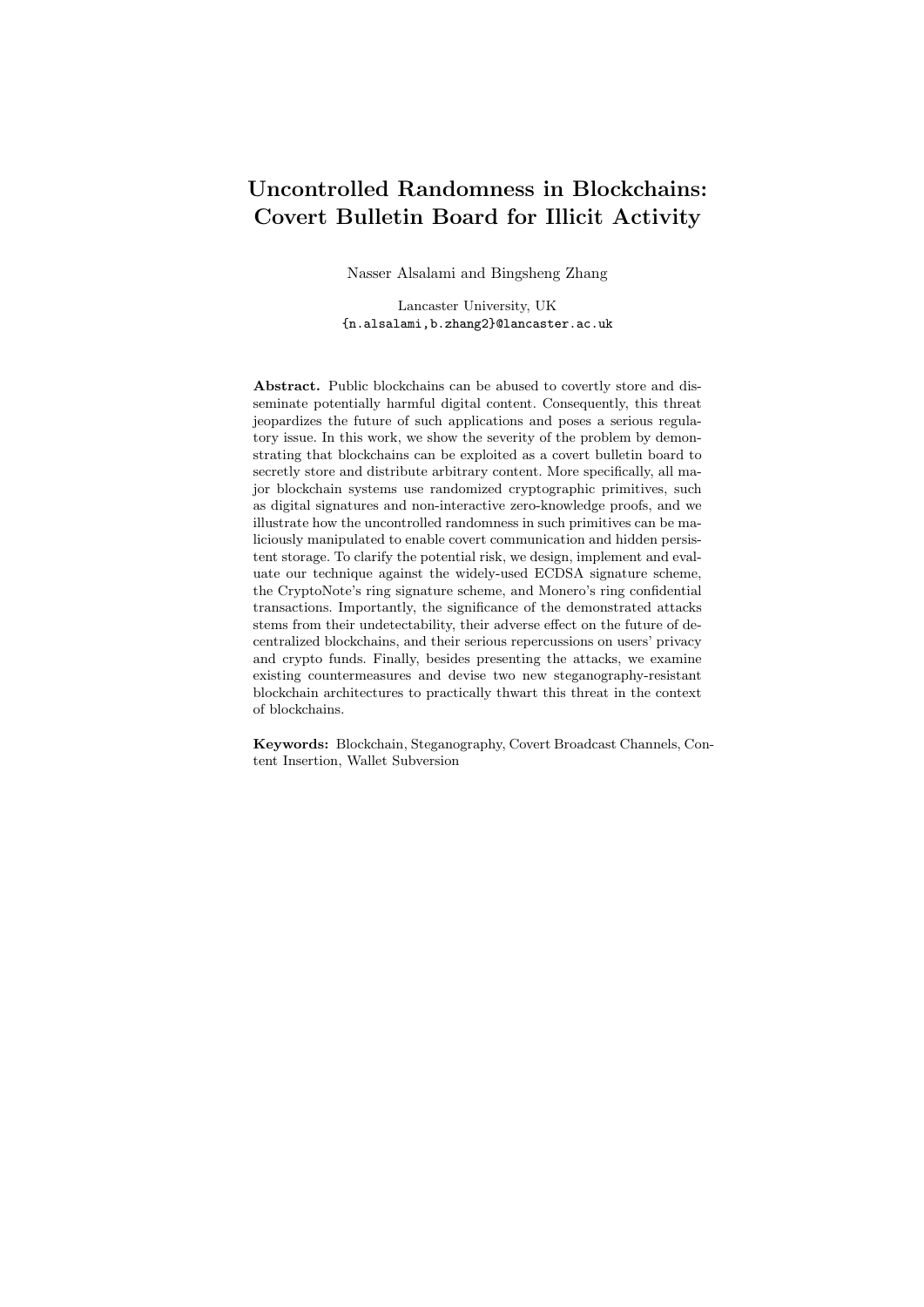#### 2.3 (Ring) Signature schemes

For notation simplicity, we unify the syntax of signature schemes and ring signature schemes. A (ring) signature scheme consists of a tuple of algorithms  $S = (Setup, KeyGen, Sign, Verify)$  as follows:

- param Setup( $1^{\lambda}$ ) is the setup algorithm that takes as input the security parameter  $1^{\lambda}$ , and it outputs a system parameter param. The rest of the algorithms implicitly take param as an input.
- $-$  (PK, SK) KeyGen(param) is the key generation algorithm that takes as input the setup parameter param, and outputs a pair of public and secret keys (PK, SK).
- $-\sigma$  Sign(P, SK,  $\ell, m$ ) is the signing algorithm that takes as input a set of public keys  $P := fP K_1, \ldots, P K_n g$ , the secret key SK, the index  $\ell$  such that SK is the corresponding secret key of  $PK_\ell$ , and the message  $m$ , and it outputs the signature  $\sigma$ . (For a standard signature scheme, we have  $\beta j = 1$ and  $\ell = 1.$ )
- $b$  Verify( $P, m, \sigma$ ) is the verification algorithm that takes as input a set of public keys P, the message m and the signature  $\sigma$ , and it outputs  $b := 1$  if only if the signature is valid.

Signature Unforgeability. In a blockchain application, a signature scheme needs to achieve existential unforgeability under an adaptive chosen-message attack (EUF-CMA). While there are various unforgeability definitions for ring signature schemes; in this work, we adopt the most commonly used unforgeability against fixed-ring attacks and unify it with EUF-CMA. We refer interested readers to [16] for more ring signature security definition variants and their differences.

**Definition 1.** We say a (ring) signature scheme  $S = ($ Setup, KeyGen, Sign, Verify) is EUF-CMA if for any PPT adversary A, any integer  $\lambda$  2 N, any  $n = \text{poly}(\lambda)$ , any param Setup(1<sup> $\lambda$ </sup>), any  $f(\text{PK}_i, \text{SK}_i)q_{i-1}^n$  output by KeyGen(param), we any param Setup( $1^{\lambda}$ ), any  $f(PK_i, SK_i)g_{i=1}^n$  output by KeyGen(param), we have:

$$
\Pr\left[\begin{matrix} (m_{\rightarrow}\sigma_{\rightarrow}) & A^{O(\rightarrow)}(\mathit{fPK}_ig_{i=1}^n) \, : \\ \mathsf{Verify}(\mathit{fPK}_ig_{i=1}^n, m_{\rightarrow}\sigma_{\rightarrow}) = 1 \, \wedge \, m_{\rightarrow} \, \mathscr{Q} \, O \end{matrix}\right] = \mathsf{negl}(\lambda)
$$

where  $O(s, m) := \text{Sign}(f P K_i g_{i=1}^n, SK_s, s, m)$  be the signing oracle, and  $O :=$  $f_{m_1}, \ldots, m_q$ g is the set of queries to the signing oracle  $O($ ,  $).$ 

#### 2.4 Brief description of CryptoNote

CryptoNote is a protocol proposed by Nicolas van Saberhagen [17], and it has been implemented in many emerging cryptocurrencies, such as Bytecoin [18], CryptoNoteCoin [19], Fantomcoin [20], etc. Compared to Bitcoin-like cryptocurrencies, CryptoNote offers two main features: (i) stealth address via non-interactive key exchange and (ii) set anonymity via (linkable) ring signatures.

More specifically, the user's private key consists of  $a, b \nightharpoonup \mathbb{Z}_p$ , and the corresponding public key  $(A, B)$  consists of  $A := g^a$  and  $B := g^b$ . Note that in a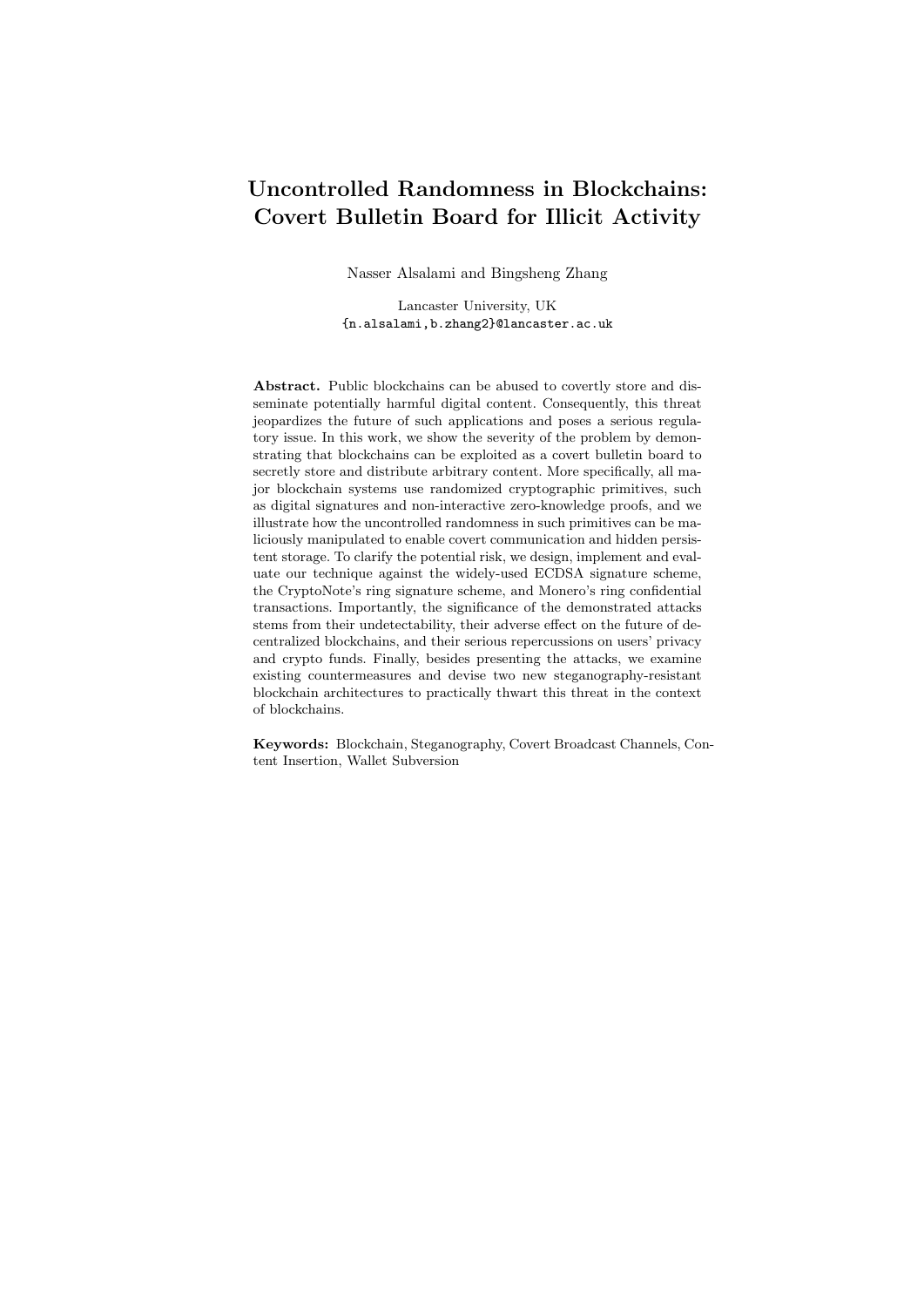| CryptoNote Long-term Key Generation                                                                                                                                                      |
|------------------------------------------------------------------------------------------------------------------------------------------------------------------------------------------|
| KeyGen(param):                                                                                                                                                                           |
| - Pick random $b \overset{\$}{\sim} \mathbb{Z}_n$ ;<br>- Set $a := \text{hash}_p(b)$ , $A := g^a$ , and $B := g^b$ ;<br>- Return (PK := $(A, B)$ , SK := $(a, b)$ ) and TK := $(a, B)$ . |

Fig. 1. CryptoNote Long-term Key Generation Algorithm.

standard CryptoNote implementation, a is usually defined as  $\text{hash}_n(b)$ ; therefore, b is the actual secret key. In CryptoNote, to transfer funds to a recipient, the payer needs to generate a transaction public key  $R := g<sup>r</sup>$  and compute the corresponding one-time address  $T := (g^{\text{hash}_p(A^r)} \ B)$ . The recipient is then able to compute the corresponding one-time private key as  $t := (\text{hash}_p(R^a) + b)$ . By the property of Diffie-Hellman exchange, we have  $A^r = R^a$ . With regards to the one-time ring signature schemes, it is transformed from the OR-composition of Schnorr's identification Sigma protocols. There exists a LNK algorithm that can link two signatures together if they are produced by the same signing key. By design, the one-time signature key can only be used once, and it can be detected if the same key is used to sign two transactions, which prevents double spending. More specifically, let  $T := g^t$  be the one-time public key, and define  $I := (\text{hash}_{q}(T))^{t}$  as a "key image" as part of the signature. The ring signatures signed by the same secret key would have identical key image; therefore, double spending can be defeated efficiently by simply checking if the key image has already been used.

Let  $P := FP_i g_{i=1}^n$  be a set of public keys, and the signer knows the secret key  $t_\ell$  such that  $P_\ell = g^{t_\ell}, \ell \geq [n]$ . Denote  $I := \text{hash}_g(P_\ell)$  as the key image. The param is defined as the parameters of the ED25519 twisted Edwards curve. For completeness, we provide the key generation and signing algorithms in Fig. 1 and Fig. 2, respectively. Fig. 1 shows a third key called the tracking key TK that can be given to a third party to track all transactions destined to the owner of this key without revealing their secret key SK.

#### 2.5 Brief description of Monero (Version 0.12.0.0)

Monero [21] is one of the most successful CryptoNote-based cryptocurrencies, and its source code is available on GitHub [22]. Although the original Monero was based on the CryptoNote protocol, its transaction signature has evolved beyond this protocol<sup>1</sup>. As mentioned in  $[24]$ , CryptoNote suffers from a shortcoming where amounts in transactions are not hidden. To address this issue,

<sup>1</sup> The Monero project is very active and evolves rapidly. In fact they have two major releases each year. In Oct. 2018, Monero released version 0.13.0.0 "Beryllium Bullet", which switched to Bulletproofs [23]. Since the technical specification of the latest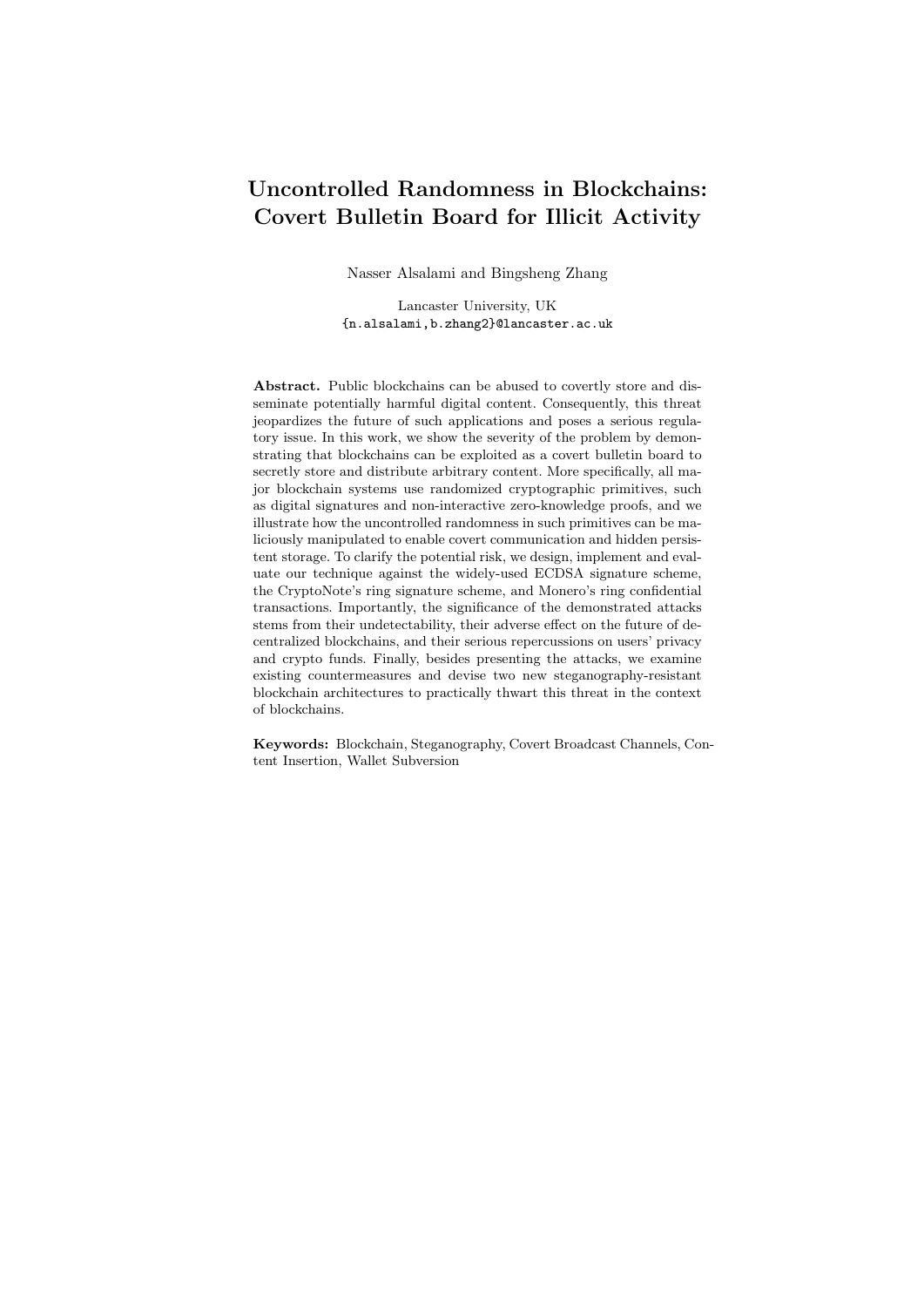| CryptoNote Signing Algorithm                                                        |
|-------------------------------------------------------------------------------------|
|                                                                                     |
| $Sign(\mathit{FP}_i\mathit{G}_{i=1}^n, t_\ell, \ell, m)$ :                          |
| $-$ Set $I := \text{hash}_g(P_\ell);$                                               |
| - For $i \n\mathcal{Q}[k]$ , pick $q_i \triangleq Z_p$ ;                            |
| - For $i \n\mathcal{Z}[k], i \notin \ell$ , pick $w_i \overset{\$} \mathcal{Z}_n$ ; |
| $-$ For $i \; 2 \;  k $ :                                                           |
| Set $L_i := q^{q_i}$ if $i = \ell$ ;                                                |
| Set $L_i := q^{q_i} P_i^{w_i}$ if $i \notin \ell$ ;                                 |
| Set $R_i := (\text{hash}_a(P_i))^{q_i}$ if $i = \ell$ ;                             |
| Set $R_i := (\text{hash}_a(P_i))^{q_i}$ $I^{w_i}$ if $i \notin \ell$ ;              |
| $-$ Set $c := \text{hash}_p(m, L_1, \ldots, L_k, R_1, \ldots, R_k);$                |
| $-$ For $i \; 2 \;  k $ :                                                           |
| Set $c_i := w_i$ if $i \notin \ell$ ;                                               |
| Set $c_i := c \sum_{i=1}^k c_j$ if $i = \ell$ ;                                     |
| Set $r_i := q_i$ if $i \notin \ell$ ;                                               |
| Set $r_i := q_\ell$ $c_\ell t_\ell$ if $i = \ell$ ;                                 |
| - Return $\sigma := (I, c_1, \ldots, c_k, r_1, \ldots, r_k).$                       |
|                                                                                     |

Fig. 2. CryptoNote Signing Algorithm.

Ring Con dential Transaction ( $RingCT$ ) [24] has been developed and deployed in Monero since January 2017. It combines (linkable) ring signature and Pedersen commitment schemes [25], and also adopts Multilayered Linkable Spontaneous Anonymous Group Signature (MLSAG).

In Monero, suppose a user wants to spend  $m$  coins from his wallet, denoted as  $A_s := \mathcal{F}(PK_s^{(i)}, CN_s^{(i)})$   $g_{i=1}^m$  where  $PK_s^{(i)}$  is the user's *i*-th account address and  $CN_s^{(i)}$  is the balance of the account. The user first chooses k output accounts  $f(\text{PK}_r^{(j)}, \text{CN}_r^{(j)})g_{j=1}^k$  such that the sum of balances of the input accounts equals the output accounts, and sets  $R := f P K_r^{(j)} g_{j=1}^k$  as the output addresses. In addition, the user selects  $n-1$  groups of input accounts with each containing m different accounts to anonymously spend  $A_s$ , i.e. set anonymity. Whenever receiving this transaction from the P2P blockchain network, the miners check the validity of the transaction along with its public information. The commitments are used to hide account balance. There are several special properties required for the RingCT protocol. Public keys generated by the key generation algorithm of ring signature should be homomorphic. Commitments should be homomorphic w.r.t. the same operation as public keys. Commitments to zero are well-formed public keys, each corresponding secret key of which can be derived from the randomness of commitments.

version is not well documented yet, our work is for Monero version 0.12.0.0 and earlier versions.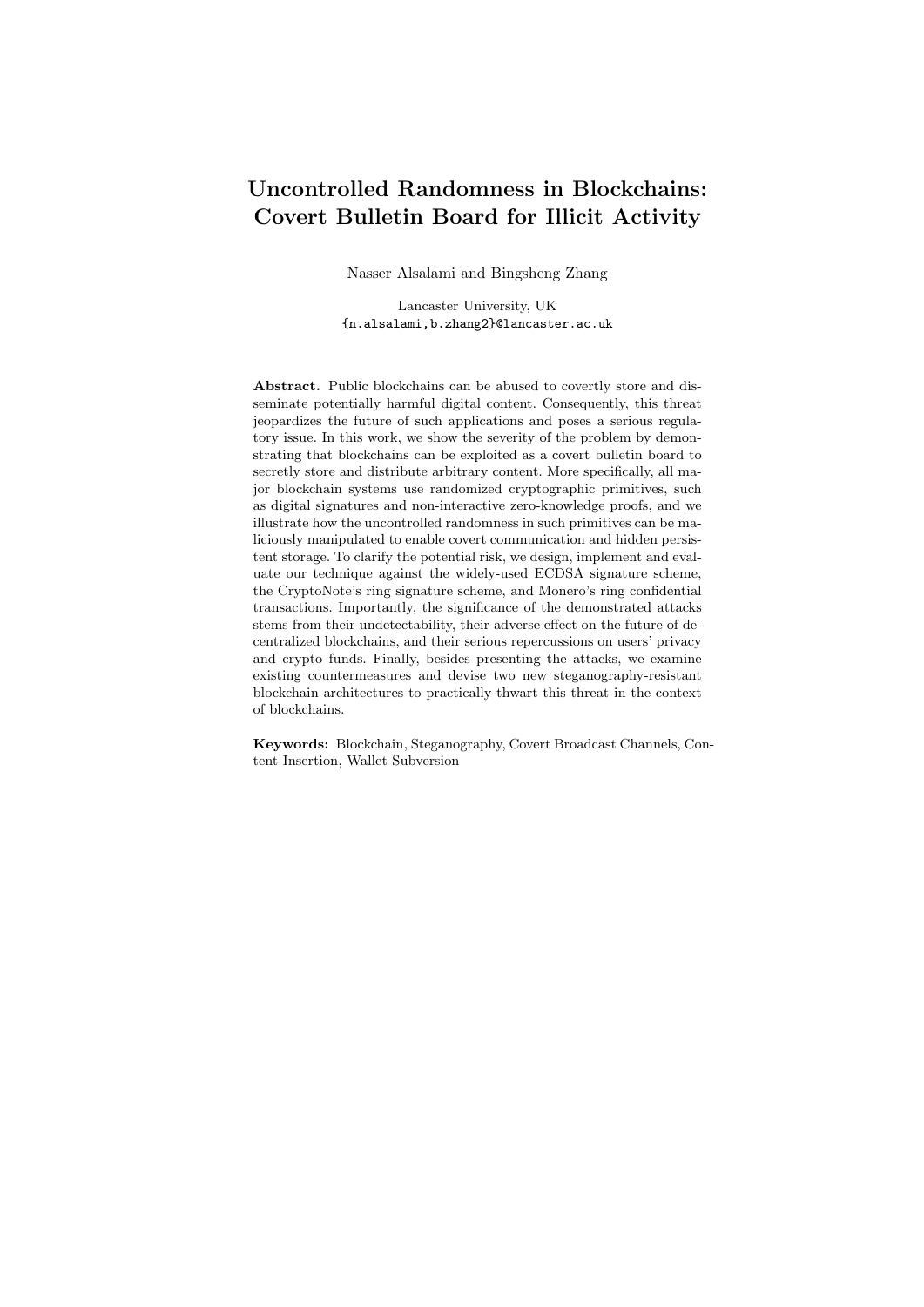Sign $(P, ft_i g_{i=0}^{n-1}, f_{j_i} g_{i=0}^{n-1}, m)$ :  $-$  For  $i \; 2 \; [0, n \; 1]$ : Pick  $k_i$ <sup>\$</sup>  $\mathbb{Z}_p$ ; Set  $e_{i,j+1} := \text{hash}_p(m, g^{k_i}, i, j_i);$ For  $j \n\mathcal{Q}[j_i, m_i \quad 1]$ , pick  $s_{i,j} \overset{\$} \mathcal{Z}_p$  and compute  $e_{i,j+1} := \text{hash}_p(m, g^{s_{i,j}} \mid P_{i,j}^{e_{i,j}}, i, j);$ - For  $i \n\in [0, n \quad 1]$ , pick  $s_{i,m_j}$ <sup>\$</sup>  $\mathbb{Z}_p$  and compute  $e_0 := \textsf{hash}_p(g^{s_{i,m_j}} \ \ P^{\ \ e_{i,m_j}}_{i,j}, \dots, g^{s_{n,m_j}} \ \ P^{\ \ e_{n,m_j}}_{i,j});$  $-$  For  $i \; 2 \; [0, n \; 1]$ : For  $j \n\in [0, j_i \quad 1]$ , pick  $s_{i,j} \overset{\$}{{}_{\sim}} Z_p$  and compute  $e_{i,j+1} := \text{hash}_p(m, g^{s_i,j} \mid P_{i,j}^{e_{i,j}}, i, j);$ Set  $s_{i,j_i} := k_i + t_i e_{i,j_{i-1}};$ – Return  $\sigma := (e_0, f_{s_{i,j}}g_{i2[0,n],j2[0,m_i]}).$ Borromean Signing Algorithm

Fig. 3. Borromean Signing Algorithm.

In particular, we will explore our subversion attack against the Borromean ring signature [26]. In a high-level abstraction, Borromean ring signature is a Fiat-Shamir transformation of an AND/OR composition Sigma protocol of the Schnorr's identity protocol. More specifically, let  $P := \mathit{fP}_{i,j} g_{i2[0,n-1],j2[0,m-1]}$ be a set of public keys, and the signer knows the secret key  $t_i$  such that  $P_{i,j_i} =$  $g^{t_i}$ ,  $i \geq [0, n \quad 1]$ , where  $j_i$  are fixed and unknown indices. Moreover, we provide pseudo-code to explain the Borromean signing algorithms in Fig. 3.

#### 2.6 Steganography

Steganography refers to the techniques that allow a sender to send a message covertly over a communication channel so that the mere presence of the hidden message is not detectable by an adversary who monitors the channel [27, 28]. Modern steganography techniques can be applied to various media, such as images, audios, HTML files, etc. A stegosystem consists of three PPT algorithms  $ST := (KeyGen, Embed, Extract)$  as follows:

- $-$  (ek, dk) KeyGen(1<sup> $\lambda$ </sup>) is the key generation algorithm that takes as input the security parameter  $1^{\lambda}$ , and it outputs an embedding key ek and an extraction key dk.
- st Embed<sub>H,ek</sub> $(m)$ . Given an embedding key ek, a hidden message m 2  $f0, 1g$  and channel history  $H \nightharpoonup \mathcal{D}$ ,  $f0, 1g$ , Embed generates a stegotext message st  $2 \text{ f0}, 1g$  that is *indistinguishable* from the normal channel distribution D of innocent cover text objects ct.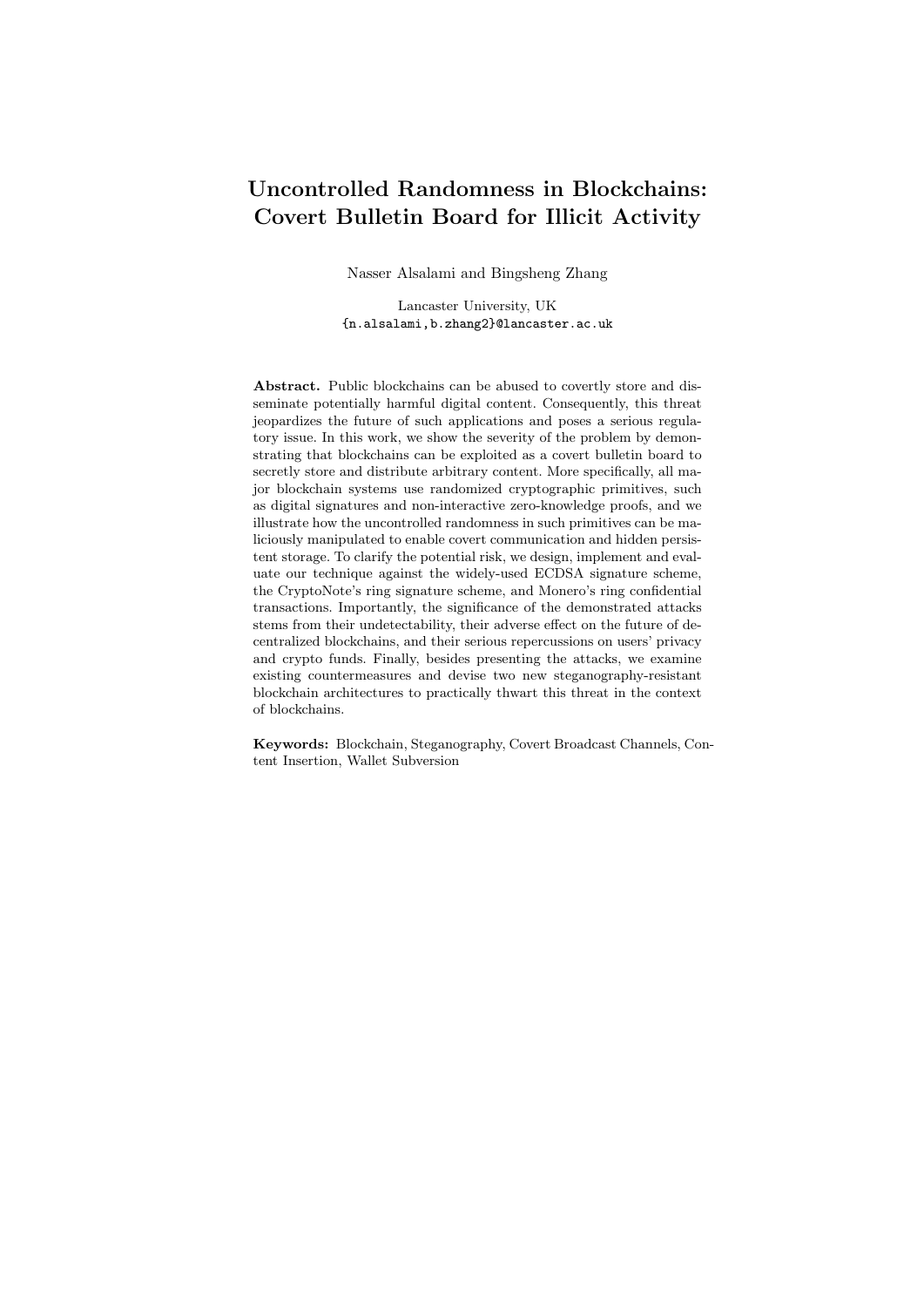$- m$  Extract<sub>dk</sub>(st), Extract takes as input a extraction key dk and the stegotext st  $2 f0$ , 1q and outputs a hidden message  $m 2 f0$ , 1q.

**Definition 2** (Correctness). We say a stegosystem  $ST :=$  (KeyGen, Embed, Extract) is correct if for all  $(ek, dk)$ KeyGen $(1^{\lambda})$  we have

 $Pr [Extract_{dk}(Embed_{H,ek}(m))]$  1 negl $(\lambda)$ .

Stegosystem Security. The stegosystem's goal is to communicate a hidden message covertly by hiding the mere existence of the hidden communication. Therefore, a stegosystem is considered to be *secure* if an observer is not able to distinguish stegotext st from objects randomly picked from the channel distribution  $D$ . More formally, this is defined as a *chosen hidden-text attacks* (CHA) game/experiment.

 $\mathbf{Expt}_{\mathcal{A}}^{\mathsf{CHA}}(1^\lambda)$ 

- 1.  $A(1^{\lambda})$  outputs a message m;
- 2. (ek, dk) KeyGen $(1^{\lambda})$ ;
- 3. *b*  $f0, 1q;$

4. If  $b = 0$ : c Embed<sub>H,ek</sub> $(m)$ ;

- Else:  $c$  D;
- 5.  $A(c)$  outputs a bit  $b^0$ ;
- 6. Return  $b = b^0$ ;

We say a stegosystem  $ST := (KeyGen, Embed, Extract)$  is CHA-secure if:

$$
\mathsf{Adv}_{A,\mathsf{ST}}^{\mathsf{CHA}}(1^{\lambda}) = \left| \Pr\left[\mathbf{Expt}_{A}^{\mathsf{CHA}}(1^{\lambda})\right] - \frac{1}{2} \right| = \mathsf{negl}(\lambda) .
$$

Stegosystem Efficiency and Robustness. Besides security, the following properties are also important to a stegosystem.

- Reliability/Efficiency. The probability that an embedded message is extracted when the stegosystem does not achieve not perfect correctness.
- Robustness. The inability of a challenger/warden to alter the sender's communication transcript (that contain hidden message), and possibly prevent the receiver from recovering the hidden message.

#### 2.7 Kleptography/Algorithm-substitution attacks

Our wallet subversion attacks can be classified as kleptographic attacks [29–31] and algorithm-substitution attacks (ASA) [32, 33]. As a high-level definition, in such attacks, the adversary maliciously tampers with the implementation of a cryptographic algorithm  $G_{\text{IMP}}$  and changes it from its specification  $G_{\text{SPEC}}$ algorithm, with the aim to subliminally and exclusively leak the user's secret information to the adversary while evading detection in the black-box setting. The depiction in Fig. 4 illustrates how an adversarial implementation  $G_{\text{IMP}}$  of the algorithm  $G_{\text{SPEC}}$  can allow the adversary, given their secret key  $z$ , to detect the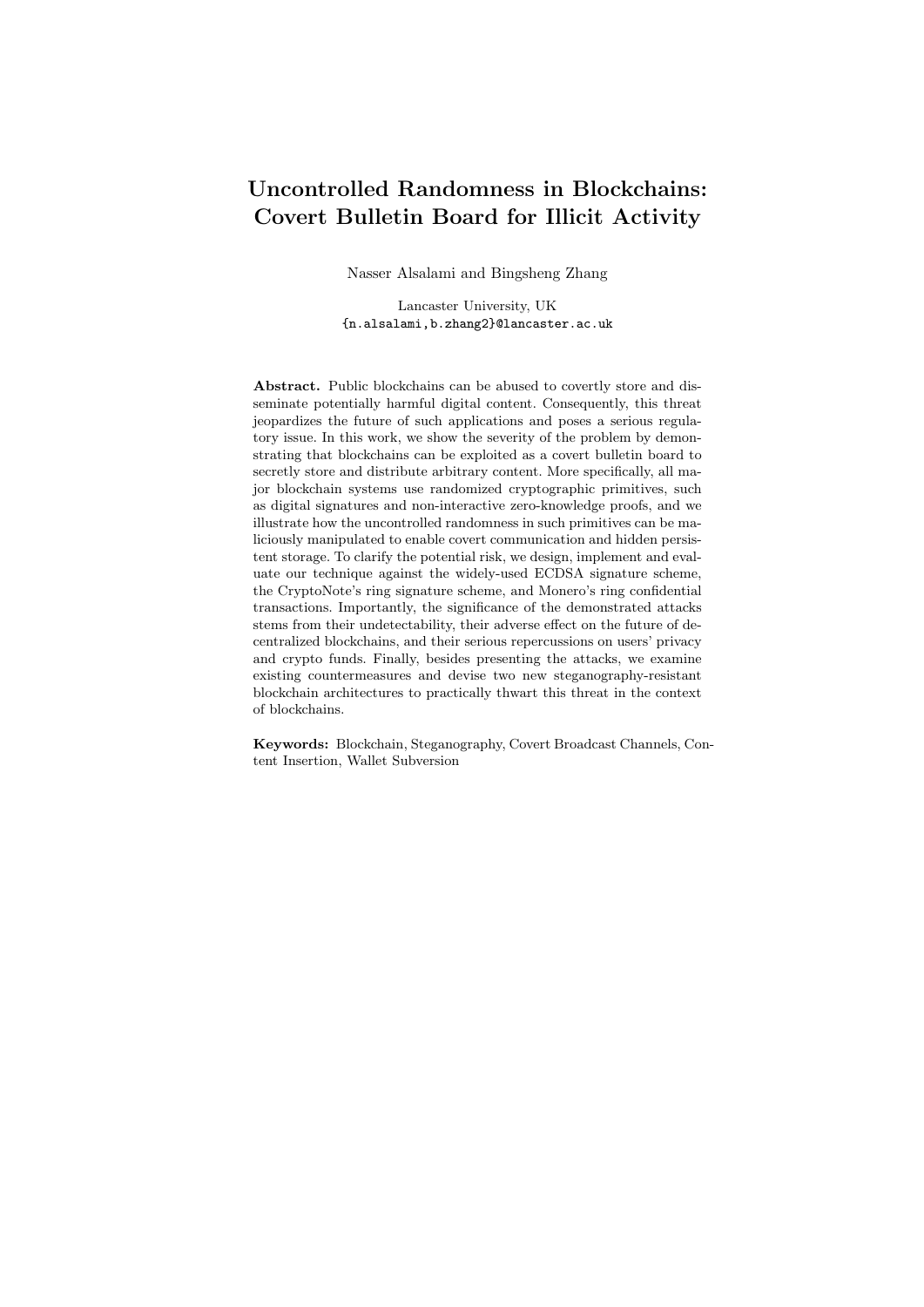subverted ciphertext  $c^{\theta}$  and extract the user's secret s. Kleptographic attacks are significant due to their undetectability in the black-box setting and their severe consequences on the security of the users. See App.  $E$  for more details about signature subversion and *detectability*.



Fig. 4. Kleptography/ASA: specification  $G_{\text{SPEC}}$  takes input as the message m and the secret s, and outputs c; whereas, the malicious implementation  $G_{\text{IMP}}$  outputs a subverted ciphertext  $c^{\ell}$  which can leak the secret s exclusively to the attacker who knows z.

## 2.8 ECDSA

ECDSA is a randomized-signature scheme over the NIST elliptic curves that has been widely used in cryptocurrencies, such as Bitcoin, Ethereum, etc.

Elliptic Curve Over  $F_p$  Let param :=  $(p, a, b, g, q, \zeta)$  be the elliptic curve parameters over  $F_p$ , consisting of a prime p specifying the finite field  $F_p$ , two elements  $a, b \supseteq F_p$  specifying an elliptic curve  $E(F_p)$  defined by  $E: y^2 \longrightarrow x^3 + y^2$  $ax+b \pmod{p}$ , a base point  $g=(x_g, y_g)$  on  $E(\mathbb{F}_p)$ , a prime q which is the order of g, and an integer  $\zeta$  which is the cofactor  $\zeta = \#E(\mathbb{F}_p)/q$ . We denote the cyclic group generated by  $g$  as  $G$ , and it is assumed that the DDH assumption holds over <sup>G</sup>, that is for all PPT adversary <sup>A</sup>:

$$
\mathsf{Adv}^{\mathsf{DDH}}_{\mathbb{G}}(\mathcal{A}) = \left| \Pr\begin{bmatrix} x, y & Z_q; b & \mathcal{D}, 1g \\ h_1 & \mathsf{G} : \mathcal{A}(g, g^x, g^y, h_b) = b \end{bmatrix} \right| \left| \frac{1}{2} \right|
$$

is negligible in  $\lambda$ .

ECDSA description The ECDSA signature scheme is depicted in Fig. 5.

## 3 Generic Steganographic Attack

Many cryptocurrencies use ring signatures to preserve users' privacy. For example, the CryptoNote framework [17], which is adopted by around 20 cryptocurrencies, uses ring signatures. As a demonstration, we describe how the *uncon*trolled randomness in CryptoNote's ring signature can be maliciously exploited. Namely, we show how the randomness within the ring signatures can be used to communicate covertly, store arbitrary information, and surreptitiously leak private keys. Note that the same principles are applicable to any other uncontrolled randomness in blockchain primitives.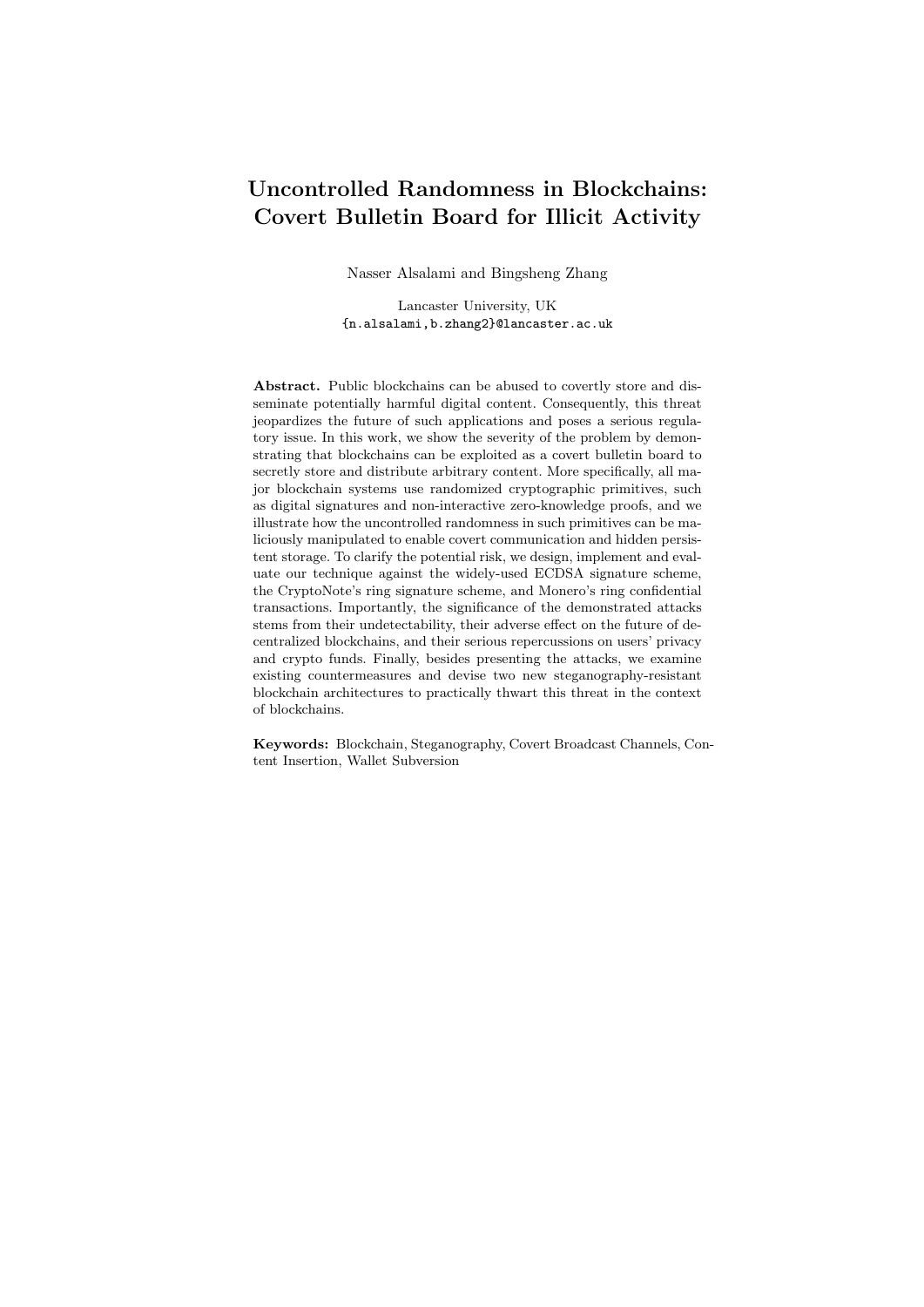KeyGen(param): – Pick random  $s \quad \mathbb{Z}_q$ ;  $-$  Set  $S := g^s = (S_x, S_y);$  $-$  Output (PK := S, SK := s);  $Sign(PKg, SK, 1, m)$ : – Pick random  $r \quad \mathbb{Z}_q$ ;  $-$  Set  $R := g^r = (R_x, R_y);$  $-$  Set  $w := (\text{hash}_p(m) + s \ R_x) \ r^{-1} \pmod{q};$ – Output  $\sigma := (R_x, w)$ ; Verify( $fPKq, m, \sigma$ ):  $-u_1 := \text{hash}_p(m) \ w^{-1} \pmod{q} \text{ and } u_2 := R_x \ w^{-1} \pmod{q};$ - Compute  $P := g^{u_1} S^{u_2} = (P_x, P_y);$ – Output valid if and only if  $P_x = R_x \pmod{q}$ ; ECDSA (KeyGen, Sign, Verify)

Fig. 5. ECDSA Signature Scheme.

#### 3.1 Our generic steganographic attack on CryptoNote

We now describe a generic steganographic attack against all CryptoNote-based cryptocurrencies and their variants. As mentioned in Sec. 2.4, the CryptoNote protocol uses the ED25519 twisted Edwards curve, and the group order is a 253 bit prime p. The long term secret key of a user consists of two group elements  $a, b \neq \mathbb{Z}_p$ , but  $a := \text{hash}_p(b)$  is commonly used in practical implementation. Therefore, the long term secret key of a CryptoNote account is effectively 253 bits.

As part of the one-time (linkable) ring signature, a one-out-of-many noninteractive zero knowledge proof is included. More specifically, for a ring of size k, the format of the ring signature is  $\sigma = (I, c_1, \ldots, c_k, r_1, \ldots, r_k)$ . Suppose the sender's public key is  $PK_i$ ,  $i \geq [k]$ . For all  $j \geq [k]$  and  $j \neq i$ , the components  $c_j$  and  $r_j$  are uncontrolled random group elements in  $\mathcal{Z}_p$  and can be used for covert communication (cf. Fig. 2, above). Hence, our attack is premised on steganographically embedding arbitrary information on the ring signature's random numbers  $(c_i, r_i)$ .

In our attack example,  $ek = dk$ , which is a simple 128-bit random key z, is the common shared secret. The attack is explained as a three-step process carried out by two parties: a sender called Alice and a receiver called Bob.

Step 1: embedding hidden messages (Embed). As the most significant bit of a random  $Z_p$  element does not have uniform distribution (which is more biased to 0), to ensure (computational) indistinguishability between stegotext st and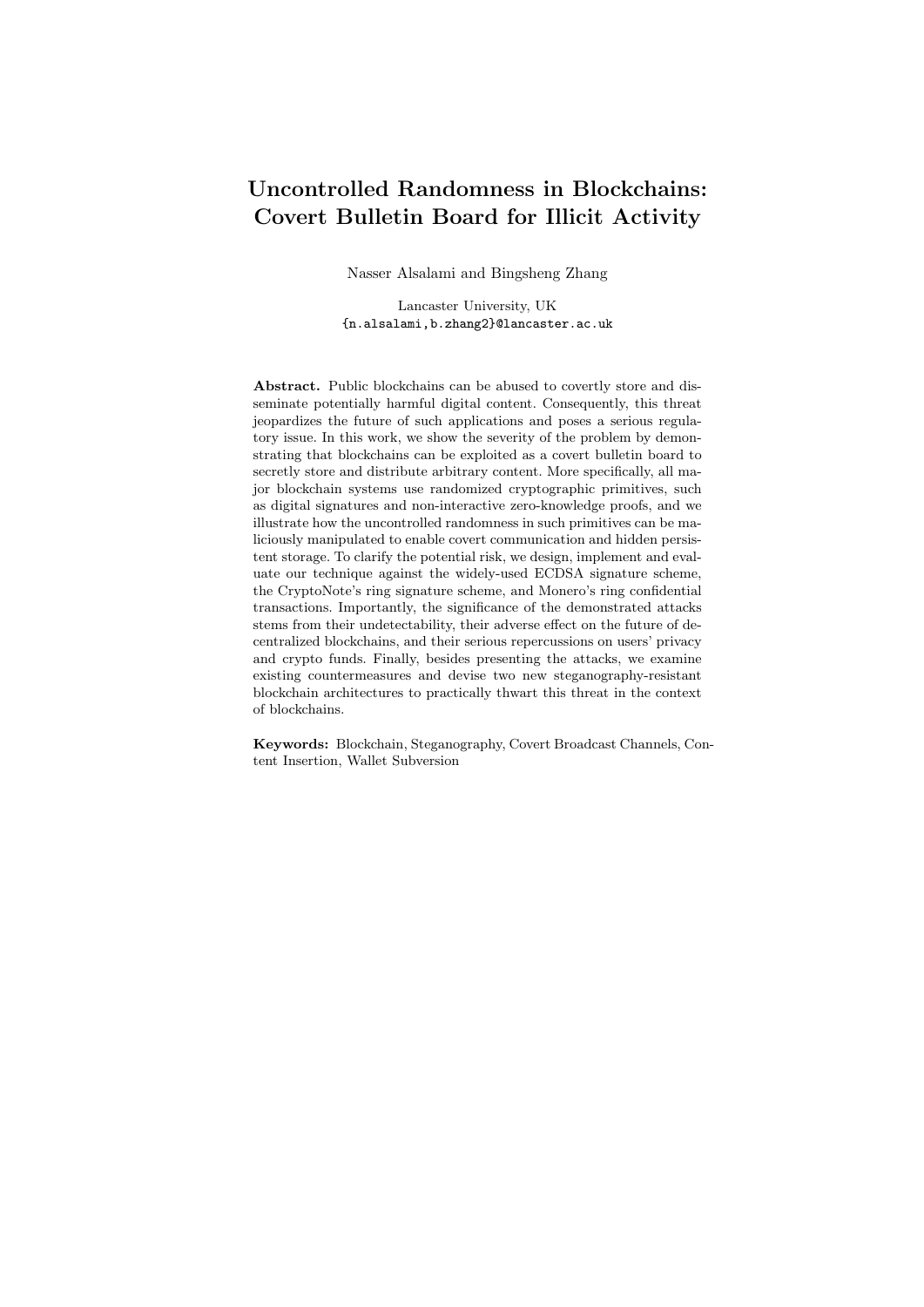

Fig. 6. Steganographic attack against CryptoNote: Format of one pair of random numbers  $(c_i, r_i)$  with 47-byte embedded stegotext.

innocuous random elements  $(c_j, r_j)$  2  $\mathbb{Z}_p$ , Alice embeds her secret message m in the least significant 252 bits of  $c_j$  and  $r_j$ , whereas, the most significant bits  $b_1$ and  $b_2$  are sampled according to the real distribution of  $c_i$  and  $r_j$ . As depicted in Fig. 6, the rest of the bits consist of a 128-bit IV, 124-bit Payload 1, 252-bit Payload 2. Let  $F : f0, 1g^{128} \quad f0, 1g^{128} \quad F \quad f0, 1g^{128}$  be a block cipher that takes as input a 128-bit plaintext and a 128-bit key, and outputs a 128-bit (pseudorandom) ciphertext. Moreover, Alice uses synthetic IV to allow Bob to efficiently identify which transactions on the blockchain contain stegotext st. In particular,  $IV := F<sub>z</sub>(randk00...0)$ , where rand is a 64-bits random string, and  $00...0$  is a 64-bit string of 0's. As a result, to check if a signature contains any st, Bob can simply try to decrypt a suspected  $\mathsf{IV},$  obtaining  $d := F_z^{-1}(\mathsf{IV}).$  If the lower half of d consists of 64 bits of 0's, then this signature contains stegotext st.

In our attack, Payload 1 and Payload 2 are jointly used to convey a 376-bit hidden message ( $m =$  Payload 1 kPayload 2). The payloads are encrypted via a semantically secure symmetric encryption under the secret key z and using IV. Also, to handle an arbitrary-length hidden message and ensure the resulting ciphertext has the same length as the message (besides the IV), Alice can use Ciphertext Stealing (CTS) as described in App. F.

Step 2: identifying stegotext. Unlike conventional P2P covert communication, before attempting to extract a hidden message from a transaction, Bob should first identify if the target transaction contains a stegotext st. As mentioned before, Bob can accomplish this by parsing IV from the first two  $c_i$ 's of the ring signature  $\sigma$  in a transaction, and checking whether the decryption of IV contains pattern 64 bits of 0's as shown in Fig. 6. Note that Embed embeds the hidden message m in one of the first two pairs of  $(c_j, r_j)$ . If  $c_1$  does not yield the IV, then Alice's secret index i must be 1, and Bob moves on to decrypt  $c_2$  which must contain the IV, otherwise, the signature is an innocent cover text ct that does not contain st.

Step 3: extracting hidden messages (Extract). Once a steganographic ring signature is successfully identified, Bob can use the Extract algorithm to extract the hidden message. More specifically, Bob collects Payload 1 and Payload 2 as depicted in Fig. 6. Bob then uses the extraction key  $dk := z$  to decrypt the payload, obtaining  $m := \text{CTS-Dec}_z(\text{IV}, \text{Payload 1kPayload 2}).$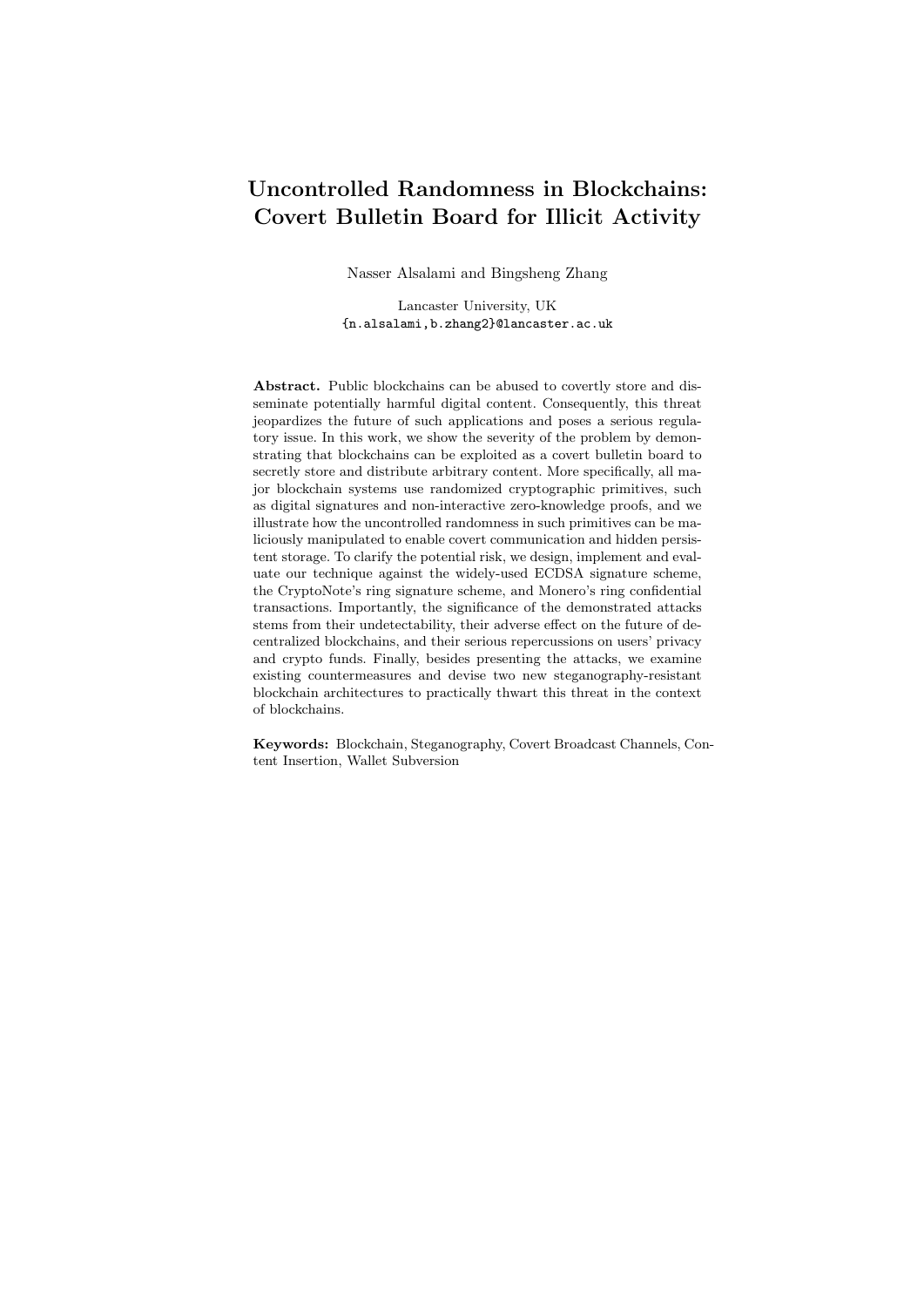$KeyGen(1^{128})$ :  $-$  Pick random  $z$  $f0, 1q^{128}$ ;  $-$  Return ek := dk := z;  $Embed_{H,ek}(m)$ : - Pick random rand  $\tau$ 0, 1 $g^{64}$ ;  $- IV := F<sub>z</sub>(randk00...0);$  $- \hat{m} := \text{CTS-Enc}_z(\text{IV}, m);$  $-$  Payload 1 :=  $\hat{m}_{[0:123]}$ ;  $-$  Payload 2 :=  $\hat{m}_{[124:375]};$ – Sample random  $c$   $\bar{Z}_p$ , and  $r$   $\bar{Z}_p$ ;  $- c_{[1:128]} := IV;$  $- c_{[129:252]} := \text{Payload 1};$  $- r_{[1:252]} := \text{Payload 2};$  $-$  Return  $(c, r)$ ; Extract<sub>dk</sub> $(c, r)$ :  $- \alpha := F_z^{-1}(c_{[1:128]});$ – If  $\alpha_{[64:127]} \not \in (00\ldots 0)$ : Return ?; – Else:  $IV := c_{[1:128]};$  $-$  Payload 1 :=  $c_{[129:252]};$  $-$  Payload 2 :=  $c_{[1:252]}$ ;  $- m := CTS-Dec_z(IV, Payload 1kPayload 2);$  $-$  Return  $m$ ; A Generic CryptoNote Stegosystem

Fig. 7. Pseudo-code for a generic stegosystem  $ST := (KeyGen, Embed, Extract)$  to covertly communicate a 376-bit message m in one pair of innocuous-looking  $(c, r)$ , where  $\lambda = 128$ .

The pseudo-code in Fig. 7 further illustrates the generic steganographic attack on CryptoNote currencies. Note that, in practice, the IV and Payload can be encrypted under two different keys derived from a single master key z. However, for notation simplicity, we use the same key here.

#### 3.2 Security

The security of the proposed generic stegosystem against all CyptoNote-based cryptocurrencies is examined for undetectability under the chosen hidden-text attacks (CHA) game/experiment. We remark that the content-insertion techniques that use non-standard Bitcoin scripts or exchange the public key with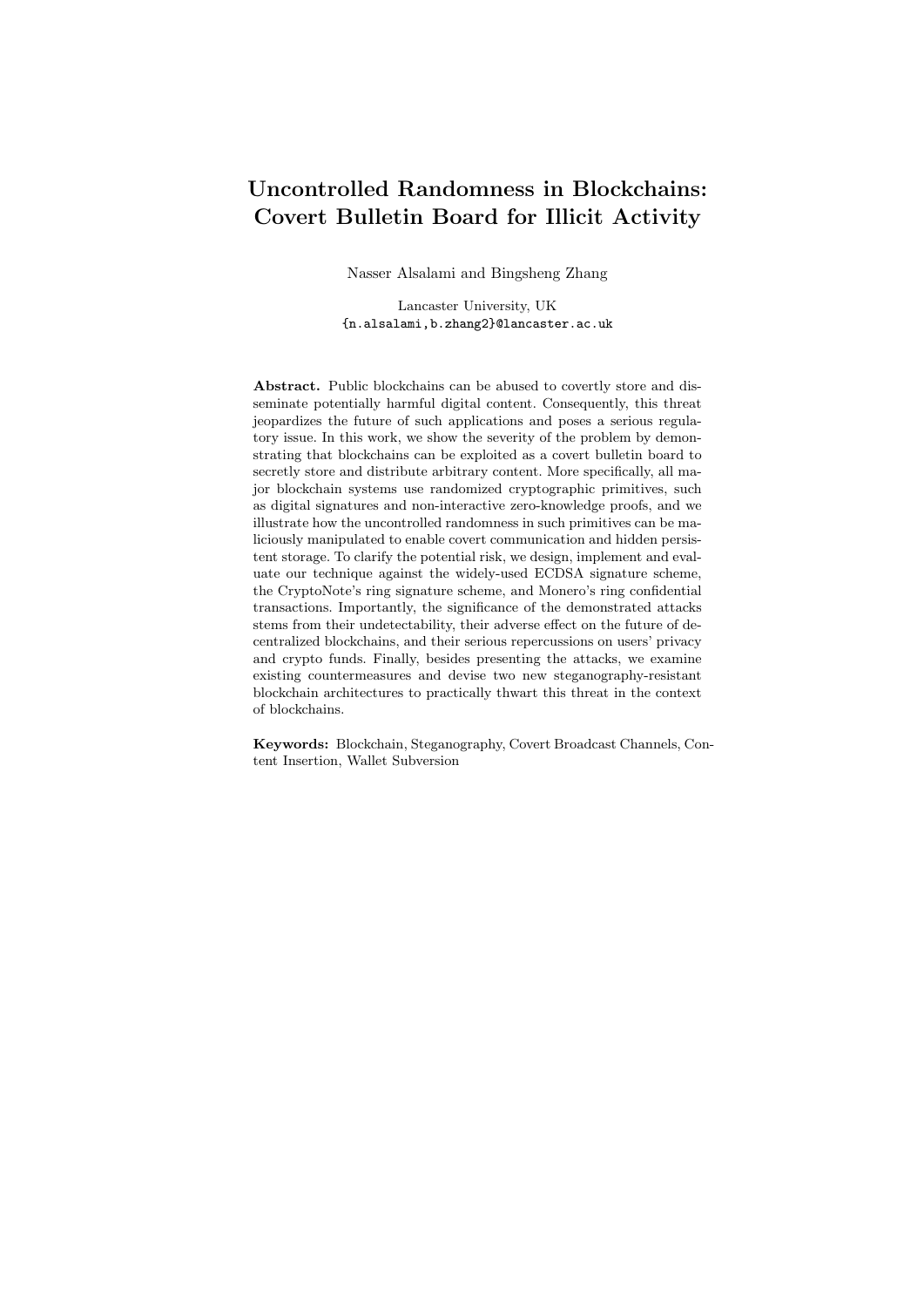an arbitrary string with *printable* characters, as mentioned in  $[1, 34]$ , can be detected. However, our proposed steganographic attack on CryptoNote simply replaces random numbers with pseudo-random ciphers which, by definition of semantic security, are computationally indistinguishable from each other. Assuming the CTS-Enc algorithm described in App.  $F$  uses  $F$  as the internal PRF function, we have the following theorem.

**Theorem 1.** If F is a secure pseudorandom function, the stegosystem  $ST :=$ (KeyGen, Embed, Extract) as shown in Fig. 7 is CHA secure.

Proof. See App. A.

#### 3.3 Robustness and Efficiency

In terms of robustness, it is easy to see that, unlike image steganography, the stegotext embedded in the signatures can never be removed while still preserving the functionality of the signatures. Therefore, there is no filter that can remove our stegotext.

Throughput. The only similar attack in literature is the proof-of-concept attack in [6] which sends a hidden message bit-by-bit through the rejection-sampling of the transaction address. Besides sending one bit of the hidden message  $m$  per transaction, their attack also sends one transaction per block. As a result, with 10 minutes to add a new block in Bitcoin, a sender needs more than 24 hours to send a message of 20 bytes. On the other hand, our steganographic attack takes advantage of the randomness within each ring signature in CryptoNote transactions. In fact, a CryptoNote transaction contains a ring signature for each input. Therefore, if a transaction  $x$  has  $y$  number of inputs, and  $n$  public keys in the ring of each signature, then the total number  $N$  of random numbers  $(c_i, r_i)$  in tx is  $N = y$  (n 1) 2. Whereas, the available bandwidth B in bytes is  $B = 32N$ . Hence, the available bandwidth in one transaction of 10 inputs and 10 public keys is more than 5KB. In comparison, other techniques that replace segments of the transaction, e.g. replacing P2SH scripts in Bitcoin transactions as done in Tithonus [35], can at maximum transmit 1KB per transaction. This further proves the efficiency of exploiting cryptographic randomness as opposed to replacing segment of the transaction itself.

Note that many blockchains offer an API to retrieve certain transactions and blocks. Therefore, if the receiver know the heights, i.e. indices, of the blocks that contain the steganographically communicated data, he does not need to check the whole blockchain. Therefore, a sender can communicate this kind of information off-line to minimize the receiver's computational effort.

Robustness against DoS attacks. Censors can discover censorship-resistant proxies, e.g. Tor bridges, and block them. On the other hand, censors can not distinguish steganographically-subverted blockchain transactions, hence, they can not launch any targeted DoS attack unless they blacklist the whole blockchain which might have other financial ramifications. Additionally, from an attacker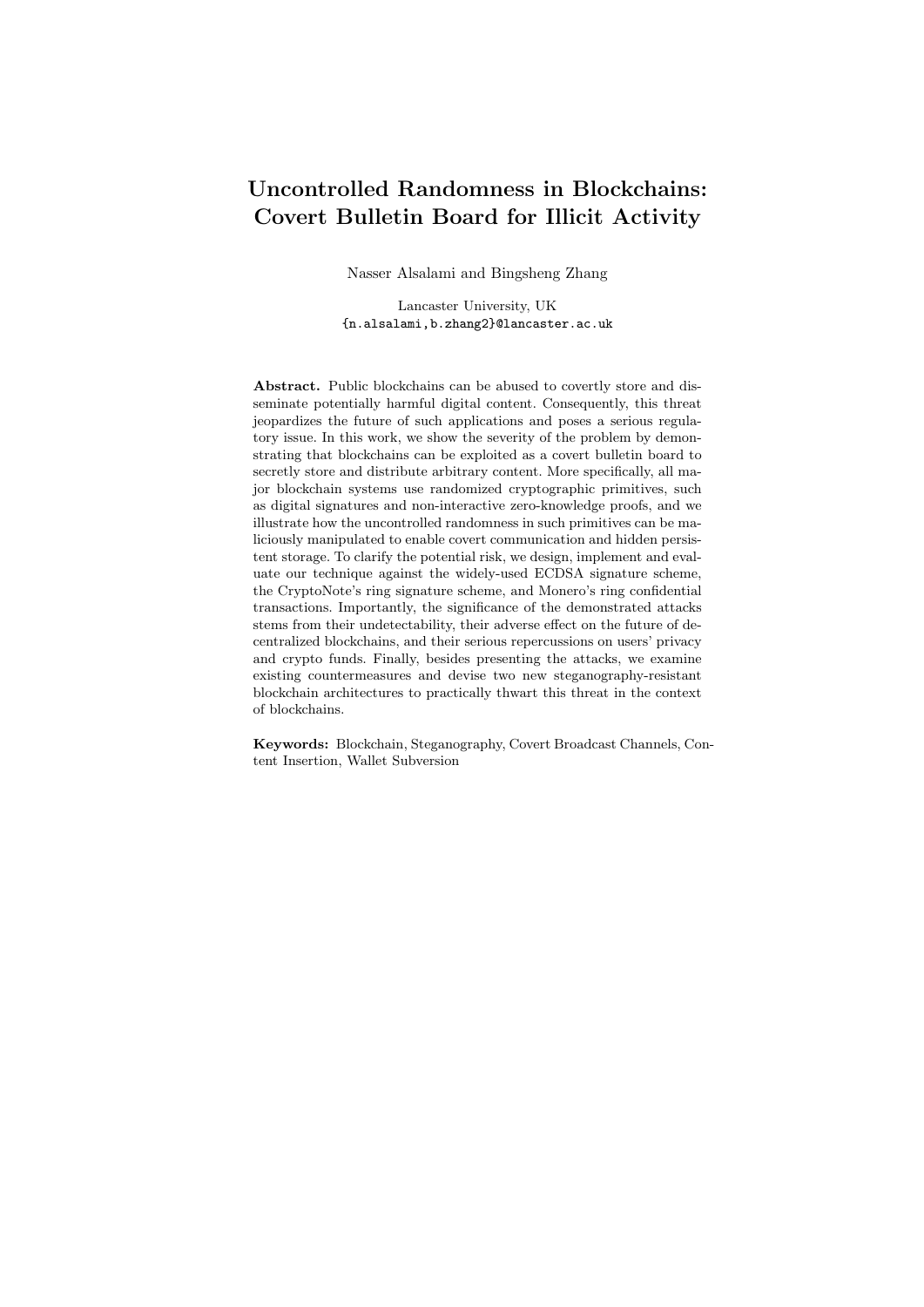perspective, exploiting uncontrolled randomness is advantageous over other contentinsertion approaches that simply replace segments of the transactions, as done in Tithonus [35] and Catena [36]. Namely, other techniques are susceptible to policy changes where certain transactions, or scripts, become conspicuous or are no longer accepted, forcing the adoption of alternative techniques.

Cost. Content-insertion through the use of OP RETURN transactions and the arbitrary replacement of transaction addresses [34] render the funds unspendable. Therefore, these techniques burns funds. On the contrary, our proposed steganographic attack does not incur any additional cost, except for minimal transaction fees, as the sender can always send transactions to his own addresses. Technically, we can choose arbitrarily large ring size in a transaction. In practice, however, we found that a value between 20 and 30 is the optimal ring size to get a transaction included quickly with minimum transaction fees. To further clarify the cost per Byte, a Bytecoin transaction tx with 2 inputs and 21 public keys can take about 2 KB of covert data and costs 0.01 BCN as the minimum transaction fee which, given the current price of Bytecoin is \$ 0.000619 [14], costs  $$ 0.00000619$ . Therefore, the cost of transmitting 1 GB covertly is  $$ 2.4$ . On the contrary, As shown in [35], Bitcoin-based Tithonus can covertly transmit up to 1650 Bytes in one transaction by replacing segments of the P2SH script of a multisignature transaction. Assuming the minimum transaction fee of 1 Satoshi/Byte and \$ 3657 [14] per Bitcoin, the cost of transmitting 1 GB is more than \$ 36, 000.

#### 4 Case studies: Bytecoin and Monero

This section contains specific implementation of the proposed attack in Sec. 3 where we have implemented and evaluated the attack in two real cryptocurrencies; Bytecoin and Monero. Namely, we implemented the steganographic attack in the most recent release of Bytecoin (v 3.3.3) which has a market cap of around \$142 millions as of the time of writing [14]. Similarly, we implemented and tested the attack in Monero which is ranked 11 among currencies and has a market cap of around \$1 billion. It is important to note that as of October 2018, Monero (v 0.13.0.0) has replaced Borromean ring signatures, that is exploited by our attack, by a succinct zero-knowledge proof called Bulletproofs, which is not covered by this work. Consequently, all of our discussion in relation with Monero is regarding previous versions of the source code mainly (v 0.12.0.0) and older.

Although Monero is based on CryptoNote protocol, it uses Borromean ring signature which is different from the ring signature used in CryptoNote protocol as previously shown in Sec. 2. Nevertheless, our generic attack in Sec. 3 is still applicable to Monero. This emphasizes that the same attack can be extended to all public blockchain applications with randomized cryptographic primitives.

#### 4.1 Implementation in Bytecoin

Bytecoin is an open-source cryptocurrency project [37] that implements the CryptoNote protocol described in Sec. 2.4. Accordingly, Bytecoin uses the ED25519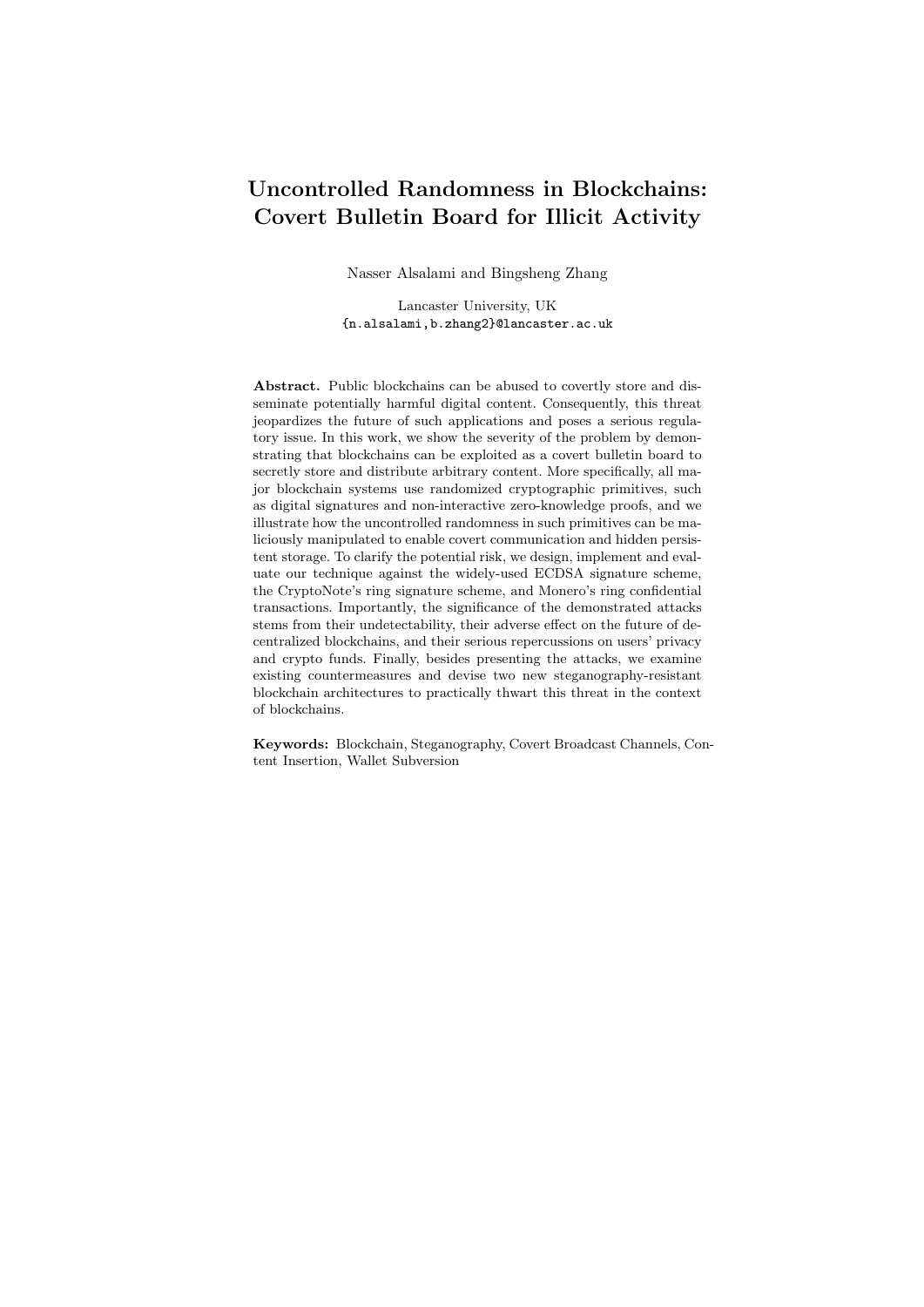

Fig. 8. Bytecoin: embedding a 16-byte st in one pair of  $(c_j, r_j)$  in transaction's ring signature

twisted Edwards curve and CryptoNote (linkable) ring signature to sign its transactions. As previously mentioned in Sec. 2.4, this protocol has sufficiently many uncontrolled random numbers that could be exploited to covertly communicate arbitrary information. Since Bytecoin closely follows the specifications of the CryptoNote framework, it can directly be attacked using the generic steganographic attack described in Sec. 3. However, for code simplicity and clarity of demonstration, Ciphertext Stealing (CTS) is not used, and AES128 is used in the stegosystem because AES is already implemented in Bytecoin source code.

As a proof-of-concept experiment and due to ethical reasons, we only covertly transfer 16 bytes in the real-world Bytecoin without significantly abusing the blockchain system. Following the description of the generic attack in Sec. 3, we have implemented our steganographic attack on Bytecoin wallet in the following three steps.

Step 1: embedding a hidden message  $m$  and generating a signature that contains st. To embed a 16-byte hidden message m in a pair of random numbers  $(c_i, r_i)$ , Alice generates a synthetic  $\mathsf{IV} := \text{AES}_z(\text{randk00...0})$  where rand is a 64-bit random string, and  $00...0$  is a 64-bit string of 0's. Alice then places IV as the most significant 16 bytes of  $c_j$  and sets the rest of  $c_j$  randomly. She later uses this IV along with  $z$  to generate st that is embedded in the most significant 16 bytes of  $r_j$ . Namely,  $st := AES_z(m \quad |V)$ . The format of  $(c_j, r_j)$  containing st is illustrated in Fig. 8.

Furthermore, to implement this step of the attack, the Bytecoin wallet's source code is changed by mainly modifying one source file: crypto.cpp. The modified wallet simply alters the random numbers in the transaction's ring signature(s) by producing one pair of  $(c_i, r_j)$  as aforementioned. Note that  $j \notin i$ where  $i$  is the signer's *secret* index within the ring. Particularly, the changes introduced to crypto.cpp affect the following two functions within the source file:

- generate ring signature(): This function is slightly modified to pass a counter value to the random\_scalar function.
- random scalar(): This function is modified by including an additional parameter in its input to specify the counter. When this counter is 0 and 1, random scalar() generates  $c_j$  and  $r_j$  respectively which are stegotexts that hide a 16-byte message as depicted in Fig. 8.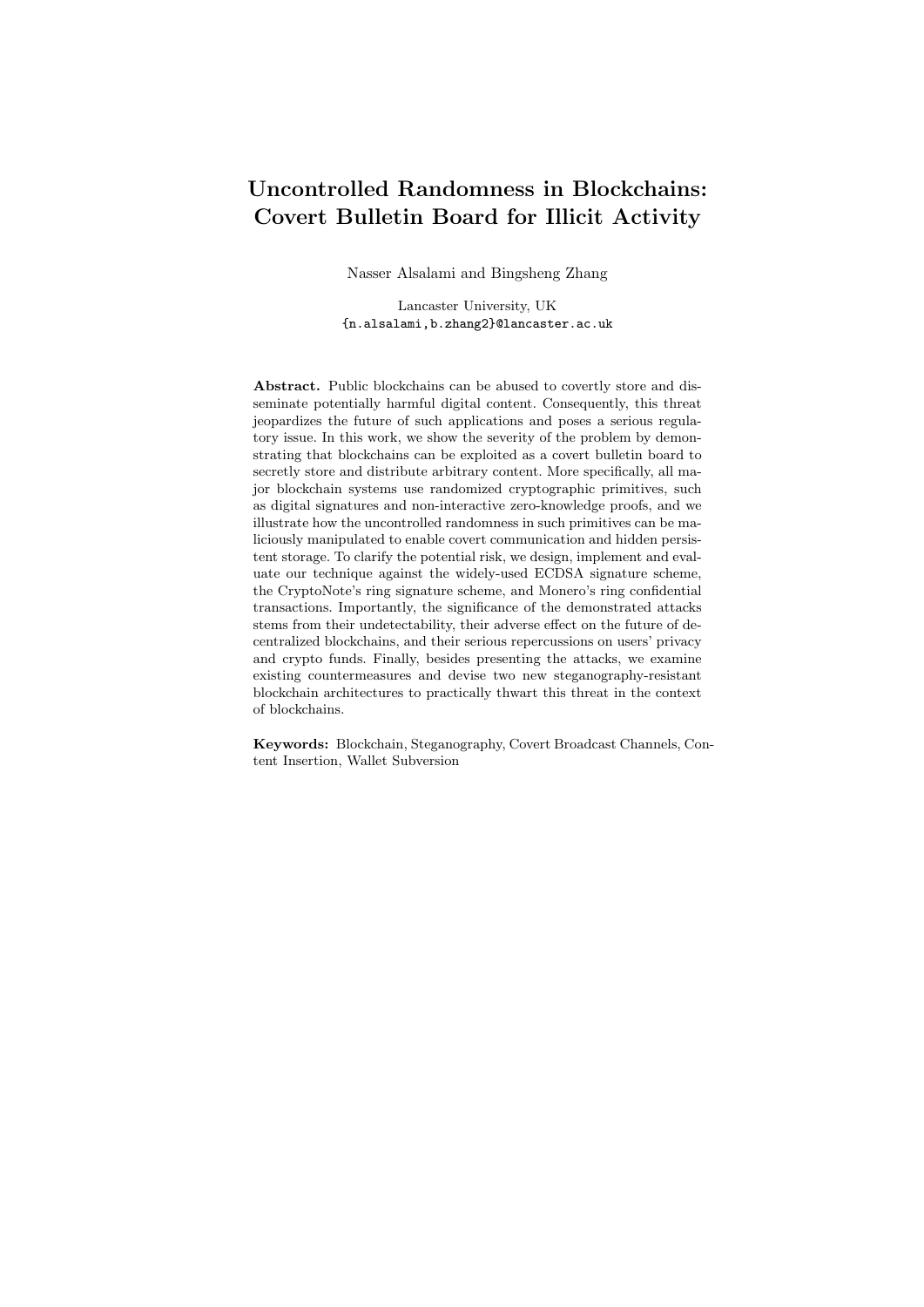```
KeyGen(1^{128}):
  - Pick random z \in \mathcal{D}, 1g^{128};- Return ek := dk := z;
Embed_{H,z}(m):
generate_ring_signature():
  – If((j \notin i) \& (j == 0)):
          c_i := \text{random\_scalar}(0);r_j := random_scalar(1);
  – Else:
          process as per normal;
random_scalar(n):
  – rand Z_p;
  - if (n == 0):
          IV := rand<sub>[0:63]</sub>/jzeros;IV := \overline{AES_z(V)};
          rand_{[0:127]} := IV;if (n == 1):
          rand_{[0:127]} := AES_z(m \quad IV);– Return rand;
Extract<sub>z</sub>(c, r):
  - for (j = 0; j < 2; j++)IV^{\theta} := \text{AES}_{z}^{-1}(c_{j,[0:127]});if(IV^0_{[64:127]} == zeros):* \; m := \text{AES}_{z}^{-1}(r_{j,[0:127]}) \quad c_{j,[0:127]};∗ Return m;
  – Return 0; % No hidden message
 Bytecoin covert communication pseudo code
```
Fig. 9. Pseudo code for the implementation of covert communication in Bytecoin and similar currencies.

After generating the subverted signature that contains the stegotext, the transaction is sent as per normal over the blockchain. The sender does not need to modify other parts of the wallet source code.

Step 2: identifying signature containing stegotext st. To distinguish and identify signatures containing stegotext st, Bob checks every new transaction added to the ledger. To implement this, BlockChainState.cpp is slightly modified to check each signature by decrypting each pair of  $(c_j, r_j)$  numbers. In particular, Bob uses his key z to decrypt the most significant 16 bytes of  $c_j$  to check if it contains 64 bits of zeros as in Fig. 8. If he detects such a pattern, Bob identifies the existence of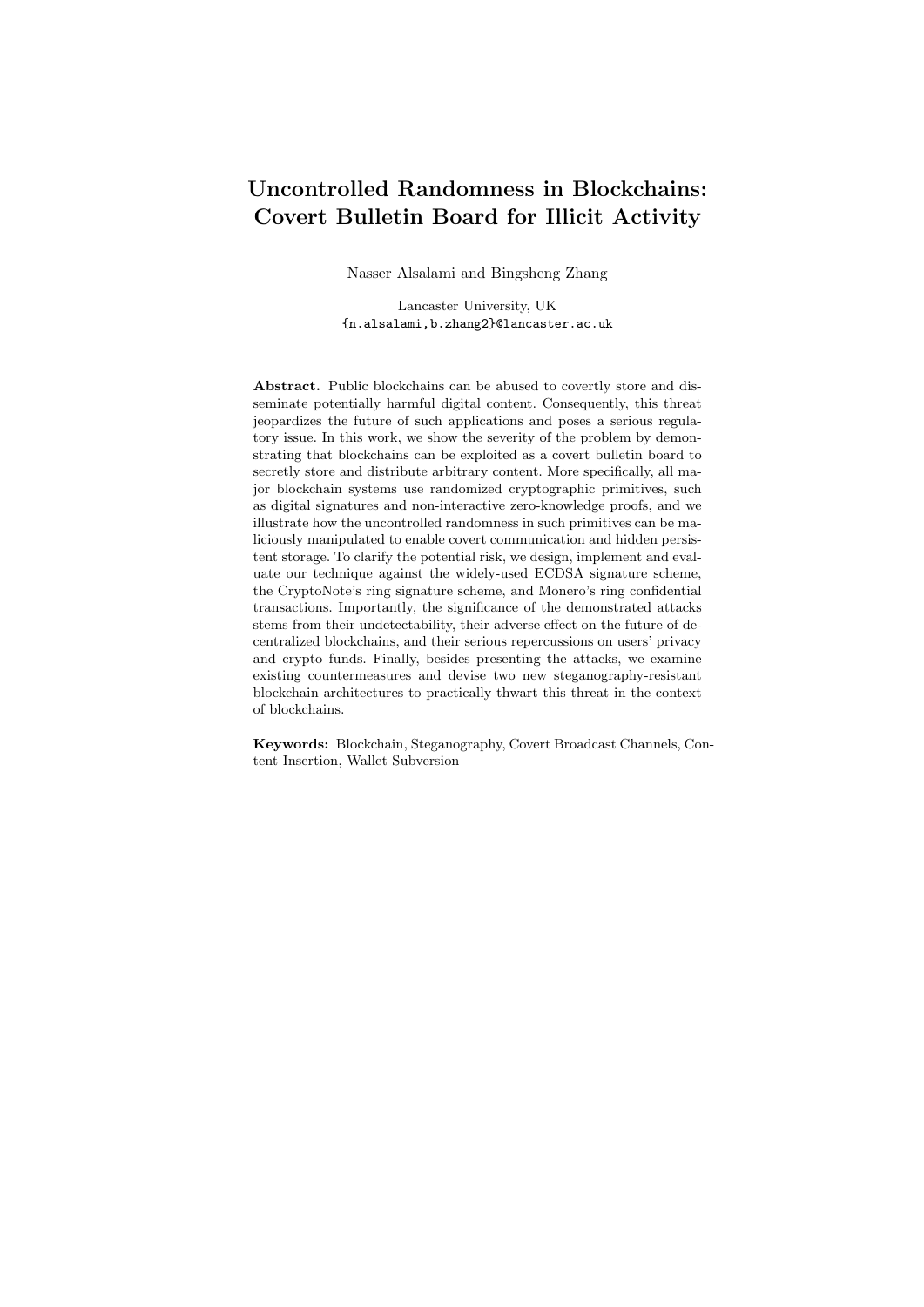a stegtext and sets IV as the most significant 16 bytes of  $c_j$ . If, however, no such pattern is detected, then the signature does not contain any hidden message.

Step 3: extracting hidden message  $m$ . After identifying a stegotext st, Bob decrypts the most significant 16 bytes of  $r_j$  to extract m, that is  $m := \text{AES}_{z}^{-1}(r_{j,[0:127]})$  $(c_{i,[0:127]})$ . This process is further clarified by the pseudo code in Fig. 9.

To further demonstrate the attack over the real Bytecoin blockchain, App. B provides a demo transaction included in the block at height 1671177 that contains a 16-byte hidden message "steganography", and a tool to extract the steganographically embedded message.

#### 4.2 Implementation for Monero (version 0.12.0.0)

Monero has a very complex cryptographic structure and ring signature scheme in particular. The core of Monero's wallet involves Multilayered Linkable Spontaneous Anonymous Group Signature (MLSAG) and Borromean ring signature [26]. MLSAG is similar to the 1-out-of-n ring signature that is used as part of the CryptoNote protocol; however, rather than using a ring signature on a set of  $n$  keys, MLSAG uses a ring signature on a set of  $n$ -key vectors. Using MLSAG, the signer proves to know all the private keys corresponding to one column in the public keys' matrix. Despite the massive one-time secret key, the long-term secret key is still a single group element in  $Z_p$ .

Borromean ring signature [26], which is a generalization and based on the 1-out-of-n signature  $[38]$ , is used to mask the transferred amount while enabling the receiver to know how much they have received by revealing the mask [39].

In our experiment, we chose to exploit the Borromean ring signature as it offers higher throughput. However, though with lower throughput, different primitives could also be exploited to mount steganographic attacks. Our attack on Monero is based on embedding a 32-byte hidden message  $m$  in the randomly generated  $s_{i,j}$  numbers as part of the Borromean ring signature [26]. Specifically, two vectors of  $s_{i,j}$  numbers are generated by the genBorromean() function:  $s_{0,j}$ and  $s_{1,j}$ . In addition,  $s_{0,j}$ 's are randomly generated when the  $j^{th}$  bit commitment is 1. Two of these randomly generated  $s_{0,j}$ 's are used to embed m as shown in Fig. 10. In a similar manner to our attack on Bytecoin, we use AES because it is already available in the source code. More details about the implementation of the steganographic attack on Monero can be found in App. C.



Fig. 10. Monero: embedding a 32-bybte hidden message  $(m_1j/m_2)$  in two random numbers  $(s_{0,1}, s_{0,2})$  in the Borromean ring signature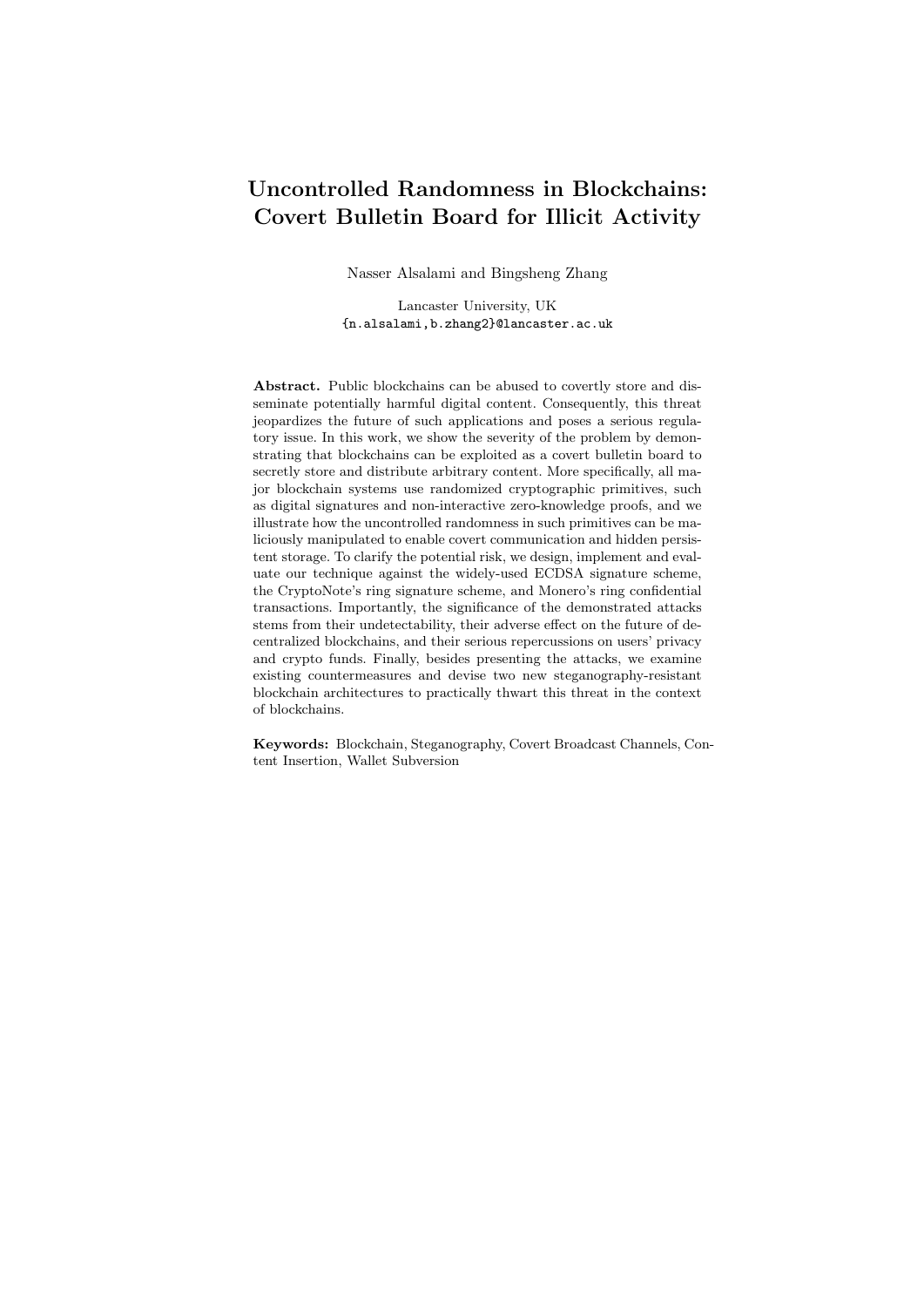

Fig. 11. Attack scenario 1: Covert broadcast communication.

## 5 Attack Scenarios

This section describes the following three attack scenarios: (i) covert broadcast communication, (ii) covert persistent storage, and (iii) wallet subversion attacks.

The first two scenarios represent direct applications of the steganographic attack in Sec. 3. Moreover, it is noticeable that both attack scenarios do not only facilitate objectionable behaviour, but can also hinder the very future of public blockchains. In particular, if a public blockchain is known to the authorities to be abused for covert communication or storage of malicious content, then authorities in any given country may criminalize the mere participation in such blockchains. Even if participation is not criminalized, users may choose not to store the full ledger, which defeats the purpose of decentralized blockchains, and leads to a more centralized setting, where few users participate in the consensus protocol. Unlike the first two scenarios, the third attack scenario is considered an Algorithm-Substitution Attack (ASA) and represents a scenario where the user is an oblivious victim of the attack.

#### 5.1 Attack Scenario 1: Covert Broadcast Channel

Conventional steganographic techniques typically assume that the covert communication is between two parties  $-$  a sender and a receiver. In fact, our steganographic attack can be used as a covert broadcast channel, i.e. one sender and multiple receivers. As analyzed in Sec. 3, to steganographically send a hidden message of 1 KB, Alice can easily craft a transaction with 4 inputs and 5 public keys. Also, Fig. 11 shows that it is easy to use our steganographic technique in conjunction with some broadcast encryption scheme, e.g. [40], to enable a practical broadcast channel. The feasibility of this attack and the high throughout demonstrate the severity of this attack scenario, especially if abused by outlaws to use public blockchains as covert broadcast networks for their illicit communication.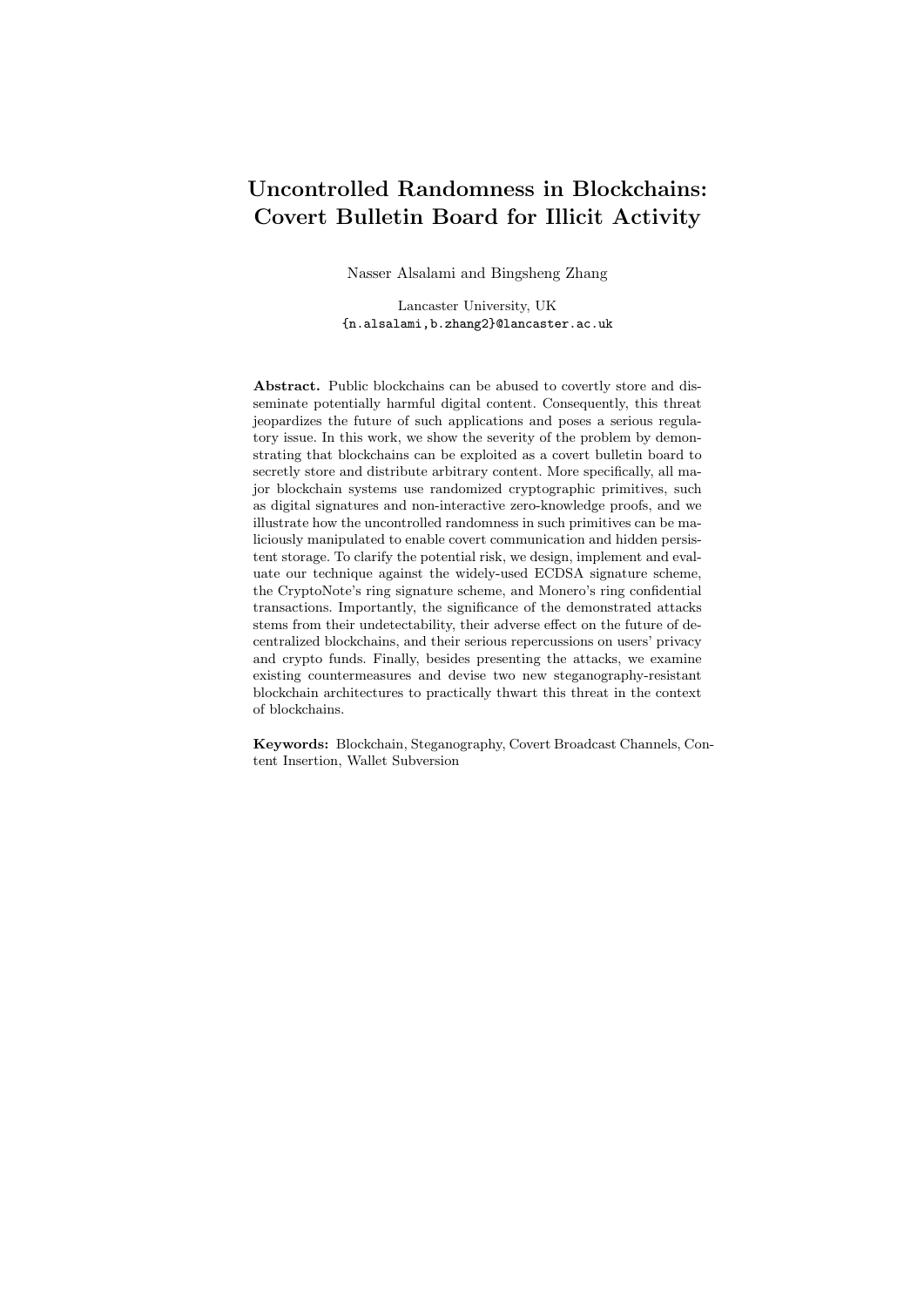#### 5.2 Attack Scenario 2: Covert Data Storage and Distribution

Data storage can be viewed as a communication channel between the user and the user himself in the future. Unlike covert communication, covert persistent storage requires the uploaded content to be permanently stored and available on the blockchain. As discussed in Sec. 3, the cost of covertly storing 1 GB in Bytecoin's blockchain is about \$ 2.4. Consequently, an adversary can use Bytecoin as a cyberlocker and abuse the P2P network of Bytecoin as a persistent content-distribution network (CDN). For example, it could be used to store pirated movies, wikileaks documents, etc.

An example special case of this scenario that shows the threat of such scenario is blackmailing. An adversary, Alice, can covertly store private information about a victim, Bob. Alice may even demonstrate this to Bob by sharing the key and the extraction tool with him. Alice can then threaten Bob that she can make the information publicly available by revealing the key to everyone.

#### 5.3 Attack Scenario 3: Wallet Subversion

In the aforementioned attack scenarios, the sender, Alice, is complicit in the malicious attacks. This section presents another scenario where the sender is oblivious and is in fact a victim of the attack. Although this scenario may be applicable to open-source blockchain applications due to their complexity, it is more applicable to *close-source* and hardware-based applications, e.g. hardware wallets. The significance of this attack scenario stems from its undetectability in the black-box setting, where secrets are leaked via normal transactions posted on the blockchain, and its serious repercussions on the victim's privacy and funds.

As depicted in Fig. 12, in this scenario, Alice is an innocent user who has downloaded, or bought, a wallet that is produced by a third party Carol who has maliciously implemented the wallet. In particular, Carol used a subversion attack to modify a wallet and redistribute it so to leak the signer's private key, while evading detection in black-box settings. The way in which Carol modifies the wallet depends on the used cryptographic primitives and signature algorithms.

Below we present three subversion attacks that realize the scenario in Fig. 12. The first is a direct application of the generic steganographic attack described in Sec. 3 and its demo implementation in Bytecoin and Monero. Additionally, we present two more wallet subversion attacks targeting ECDSA-signature cryptocurrencies. Preliminary description of ECDSA can be found in Sec. 2.8. Namely, the first attack on ECDSA-signature crypto wallets uses synthetic ephemeral key to covertly leak the entire signer's secret key over two signatures. However, it requires that the wallet is stateful in the sense that the wallet needs to store some variables from the previous signing execution. The second attack on ECDSAsignature crypto wallets is stateless and has lower throughput compared to the stateful attack. Note, in both ECDSA attacks, it is assumed that the attacker can identify the transactions generated by the victim user.

Subverting Ring-Signature Crypto Wallets. In the following we describe how the generic steganographic attack described in Sec. 3 is used by a third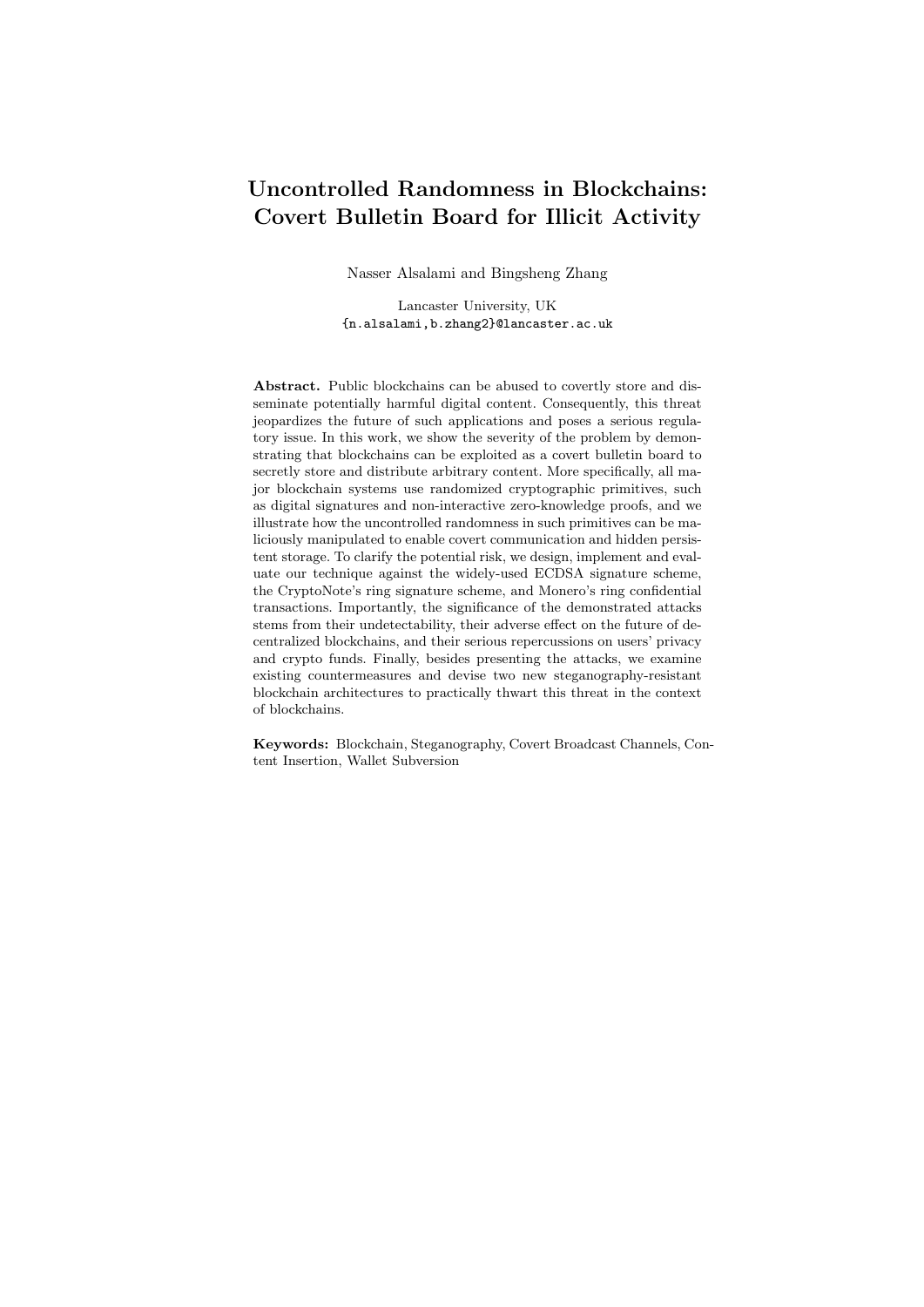

Fig. 12. Attach scenario 3: Subversion attack on crypto wallets to steal users' private keys

party, Carol, to subvert a ring-signature currency wallet, e.g. Bytecoin, to steal private keys. Similar attack is also applicable to Monero's Borromean signature.

Carol modifies the wallet by adding an embedding algorithm  $\text{Embed}_{z}(b)$ , where b is Alice's 253-bit private key b  $2 Z_p$ . The subverted wallet secretly executes  $\mathsf{Embed}_z(b)$  to generate one pair of  $(c_i, r_j)$  as shown in Fig. 13. In this scenario, the subverted  $c_i$  contains 128-bit IV that consists of an encryption of 64 random bits rand and 64 bits of zeros, i.e.  $W := F_z$ (rand $k00...0$ ).  $c_i$  also contains Payload 1 which is 124 bits of b.  $r_j$  contains Payload 2 which is 129 bits of  $b$  and Payload 3 which is the least significant 123 bits of Alice's public key  $B$ . The payloads are encrypted via a symmetric encryption under the same secret key z using IV.

Carol checks every added transaction for any exfilterated private keys by decrypting the first 16 bytes of  $c_j$ 's from each signature, and checking if the decrypted text contains 64 bits of 0's as in Fig. 13. Note, Carol only needs to check the first two pairs of  $(c_i, r_i)$  to identify any subverted signature.

After successfully identifying a subverted signature, Carol parses and collects IV, Payload 1, Payload 2, and Payload 3. Carol then uses her secret key  $z$ to decrypt the payloads, obtaining  $b \supseteq Z_p$  and  $LSB_{123}(B)$ . After that she computes  $a := \text{hash}_p(b)$  and retrieves the corresponding public key  $(A, B)$  from the blockchain. After checking that  $A = g^a$  and  $B = g^b$ , Carol returns the secret key  $(a, b) \supseteq (\mathbb{Z}_p)^2$ . Carol can now recover all the one-time addresses and transactions and even impersonate the compromised signer, Alice, to spend her money.

Subverting ECDSA: Synthetic Randomness. Our first proposed subversion attack on ECDSA is a simplified version of the attack proposed in [41]. The subverted algorithm is depicted in Fig. 14. Let  $z \nightharpoonup z \nightharpoonup p$  be the adversary's secret key, and set  $Z := g^z$  $map(R_x)$  be a mapping function that takes as input the x-coordinate and outputs the corresponding point on the curve. The subverted wallet needs to use algorithms  $Sign^{(1)}$  and  $Sign^{(2)}$  in turn to leak the signing key s. For the first time,  $Sign^{(1)}$  is identical to the original signature algorithm; however, the subtle difference is that  $Sign<sup>(1)</sup>$  stores the ephemeral key  $r_1$  in a long-term memory, which can be accessed during the next signature invocation. Sign<sup>(2)</sup> is also similar to the original signature algorithm except that it deterministically generates  $r_2 := \text{hash}_p(Z^{r_1}),$  where Z is hardcoded in the wallet. Once the adversary obtains two signatures  $\sigma_1, \sigma_2$ , he can use his secret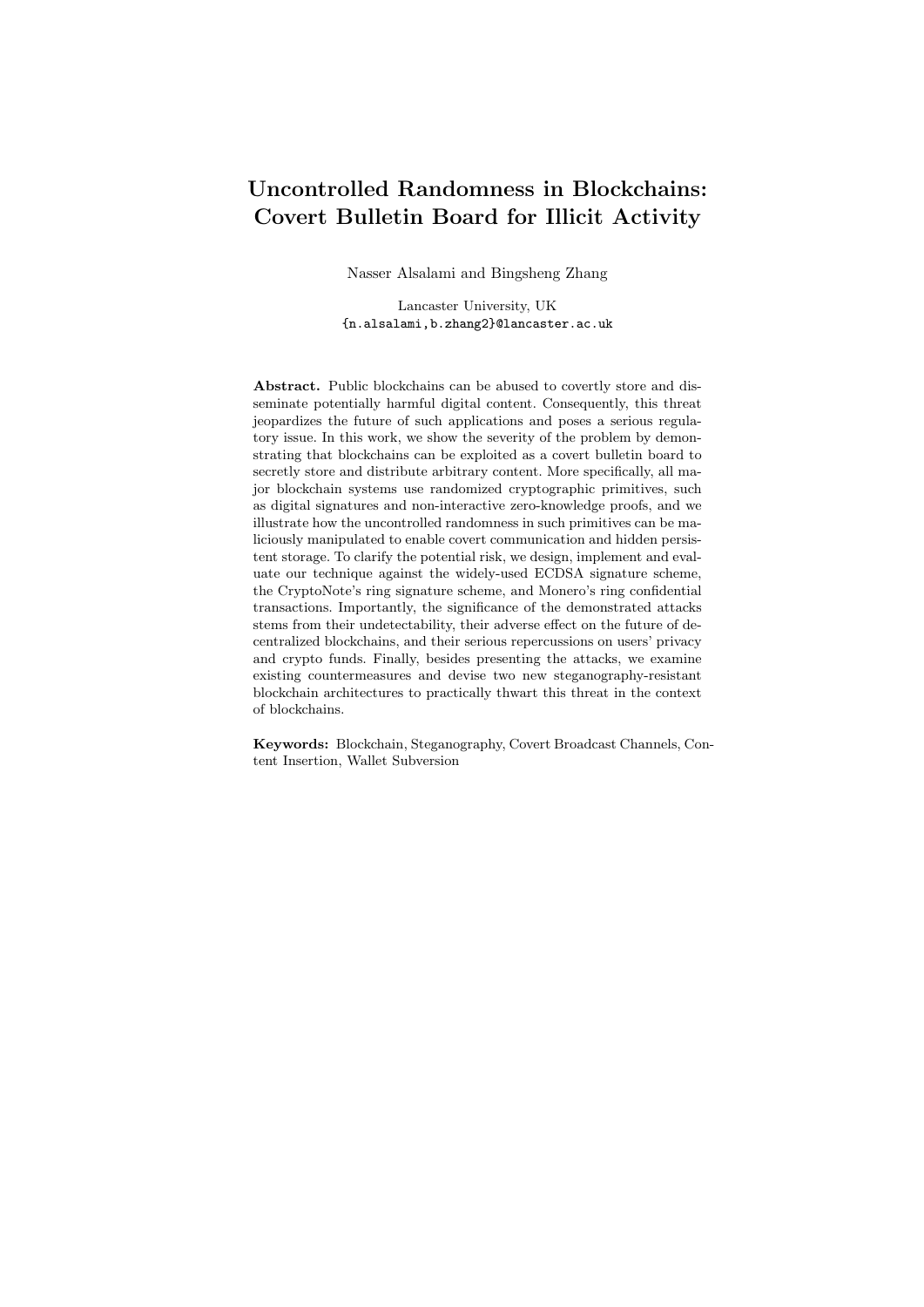

Fig. 13. Attack scenario 3: Covertly leaking the signer's private key in one pair of  $(c_i, r_i)$ .

key z to recover the victim's signing key s. First, he parses  $\sigma_1, \sigma_2$  as  $(R_x^{\ell}, w_1)$ and  $(R_x, w_2)$ . The attacker then finds the point on the curve that corresponds to  $R_x^{\theta}$ , using  $R^{\theta}$  map( $R_x^{\theta}$ ). After that, the attacker computes  $r_2^{\theta} := \text{hash}_p((R^{\theta})^z)$ . Note that if  $r_2^{\theta}$  is equal to  $r_2$  then everything is correct. Let  $R := g^{r_2^{\theta}} = (R_x, R_y)$ . The secret key can be extracted as  $s := (w_2 r_2^{\theta} \text{ hash}_p(m_2)) (R_x)^{-1}$ . This attack illustrates how the entire long term signing key s can be leaked exclusively to the adversary over two subverted signatures.

Subverting ECDSA: Rejection Sampling. While our first ECDSA subversion attack has a very high throughput, it has few drawbacks. First of all, it is a stateful algorithm, so it is not suitable for all scenarios, especially for software wallets. Furthermore, the first attack can only leak the signing key by the nature of its design, and not any other confidential information. Note that most cryptocurrency wallets are able to avoid the re-use of the address and signing key. As a result, the leaked signing key in our first attack, may never be used again even if the signing algorithms are executed twice with the same signing key. Nevertheless, for most wallets, there is a master key that is used to deterministically derive all the one-time signing keys.

As a result, our second subversion attack on ECDSA is stateless and is designed to leak arbitrary confidential information. As depicted in Fig. 15, the subverted signing algorithm takes as input the signing key  $s$ , the message  $m_i$ , and the secret  $x \n\geq \n\mathcal{D}, \n\frac{1}{g^n}$  to be leaked. The signing algorithm leaks a random bit of x per signature. Let PRF :  $f0, 1g$ f(0, 1g<sup>\og n</sup> f(0, 1g<sup>log n</sup>  $f0, 1q$  be a pseudo-random function that takes as input an arbitrary length message and the  $\lambda$ -bit PRF key, and it outputs a random number of  $(\log n + 1)$  bits. The first  $\log n$  bits is interpreted as an index j, and the last 1 bit is viewed as b. The subverted signing algorithm performs a rejection-sampling to find a random  $R = (R_x, R_y)$  such that  $(j, b)$  PRF<sub>z</sub> $(R_x)$  and  $x[j] = b$ . The rest signing process is identical to the original signature algorithm. Note that the rejection-sampling is efficient, and the expected repetition per signature is 1.5 times.

To recover the secret, the adversary needs to obtain a collection of the signatures generated by the subverted algorithm. We emphasize that when the secret is a master key that can be tested for its correctness, it is *not* necessary to leak the entire key in practice. Assuming the master key is 256 bits, to ob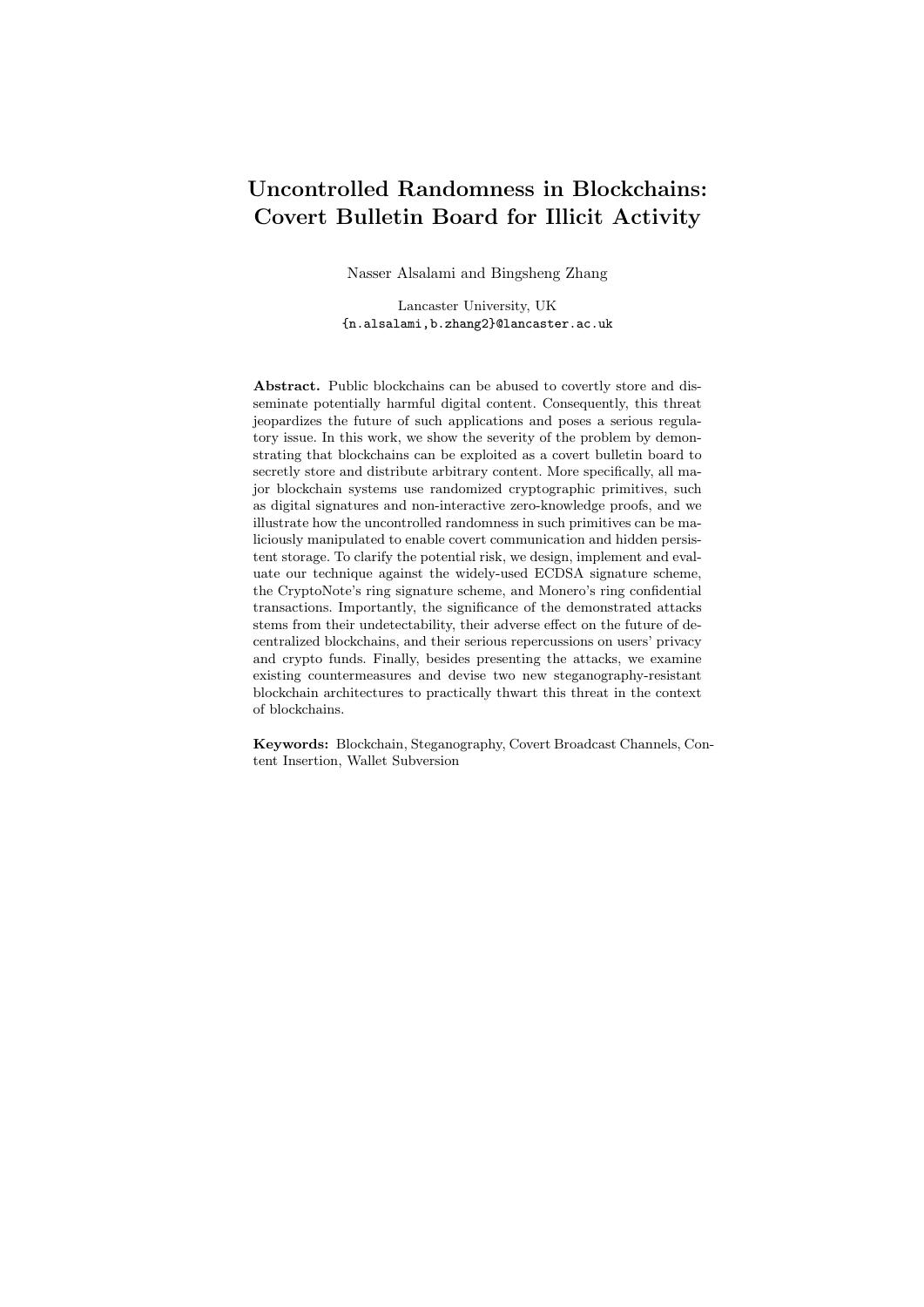Sign<sup>(1)</sup>( $fSg, s, m_1$ ): – Pick random  $r_1$   $\mathbb{Z}_q$ ;  $-$  Set  $R^{\theta} := g^{r_1} = (R_x^{\theta}, R_y^{\theta});$ - Set  $w_1 := (\text{hash}_p(m_1) + s \ R_x^0) r_1^{-1} \pmod{q};$ - Output  $\sigma_1 := (R_x^{\theta}, w_1);$  $Sign<sup>(2)</sup>(fSg, s, m<sub>2</sub>, r<sub>1</sub>):$  $-$  Set  $r_2 := \text{hash}_p(Z^{r_1});$  $-$  Set  $R := g^{r_2} = (R_x, R_y);$  $-$  Set  $w_2 := (\text{hash}_p(m_2) + s \ R_x) r_2^{-1} \pmod{q};$ – Output  $\sigma_2 := (R_x, w_2);$ Recover $(\sigma_1, \sigma_2, m_2, z)$ :  $-$  Set  $R^{\theta}$  map $(R^{\theta}_x);$  $-$  Set  $r_2^{\ell} := \text{hash}_p((R^{\ell})^z);$  $-$  Set  $R := g^{r_2^0} = (R_x, R_y);$  $-$  Output  $s := (w_2 \t r_2^0 \t \text{hash}_p(m_2)) (R_x)^{-1};$ Subverted ECDSA signing algorithm 1

Fig. 14. The subverted ECDSA signing algorithm 1.

tain 50% distinct key bits, the expected number of signatures is bounded by approximately  $256$  signatures. Asymptotically, to obtain  $n$  secret bits, we need  $\theta(n \log n)$  signatures. To demonstrate this, we preformed an experiment using our rejection sampling technique to empirically test the needed number of signatures to 32, 64, 96, 128, 160, 192 and 224 bits out of the total 256 key bits. This experiment was run 20 times to record the number of needed signatures to leak some bits of the secret key. As shown in Table 3 in App. D, the average number of signatures that should be intercepted by an attacker to retrieve 50% of the key, i.e. 128 bits, is about 179 signatures.

## 6 Countermeasures

In this section, we first examine the state-of-the-art of known countermeasures against subversion attacks and some techniques that can prevent exploiting uncontrolled randomness for arbitrary content insertion in blockchains. We then propose two countermeasures that are tailor-made for the blockchain scenarios. Note that our countermeasures aim to eliminate any steganographic messages hidden inside the cryptographic components (such as signatures and noninteractive zero-knowledge proofs) attached in a blockchain transaction; whereas,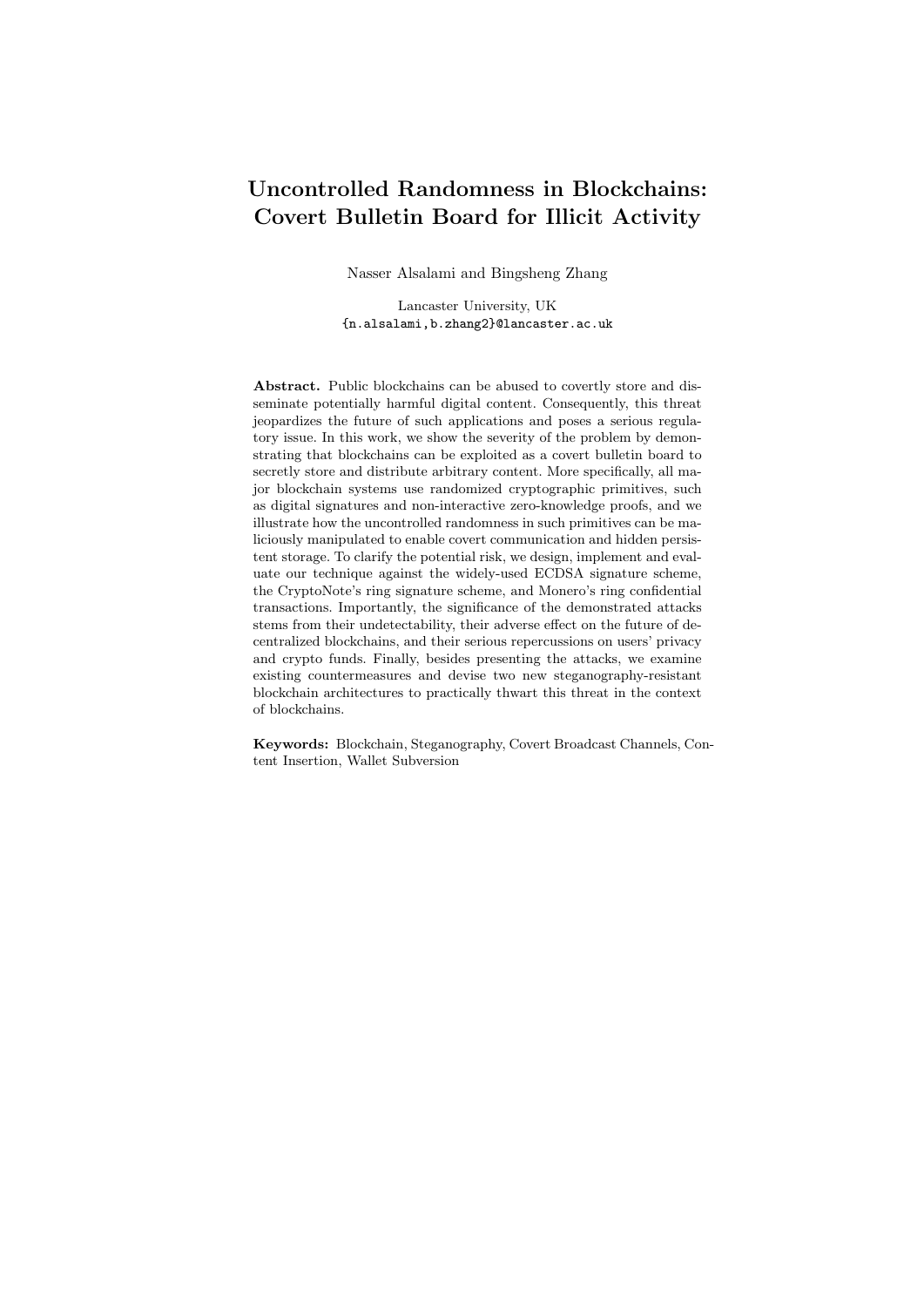```
Sign(fSg, s, m_i, x):
 – Repeat the following process:
          Pick random r \quad Z_q;
           Set R := g^r = (R_x, R_y);Compute (j, b) PRF<sub>z</sub>(R_x);
          If x[j] = b, break the loop;
  - Set w := (\text{hash}_p(m_i) + s \ R_x) \ r^{-1} \pmod{q};– Output \sigma_i := (R_x, w);Recover(\sigma_1, \ldots, \sigma_\ell, z):
 – Init an array S := \frac{1}{2};
    For i \n\mathcal{Z}[\ell], do:
          Parse \sigma_i as (u_i, v_i);<br>Compute (j_i, b_i) PRF<sub>z</sub>(u_i);
          Compute (j_i, b_i)Set S[j_i] := b_i;– Output S;
 Subverted ECDSA signing algorithm 2
```
Fig. 15. The subverted ECDSA signing algorithm 2

solutions to general content-insertion, e.g., inserting arbitrary content in unspendable OP RETURN Bitcoin transactions, is beyond the scope of this work.

#### 6.1 Existing Countermeasures

In the literature, there are several known techniques that were proposed against generic steganography and substitution attacks. Here we systematically assess those techniques in the context of blockchain. In particular, they are divided into the following three categories:  $(I)$  ASA-resistance techniques which have been proposed to immunize cryptographic primitives against malicious implementation attacks, (II) *proactive trust-based countermeasures* where a trusted entity or a trusted initial state is used to prevent possible subversion, and (III) blockchain-based techniques that may and may not be primarily proposed to counter malicious content but can still be used to deter adverse covert communication and/or persistent storage. More details on the existing countermeasures can be found in App. G.

Table. 2 summarizes our assessment of the existing countermeasures w.r.t. their effectiveness against the attack scenarios in Sec. 5. The first and most intuitive countermeasure is to stop using any randomized primitives as noted in [32, 33]. As seen in Table 2, this countermeasure is theoretically effective, but its usage is very limited in the context of blockchains. Similarly, signatures with synthetic randomness, as proposed in [42], do not address covert channels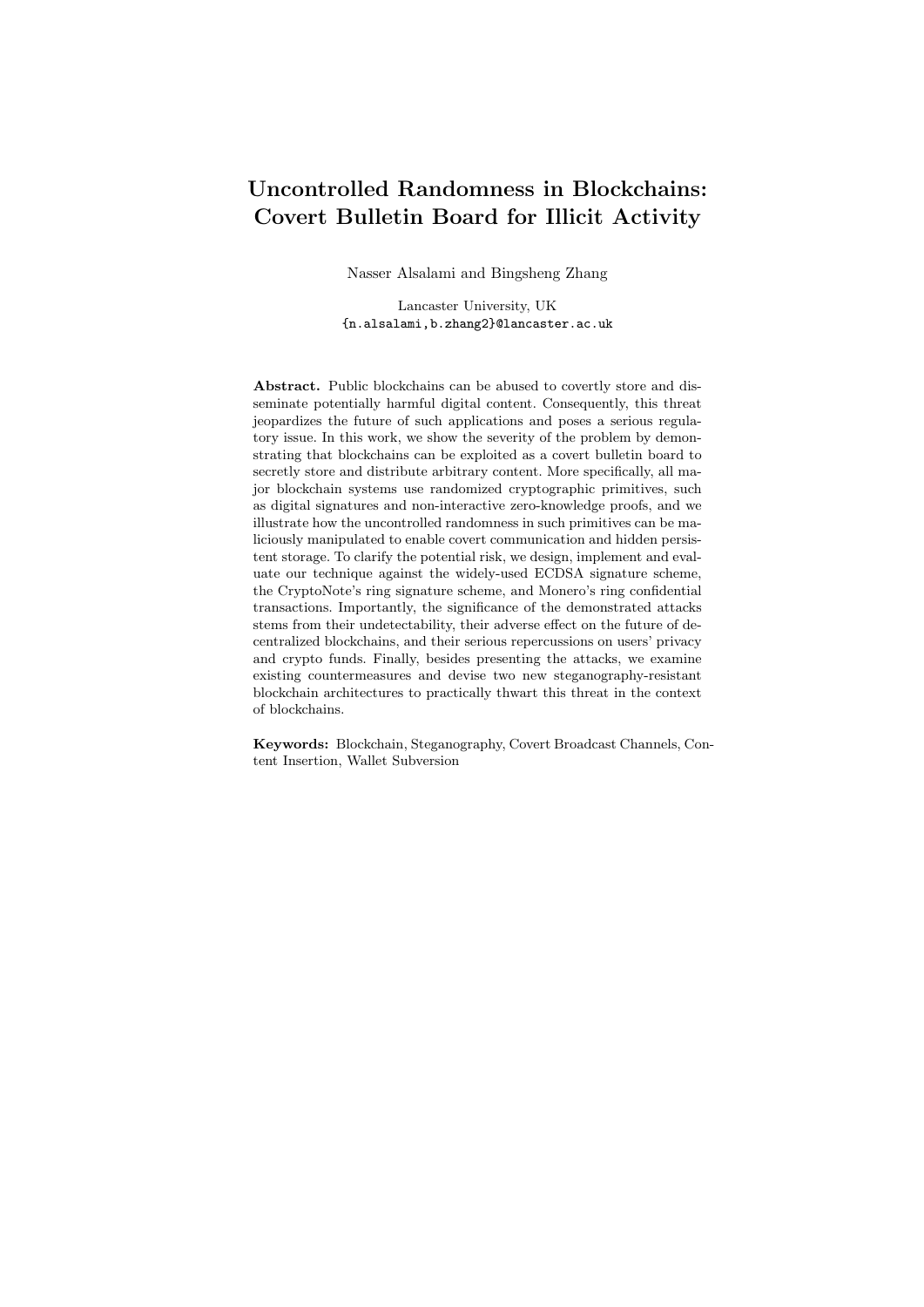| Technique                                 | <b>Attack Scenarios</b>          |                                                      |          |                         |          | Input Practical References |
|-------------------------------------------|----------------------------------|------------------------------------------------------|----------|-------------------------|----------|----------------------------|
|                                           | Attack 1<br>Attack 2<br>Attack 3 |                                                      |          | Trigger in block-       |          |                            |
|                                           |                                  |                                                      |          |                         |          |                            |
|                                           |                                  | Covert Channels Persistent Storage Wallet Subversion |          |                         | chains   |                            |
| New Countermeasure                        |                                  |                                                      |          |                         |          |                            |
| <b>SRBF</b>                               | $\theta$                         | $\overline{\times}$                                  | 0        | ×                       | ×        | this work                  |
| Randomness-Externalized Arch.             | $\chi$                           | $\chi$                                               | $\times$ | X                       | X        | this work                  |
| <b>ASA-Resistant Techniques</b>           |                                  |                                                      |          |                         |          |                            |
| Deterministic crypto primitives           | $\times$                         | X                                                    | ×        | ×                       | $\chi$   | 32.33                      |
| Signature with synthetic randomness       | X                                | X                                                    | ×        | $\chi$                  | X        | 42                         |
| Verifiable Random Function                | $\chi$                           | $\chi$                                               | χ        | $\overline{\mathsf{x}}$ | $\chi$   | 43                         |
| Split model                               | X                                | $\chi$                                               | ×        | $\chi$                  | $\chi$   | $[44 - 46]$                |
| <b>Active Trust-Based Countermeasures</b> |                                  |                                                      |          |                         |          |                            |
| Reverse firewalls                         | X                                | X                                                    | $\times$ | $\times$                | $\chi$   | 47                         |
| Self-guarding protocols                   | $\times$                         | X                                                    | X        | X                       | $\chi$   | 48                         |
| <b>Blockchain-Based Techniques</b>        |                                  |                                                      |          |                         |          |                            |
| Light chains                              | $\chi$                           | X                                                    | X        | $\times$                | X        | 49.50                      |
| Redactable chains                         | $\chi$                           | X                                                    | χ        | $\times$                | $\times$ | 4, 5                       |
| Content Filters                           | $\chi$                           | $\chi$                                               | $\chi$   | X                       | $\chi$   | 3                          |
| Increasing Transaction Fees               | $\chi$                           | $\chi$                                               | χ        | $\chi$                  | $\chi$   | $\vert 3 \vert$            |
| Self-verifying Addresses                  | $\chi$                           | $\chi$                                               | χ        | X                       | $\chi$   | 13                         |

Table 2. Effectiveness of new and current countermeasures against the three attack scenarios mentioned in Sec. 5. Current countermeasures are categorized into three categories: ASA-resistant techniques, Active trust-based countermeasures, and blockchainbased techniques.  $(X)$  denotes that the relevant countermeasure is resistant against the corresponding attack scenario, while  $(\chi)$  means the countermeasure is vulnerable to the attack scenario. Input-trigger states if a countermeasure is resistant to 'time bombs' or input-triggered malicious behaviour. Finally, Practical in blockchains examines if the corresponding countermeasure is applicable in the context of blockchains, if it is not likely to produce other security ramifications, and its robustness against malicious users.  $(\emptyset)$  is used to indicate that SRBF does not deter covert channels nor wallet subversion in *one case*: when the attackers' nodes are alive at the broadcast stage of the malicious transactions, while it practically defends against all 3 scenarios in other cases.

and storage, and they are also susceptible to input-trigger attacks; thus, they are not practical in this context. Another countermeasure that can be used to sanitize randomness is the use of verifiable random functions (VRF) [43]. Though they may be able to minimize the bandwidth available for steganography per transaction, VRFs are vulnerable to rejection-sampling attacks. Another subversion-resistant technique was proposed by Russell et al. [44–46] is to doublesplit a given randomness generation function RG into two separate components  $RG<sub>0</sub>$  and  $RG<sub>1</sub>$ , execute the two components independently, and compose their outputs using a deterministic function  $\phi$  to generate the final subversion-free random number. However, this countermeasure setting is not practical.

Another category of countermeasures is the use trusted entities to eliminate steganography. The first countermeasure of this kind is to use reverse firewalls  $(RF)$  as proposed by Ateniese et al. [47] which requires a trusted entity to immunize re-randomizable signature schemes, and the second countermeasure is the use of self-guarding protocols proposed by Fischlin and Mazaheri [48] which require a trusted initial state of the algorithm. Both countermeasures are effective but not generic, as we need to use special signature schemes.

The last group of countermeasures are related to blockchains techniques. The first two techniques, light chains  $[49, 50]$  and redactable chains  $[4, 5]$ , were proposed to address sustainability; nevertheless, they can defend against mali-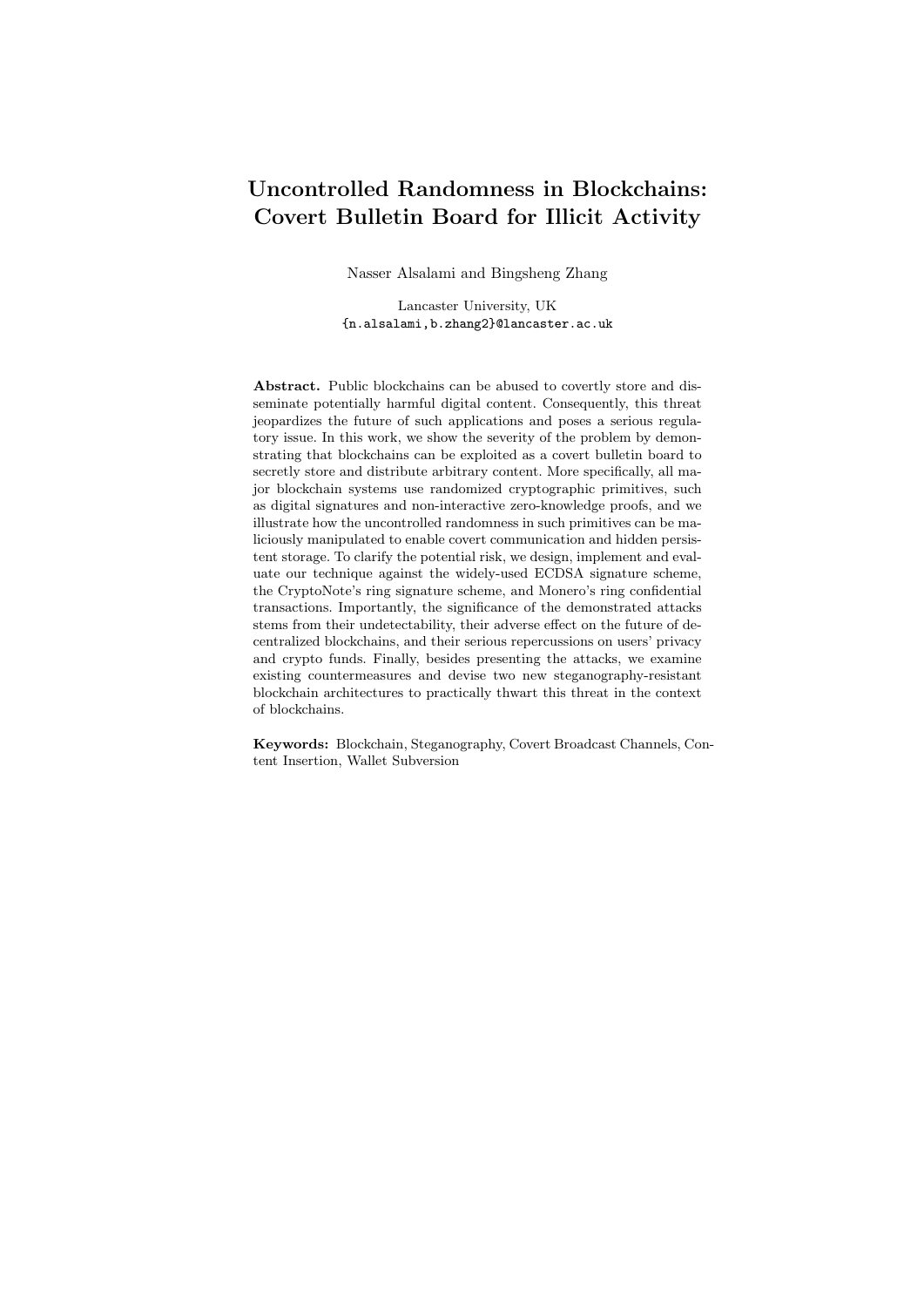

Fig. 16. Stego-resistant blockchain framework (SRBF)

cious persistent storage. Finally, several countermeasures were proposed in [3] to address content insertion in Bitcoin, but they are not practical to deter the exploitation of uncontrolled randomness.

#### 6.2 Stego-Resistant Blockchain Framework (SRBF)

A typical blockchain transaction contains one or more cryptographic component(s), such as the signatures and non-interactive zero-knowledge (NIZK) proofs. As mentioned before, the existing reverse-firewall-based solutions utilize special re-randomizable signature schemes, which is not generic. Here we propose a universal stego-resistant blockchain framework (SRBF) that can be readily deployed to any off-the-shelf blockchain system. Without loss of generality, we explain our technique in terms of signature schemes, and it can be applied to NIZK proofs analogously.

As depicted in Fig. 16, in our setting, the miners are assumed to be trustworthy, and the user's client might be maliciously modified to exploit the cryptographic components, e.g., signature, attached with the transactions to broadcast the steganographic information over the blockchain. Conventionally, upon receiving a transaction tx, the miners would check the validity of its associated signature  $\sigma$ , using the signature verification algorithm Verify(PK, tx,  $\sigma$ ) = 1. The miners then include the transaction together with its signature as it is to the next block, which will be eventually uploaded to the blockchain. Therefore, other miners and users can verify the validity of the transaction as well. Can we drop the signature from the transaction while still preserving public verifiability? In our solution, the miner, instead of showing the signature to every other blockchain users/miners, it replaces the signature with a NIZK proof (see App. H for NIZK definition). Informally, the proof says that "I have seen a valid signature such that the signature verification algorithm Verify(PK, tx,  $\sigma$ ) = 1". More precisely, we have the following NP relation:

$$
\mathit{R}_{\textrm{sig}} = \mathit{f}((\mathit{fPK}_ig_{i=1}^n, \textrm{tx}), \sigma) / \textrm{Verify}(\mathit{fPK}_ig_{i=1}^n, \textrm{tx}, \sigma) = 1g
$$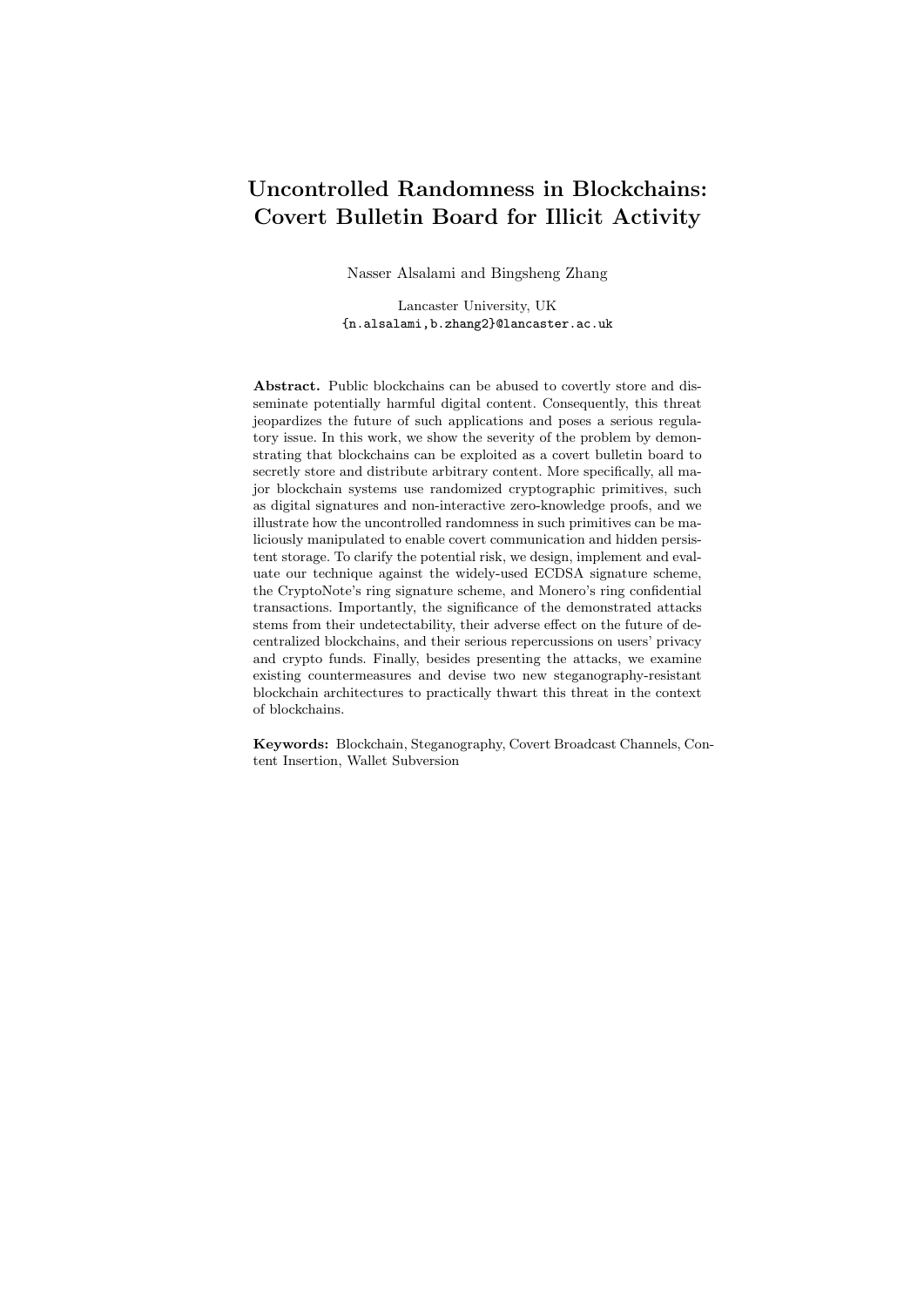In our stego-resistant blockchain framework, only  $(\mathsf{tx}, f\mathrm{PK}_i g^n_{i=1}, \pi)$  will be posted on the blockchain, where

$$
\pi\qquad \mathsf{NIZK}\left\{\begin{matrix}((f\mathbf{P}\mathbf{K}_i g^n_{i=1},\mathsf{tx}),\sigma):\relax\\ \mathsf{Verify}(f\mathbf{P}\mathbf{K}_i g^n_{i=1},\mathsf{tx},\sigma)=1\end{matrix}\right\}
$$

is generated by trusted miners. The security guarantee of our solution is obvious, as signature  $\sigma$  is the witness of the corresponding NIZK proof. By NIZK definition,  $\pi$  does not leak any information about  $\sigma$ . Therefore, all the steganographic information hidden in the signatures are filtered out from the blockchain. In practice, we can use Bulletproofs [23] to implement SRBF efficiently.

Remark. Although this solution prevents the permanent storage of steganographic information, the subverted signatures can still propagate through the P2P network in the broadcast stage. Therefore, we only consider it fully effective against persistent storage in Table 2.

#### 6.3 Randomness-Externalized Architecture

As mentioned above, our first countermeasure cannot prevent steganographic information from being propagated via the P2P network in the first place. We now discuss a randomness-externalized architecture to eliminate this drawback. It is designed to prevent kleptographic attacks while still enabling randomized signatures.

Before illustrating the proposed architectural modification, let us first examine the existing running environment of a cryptocurrency wallet. It is safe to assume that the majority of users download wallets' executable binaries directly from the corresponding cryptocurrency website or a third-party software distribution platform, e.g. Apple AppStore. During the running time, depending on the functionality, the wallet may consume randomness collected by the underlying operating system (OS). For instance, Linux kernel gathers entropy from keyboard timings, mouse movements and IDE timings, and the randomness pool can be accessed via /dev/random and /dev/urandom. Although the executable binary files can be potentially subverted, unlike conventional kleptographic settings, the randomness generator is usually a part of the underlying operating system and can be trusted if we can ensure sufficient entropy. Later in this section, we also address the case of untrusted OS-level randomness generator. Nevertheless, as shown in our attacks, trusted randomness source alone does not guarantee subversion-immunity, because the actual use of randomness in implementation may deviate from the corresponding software specifications. In fact, the implementation may simply bypass the specified software or hardware randomness generator. For example, in our attack, the subverted wallet uses  $r^{\theta} := \text{Enc}_{z}(\text{sk}; r)$  as the randomness instead of the given randomness r, where  $z$  is the adversarial key and sk is the victim's secret key to be leaked. Besides, if the randomness consumption is not restricted, the wallet can also perform rejective sampling to leak information. To control randomness usage, we propose the following modifications.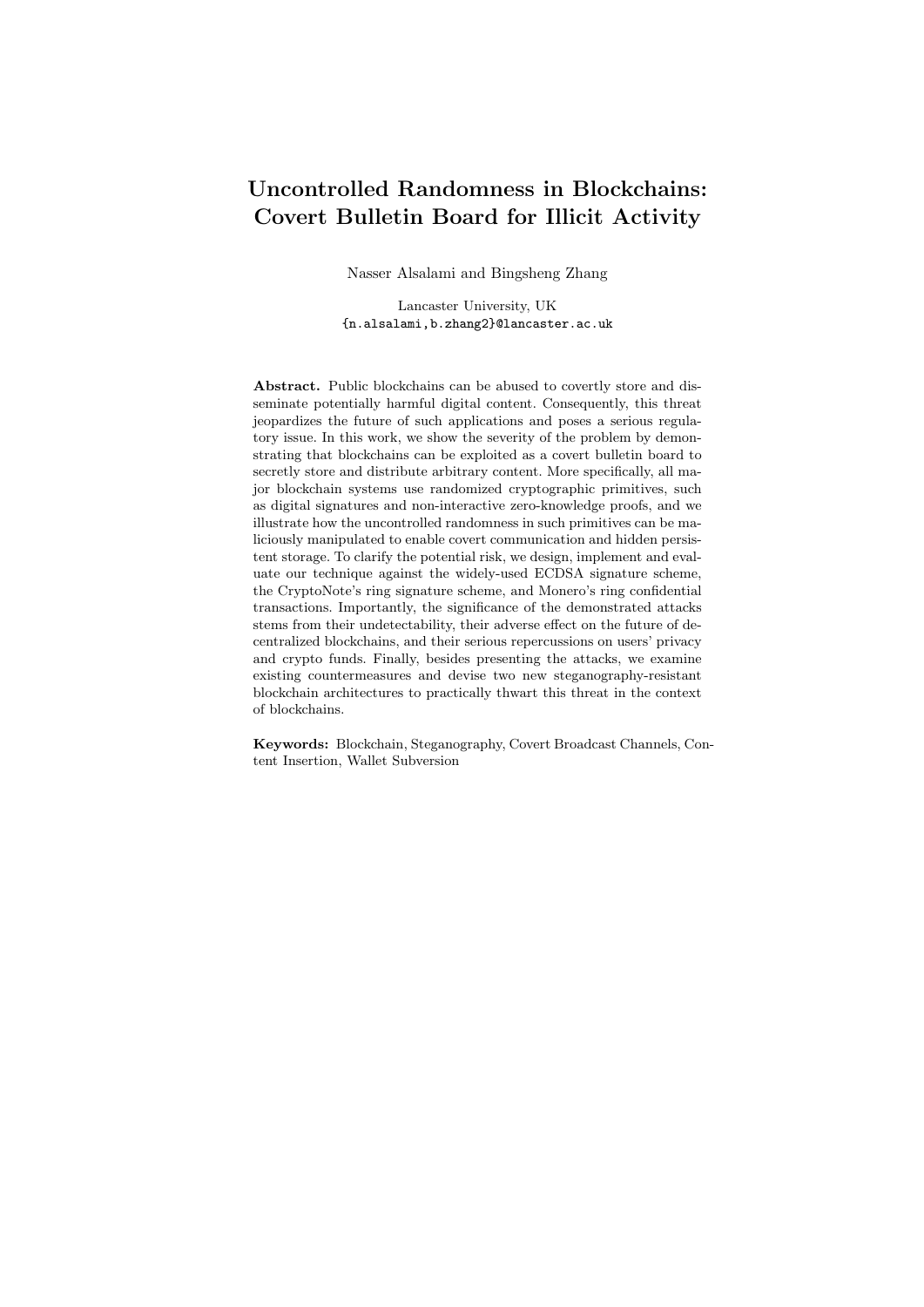KeyGen $\mathbf{D}$ (param; r):  $-$  Set  $b := \text{hash}_n(r)$ ;  $-$  Set  $a := \text{hash}_p(b), A := g^a$ , and  $B := g^b$ ; Return PK :=  $(A, B)$ , TK :=  $(a, B)$ , and SK :=  $(a, b)$ . Randomness-externalized Key Generation

Fig. 17. Randomness-externalized key generation specification.

Randomness-externalized Wallet. To ensure correct usage of randomness, we need to make the cryptocurrency wallet deterministic by externalizing the software randomness draw. At the specification level, all the algorithms of the wallet are forbidden to have any internal randomness draw component. The algorithm specifications  $A_{\text{Spec}}$  take a  $\lambda$ -bit randomness as an explicit input parameter, where  $\lambda$  2 N is the security parameter, e.g. 256 in practice. For uniformity, all algorithms  $A_{\text{SPEC}}$  take the same amount of randomness. If more randomness is needed, they are *deterministically* derived from the input randomness  $r$  by setting  $r_i := \text{hash}(r, i)$ , where  $i \geq N$  is an index and hash is a cryptographically secure hash function, e.g. SHA3-256.

The main functionality of a cryptocurrency wallet is a signature scheme. Without loss of generality, a signature scheme consists of KeyGen, Sign, and Verify. (Of course, the linkable ring signature scheme used in CryptoNote also has a LNK algorithm to detect double spending, but it is deterministic.)

In the following, we modify the specification of KeyGen and Sign of CryptoNote wallet as examples. A typical key generation algorithm KeyGen takes as input the group parameter param, which defines the underlying group (or elliptic curve), e.g. Bitcoin uses SECP256k1 NIST curves and CryptoNote uses the ED25519 twisted Edwards curve. Of course, choosing a "nothing up the sleeve" group parameter is essential for subversion resilient cryptographic primitives; however, it is outside the scope of our work. We assume the commonly used blockchain group parameters are carefully examined, and are widely believed to be stego-free. The modified signature specification takes an explicit randomness  $r \n\geq f(0, 1, g^{\lambda})$ . Moreover, Fig. 17 presents pseudo-code for our randomness-externalized architecture; whereas, Fig. 18 illustrates the architecture's signing algorithm. It is easy to see that only a few number of lines need to be modified to make a signature scheme use external randomness. The difference between the modified version and the original version is marked in red.

Hidden Trigger Elimination. As mentioned before, in practice, a subverted signature algorithm may behave maliciously when a specific input message is given. Such a specific input message has high entropy, so an offline watchdog can only detect it with negligible probability. To remove hidden triggers, we need to randomize the input message. The proposed new signature scheme uses identical KeyGen, and the modified Sign and Verify algorithms are described in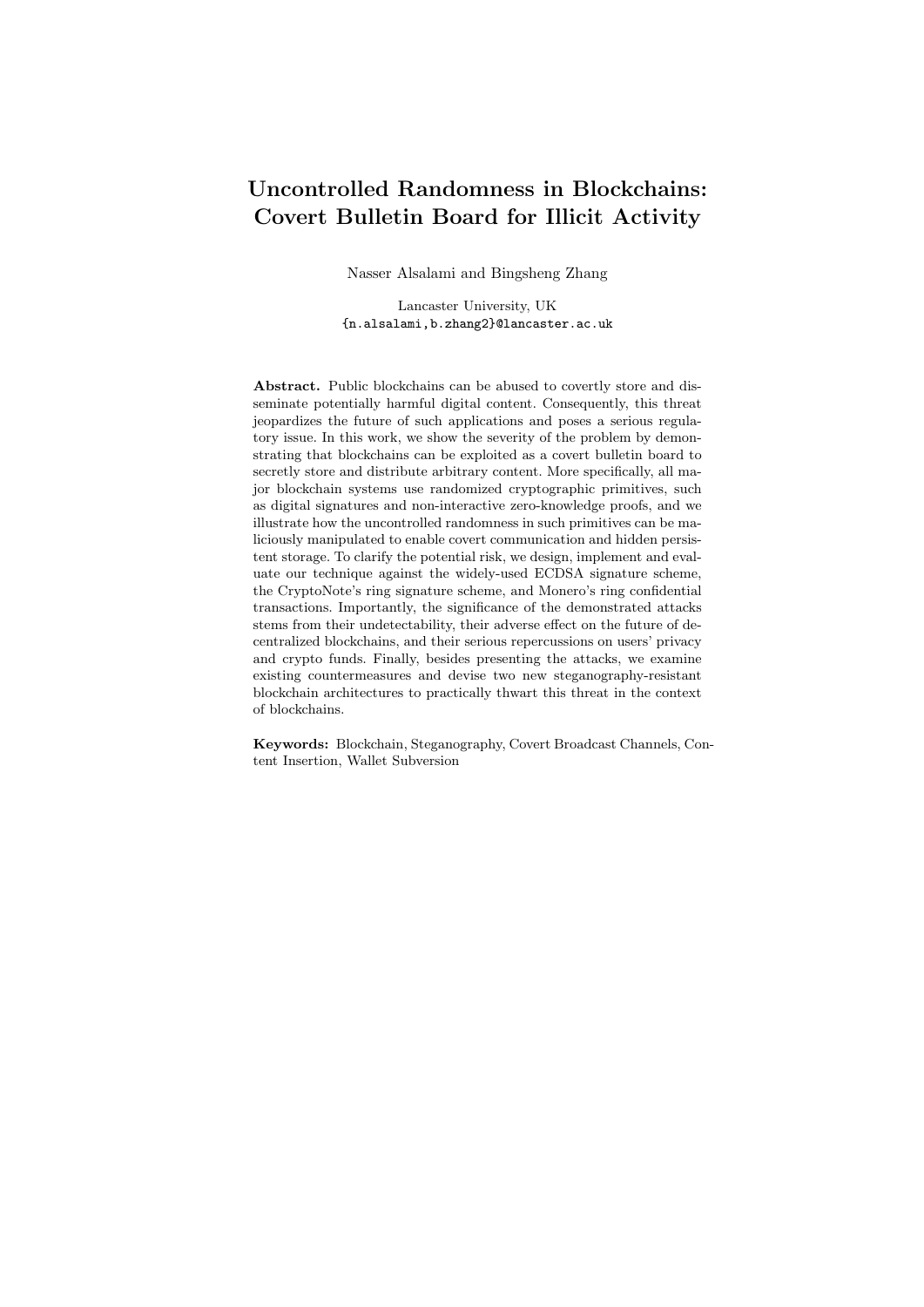```
Sign(param, fP_i g_{i2[k]}, t_\ell, \ell, m; r):
 – Set I := \text{hash}_q(P_\ell);- Set ctr := 0;
 – For i \; 2 \; k, set q_i := \text{hash}_p(r, ctr) and ctr := ctr + 1;
 – For i \; 2 [k], i \notin \ell, set w_i := \text{hash}_p(r, ctr) and ctr := ctr + 1;
 – For i \n\mathcal{Z}[k]:
            Set L_i := g^{q_i} if i = \ell;Set L_i := g^{q_i} \ P_i^{w_i} if i \notin \ell;Set R_i := (\text{hash}_g(P_i))^{q_i} if i = \ell;Set R_i := (\text{hash}_g(P_i))^{q_i} I^{w_i} if i \notin \ell;- Set c := \text{hash}_p(m, L_1, \ldots, L_k, R_1, \ldots, R_k);- For i \n2[k]:
           Set c_i := w_i if i \notin \ell;
            Set c_i := c \quad \sum_{j=0}^k c_j if i = \ell;Set r_i := q_i if i \notin \ell;Set r_i := q_\ell \quad c_\ell t_\ell \text{ if } i = \ell;– Return \sigma := (I, c_1, \ldots, c_k, r_1, \ldots, r_k).Randomness-externalized Signing Algorithm
```
Fig. 18. Randomness-externalized signing algorithm specification.

```
Sign (fPKg, SK, m; r):
 – Set s := \text{hash}(r, \text{``msg''}) and m := \text{hash}(m, s);– Compute \sigma Sign(fPKg, SK, m; r);
 – Return \sigma := (\sigma, s).
Verify (f{\bf P}{\bf K}q, m, \sigma):
 – Parse \sigma as (\sigma, s);
 – Compute m := \text{hash}(m, s);– Return Verify(fPKg, m, \sigma).
 Signature scheme without hidden triggers
```
Fig. 19. Signature with hidden trigger elimination.

Fig. 19. We now show that the new proposed signature scheme achieves strong existential unforgeability if the original signature scheme is strong existential unforgeable under adaptive chosen-message attack.

**Theorem 2.** Let  $S := ($ Setup, KeyGen, Sign, Verify) be a signature scheme that achieves strong existential unforgeability under adaptive chosen-message attack. Let hash:  $f0, 1g \neq f0, 1g^2$  be a cryptographic hash function. If hash securely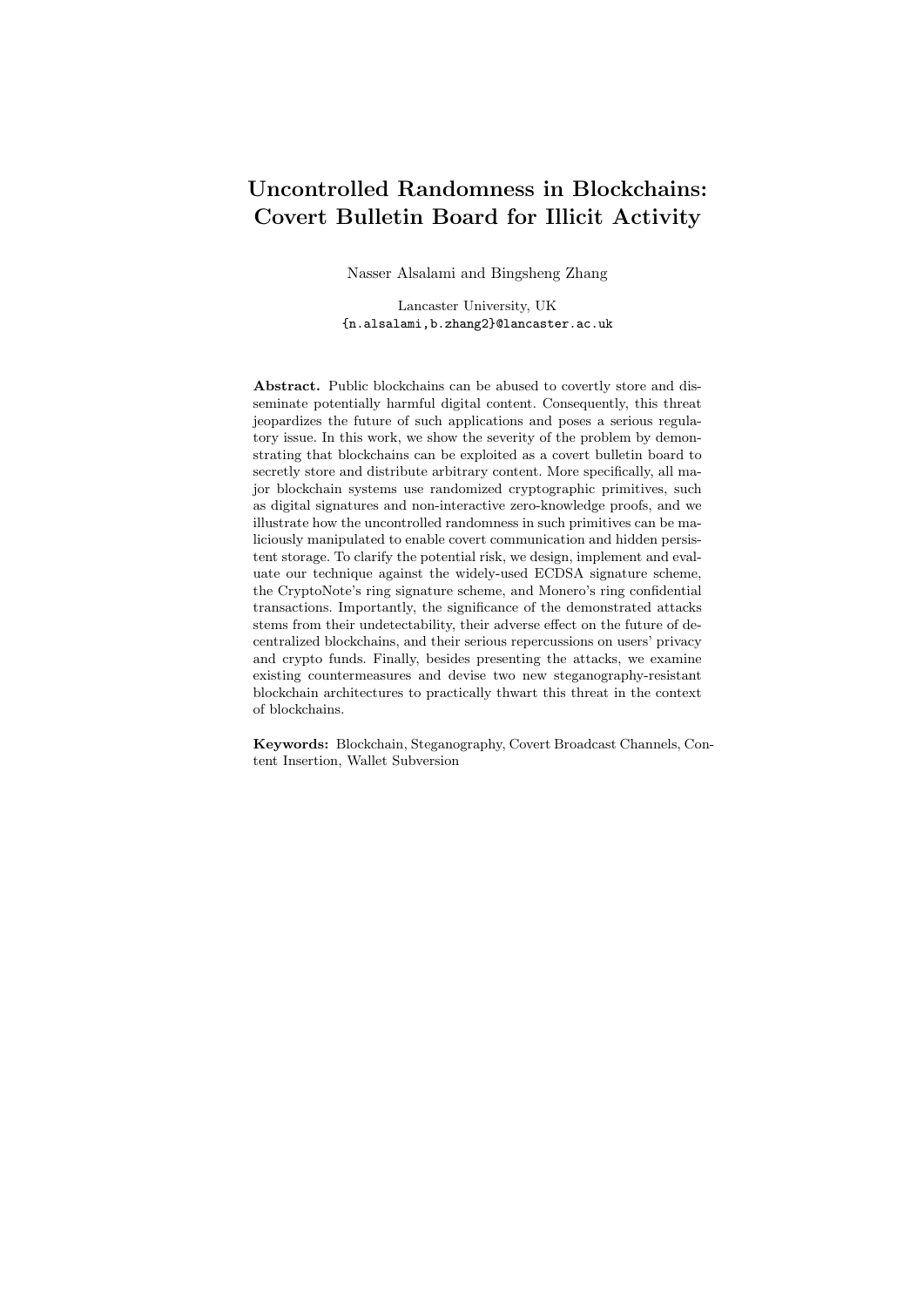realises a random oracle, then  $S := (Setup, KeyGen, Sign, Verify)$  is also strong existential unforgeable under adaptive chosen-message attack.

#### Proof. See App. A.

Extension.In the extreme scenario when the underlying OS is also compromised, e.g. by malware, the randomness provided by the OS can no longer be trusted. We propose a "synthetic randomness" approach in the blockchain environment. Namely, in a cryptocurrency wallet, we can use the blockchain as a (weak) beacon for public randomness  $r_{\text{PUB}}$ , and use local randomness pool as private  $r_{\text{PRIV}}$ . The synthetic randomness is  $r := \text{hash}(r_{\text{PUB}} k r_{\text{PRIV}})$ . The public randomness  $r_{\text{PUB}}$  can be computed by hashing the last  $\lambda \kappa$  blocks,  $r_{\text{PUB}} :=$ hash $(B_n, \lambda, B_{n-\lambda+1}, \ldots, B_{n-\lambda+\kappa})$ ; namely,  $\lambda \kappa$  blocks of the common prefix [51]. The public randomness is used to ensure the min-entropy  $H_1(r) =$  $\omega(\log \lambda)$  and thus eliminate any potential backdoors, whereas the local randomness is used to guarantee privacy. We assume it is difficult for an adversary to control both  $r_{\text{PUB}}$  and  $r_{\text{PRIV}}$  in practice. If this assumption is not satisfied, for paranoid users, they can use hash of stock market data or earthquake statistical data as a more trustworthy beacon source.

## 7 Related Work

This work is closely related to the topics of malicious content insertion in blockchains, steganography, covert channels in blockchains, and kleptography/ASA and their countermeasures.

Content insertion in blockchains. The authors of [34] provided insight regarding the various ways that could be exploited to store, possibly illegal, content onto the Bitcoin blockchain. Furthermore, using some heuristics to analyze the *plaintext* of 146 million transactions, the authors of  $[34]$  reported that  $0.8\%$ transactions store content on the blockchain or use non-standard scripts. Recently, the authors of [1] attempted to systematically analyze the non-financial content in Bitcoin's blockchain. Specifically, they surveyed the methods and services that are used to store non-financial content, and provided a general categorization of objectionable content that could be found on Bitcoin's blockchain. They found that 1.4% of all Bitcoin transactions contain non-financial data, and retrieved over 1600 files, some of which contain objectionable content. Nonetheless, there are some non-malicious applications that rely on Bitcoin-based content insertion. For example, Tithonus [35] offers a Bitcoin-based censorship-resistant system, and Catena [36] is an application that uses Bitcoin OP\_RETURN transactions to establish consensus among users on an application-specific log.

Steganography. The concept of *steganography* was introduced by Simmons' prisoner's problem [52]. Anderson et al. listed some of the limits of steganography and discussed the difficulty associated with formalizing a general proof of security for steganography [53,54]. A number of works, e.g. [55–57], provided information-theoretic treatment of steganography security and robustness. More recently, Hopper et al. provided a cryptographic formalization of steganographic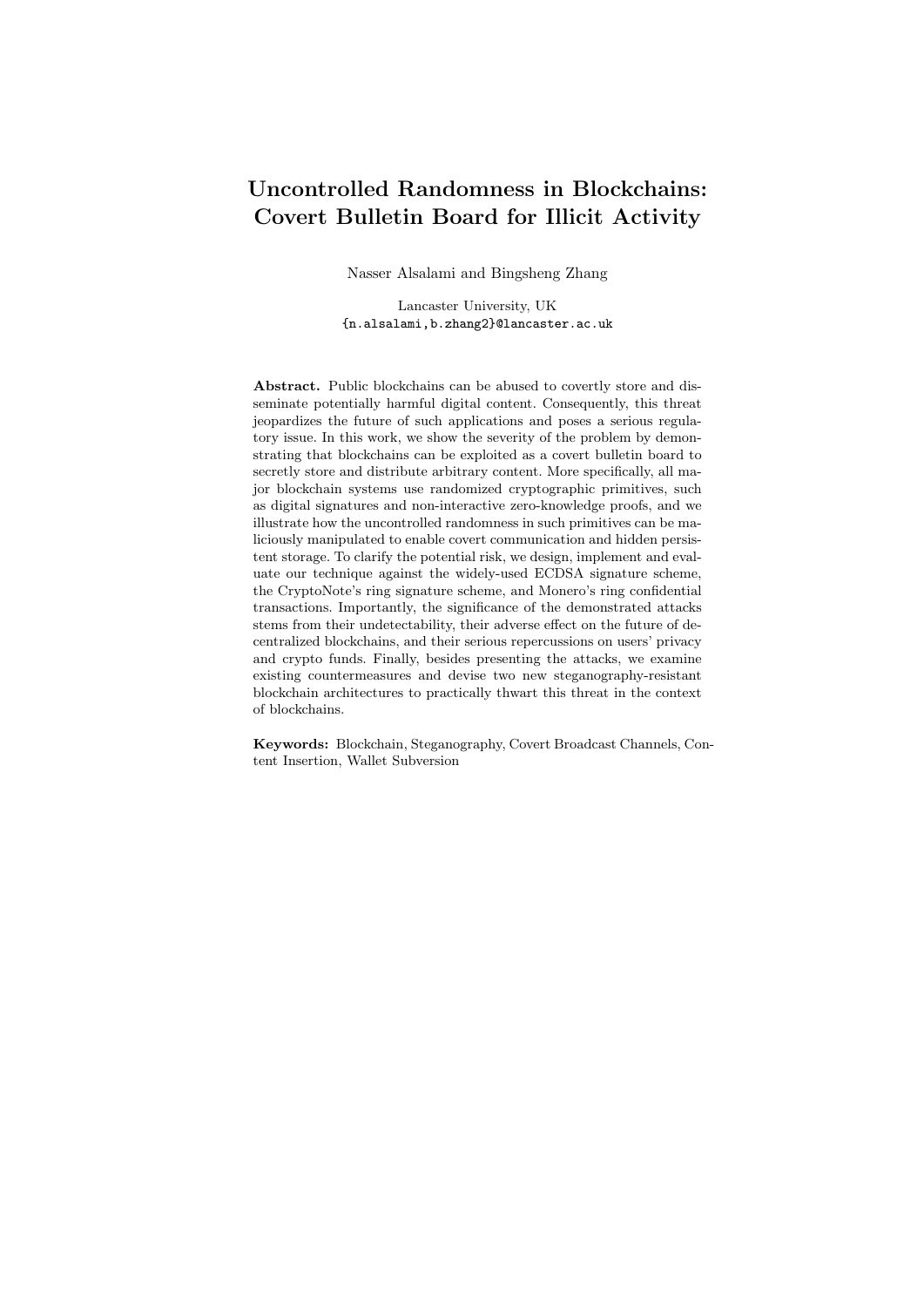security and robustness [27]. They presented a definition for the security of a steganographic system in terms of the *computational* indistinguishability of stegotext from cover text.

Covert channels in blockchains. While there is a relatively significant body of research about *content insertion* in Bitcoin's blockchain [1,3,34,58], the authors of  $[6]$  were the first to discuss the use of *steganography* to *covertly* communicate on Bitcoin's blockchain. However, due to its limitation, the authors of [6] consider their attack to be a proof of concept rather than a practical attack.

Kleptography and ASA. Our wallet subversion attack scenario falls within the realm of Algorithm-Substitution Attacks (ASA) [32, 33], also called Kleptography  $[29, 30]$  and Subversion Attacks (SA)  $[47]$ . The notion of Kleptography was introduced by Young and Yung in 1996 [29, 30]. Subsequent work demonstrated the possible use of ASA in mass surveillance, and the susceptibility of all randomized symmetric encryption schemes to such attacks [33, 59]. Another demonstration of ASA attacks is found in the work of Goh et al. [60] which presented practical hidden key-recovery attacks against the SSL/TLS and SSH2 protocols by modifying the implementation of the OpenSSL library. In the context of signature schemes, Young and Yung [31] showed that DSA signature schemes can be subverted to leak secret information. Another kleptographic attack was proposed by the work of Teseleanu  $[61]$  which describes a threshold kleptographic attack on the generalized ElGamal signature that can be extended to similar DL-based signatures. In addition, as a countermeasure against subversion, Russell et al. [44] modeled and proved a full domain hash-based signature scheme achieves subversion resilience. Recently, Russell et al. [45, 46] proposed the use of a splitting-randomness technique to secure a randomizable IND-CPA public-key encryption, but it is unknown how to apply their technique in the blockchain context with reasonable assumptions. Another countermeasure was proposed by Ateniese et al. [47] who proposed the use of trusted reverse firewalls to re-randomize the output of possibly subverted signature algorithms. Finally, Fischlin and Mazaheri [48] proposed a novel technique that proactively defends against ASA's assuming temporary initial trust of the possibly subverted algorithm.

## 8 Conclusion

The main aim of this work is to highlight the potential threat of maliciously abusing uncontrolled randomness in randomized cryptographic primitives in blockchain applications, and design efficient and practical countermeasures. To illustrate the idea, we designed, implemented, and evaluated our attacks against the widely-used ECDSA signature scheme, the ring signature used in the CryptoNote framework, and the Ring Confidential Transaction used in Monero (up to version 0.12.0.0). The demonstrated attacks can be used in three malicious scenarios: covert communication, persistent storage of objectionable data, and wallet subversion attacks. Finally, we emphasize that this line of research is far from being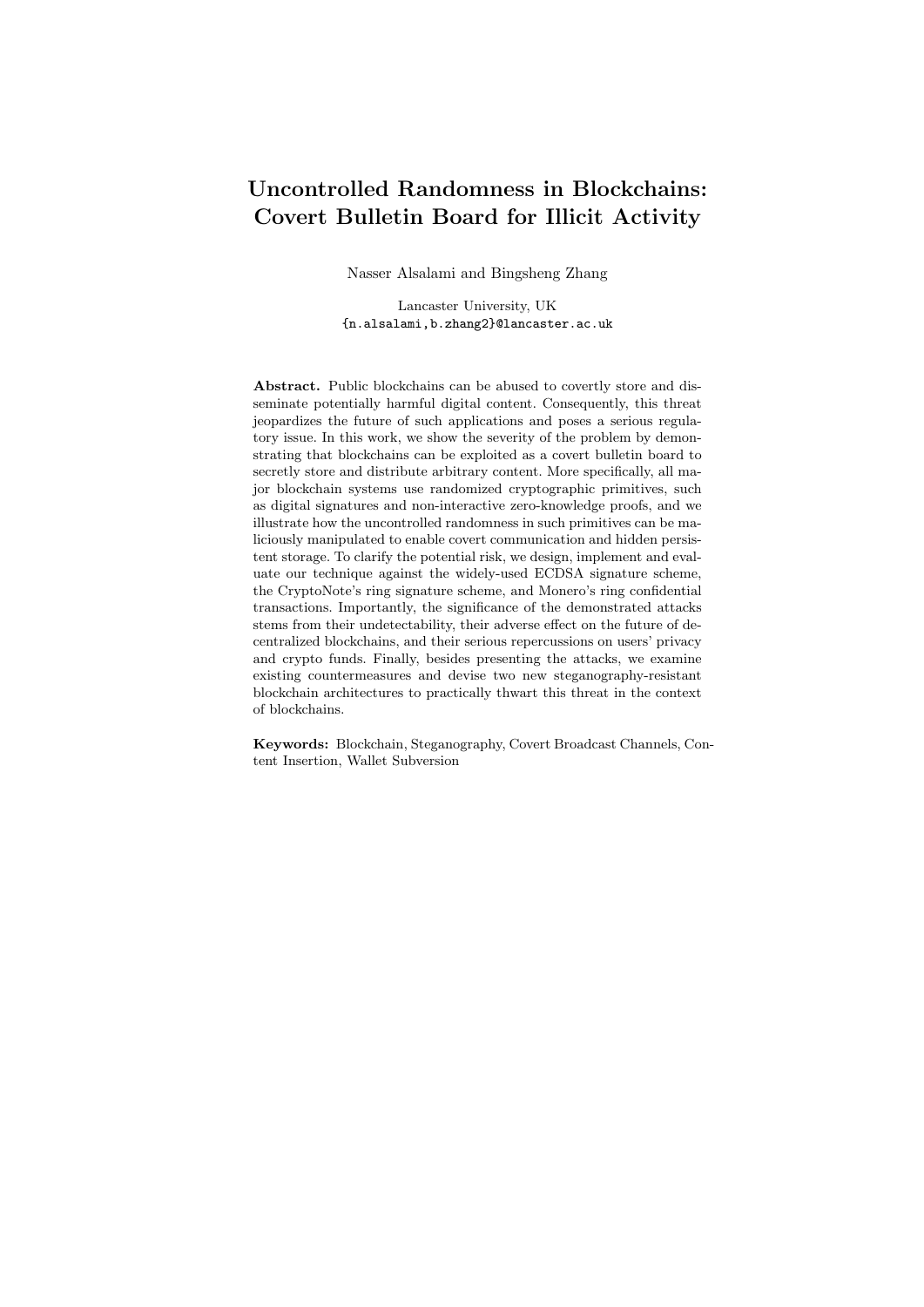completed, and we hope that our work motivates the design of stego-resistant blockchains.

## Acknowledge

We would like to sincerely thank Kenneth G. Paterson for his constructive comments on an early version of this work, and other anonymous reviewers for their feedback.

## References

- 1. R. Matzutt, J. Hiller, M. Henze, J. H. Ziegeldor, D. Mullman, O. Hohlfeld, and K. Wehrle, "A quantitative analysis of the impact of arbitrary blockchain content on bitcoin," in FC 2018, 2018.
- 2. J. Smith, J. Tennison, P. Wells, J. Fawcett, and S. Harrison, "Applying blockchain technology in global data infrastructure," tech. rep., Open Data Institute, June 2016. ODI-TR-2016-001.
- 3. R. Matzutt, M. Henze, J. H. Ziegeldorf, J. Hiller, and K. Wehrle, "Thwarting unwanted blockchain content insertion," in IC2E 2018, pp. 364–370, April 2018.
- 4. I. Puddu and A. Dmitrienko, "µchain: How to forget without hard forks," IACR Cryptology ePrint Archive 2017/106, 2017. <https://eprint.iacr.org/2017/106>.
- 5. G. Ateniese, B. Magri, D. Venturi, and E. Andrade, "Redactable blockchain or rewriting history in bitcoin and friends," in Euro S&P 2017, pp. 111–126, April 2017.
- 6. J. Partala, "Provably secure covert communication on blockchain," Cryptography, vol. 2, no. 3, 2018.
- 7. G. Fuchsbauer, "Subversion-zero-knowledge snarks," in PKC 2018, pp. 315–347, 2018.
- 8. B. Abdolmaleki, K. Baghery, H. Lipmaa, and M. Zajac, "A subversion-resistant snark," in ASIACRYPT 2017, pp. 3–33, 2017.
- 9. J. Knockel, T. Ristenpart, and J. R. Crandall, "When textbook RSA is used to protect the privacy of hundreds of millions of users," CoRR, vol. abs/1802.03367, 2018.
- 10. L. Luu, D.-H. Chu, H. Olickel, P. Saxena, and A. Hobor, "Making smart contracts smarter," in CCS 2016, pp. 254–269, 2016.
- 11. D. Siegel, "Understanding the dao attack," 2016. Available Online: [https://](https://www.coindesk.com/understanding-dao-hack-journalists) [www.coindesk.com/understanding-dao-hack-journalists](https://www.coindesk.com/understanding-dao-hack-journalists) (Last accessed 7-Feb-2018).
- 12. S. Azouvi, M. Maller, and S. Meiklejohn, "Egalitarian society or benevolent dictatorship: The state of cryptocurrency governance," in 5th Workshop on Bitcoin and Blockchain Research, 2018.
- 13. Giza Device Ltd, "Giza wallet," 2017. Avialable Online: [https://www.](https://www.gizadevice.com/) [gizadevice.com/](https://www.gizadevice.com/) (Last accessed 7-Feb-2018).
- 14. CoinMarketCap, "Cryptocurrency market capitalizations," 2018. Available Online: <https://coinmarketcap.com/> (Last accessed 26-Nov-2018).
- 15. S. Nakamoto, "A Peer-to-Peer Electronic Cash System," 2008. Available Online: <https://bitcoin.org/bitcoin.pdf> (Last accessed 05-Nov-2018).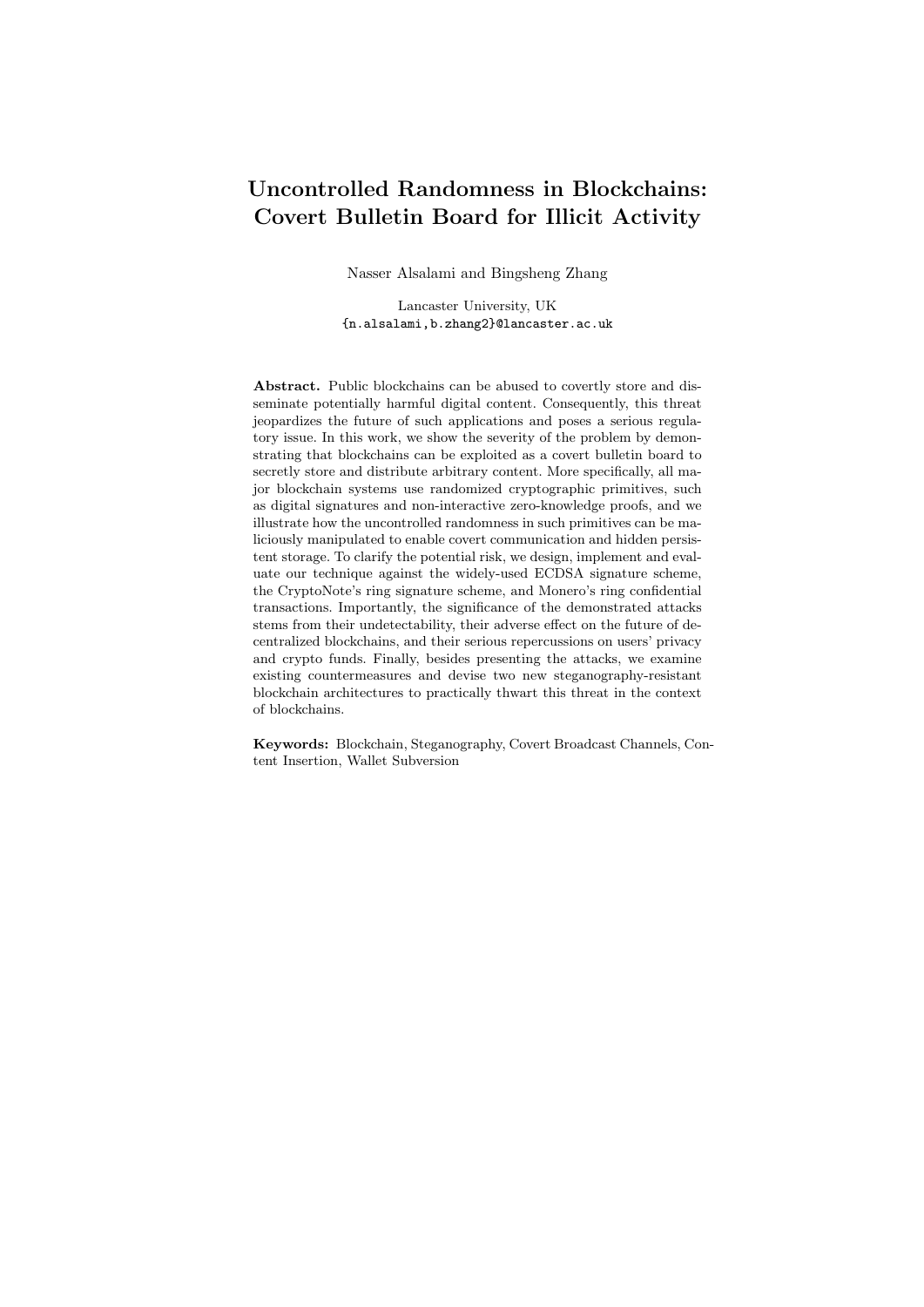- 16. A. Bender, J. Katz, and R. Morselli, "Ring signatures: Stronger definitions, and constructions without random oracles," J. Cryptol., vol. 22, pp. 114–138, Dec. 2008.
- 17. N. V. Saberhagen, "Cryptonote v 2.0," 2013. whitepaper, Available online: [https:](https://cryptonote.org/whitepaper.pdf) [//cryptonote.org/whitepaper.pdf](https://cryptonote.org/whitepaper.pdf), (Last accessed 23-Nov-2018).
- 18. Bytecoin Org., "Bytecoin (bcn)," 2018. Available Online: <https://bytecoin.org/> (Last accessed 23-Nov-2018).
- 19. CryptoNote Org., "Cryptonotecoin," 2018. Available Online: [http://](http://cryptonote-coin.org/) [cryptonote-coin.org/](http://cryptonote-coin.org/) (Last accessed 23-Nov-2018).
- 20. Fantomcoin, "Fantomcoin," 2014. Available Online: <http://fantomcoin.org/> (Last accessed 23-Nov-2018).
- 21. Monero, "Monero," 2018. Available Online: <https://getmonero.org/> (Last accessed 07-Feb-2018).
- 22. R. Spagni, "Monero project github repository," 2018. Available Online: [https:](https://github.com/monero-project/monero) [//github.com/monero-project/monero](https://github.com/monero-project/monero) (Last accessed 07-Feb-2017).
- 23. B. Bünz, J. Bootle, D. Boneh, A. Poelstra, P. Wuille, and G. Maxwell, "Bulletproofs: Short proofs for confidential transactions and more," in S&P 2018, vol. 00, pp. 319–338, 2018.
- 24. S. Noether, "Ring signature confidential transactions for monero." Cryptology ePrint Archive, Report 2015/1098, 2015.
- 25. T. P. Pedersen, "Non-interactive and information-theoretic secure verifiable secret sharing," in CRYPTO '91, pp. 129–140, 1992.
- 26. G. Maxwell and A. Poelstra, "Borromean Ring Signatures," 2015. Available Online: [http://diyhpl.us/~bryan/papers2/bitcoin/Borromean%20ring%](http://diyhpl.us/~bryan/papers2/bitcoin/Borromean%20ring%20signatures.pdf) [20signatures.pdf](http://diyhpl.us/~bryan/papers2/bitcoin/Borromean%20ring%20signatures.pdf) (Last accessed 07-Feb-2018).
- 27. N. J. Hopper, J. Langford, and L. von Ahn, "Provably secure steganography," in CRYPTO 2002, 2002.
- 28. N. Dedić, G. Itkis, L. Reyzin, and S. Russell, "Upper and lower bounds on blackbox steganography," Journal of Cryptology, vol. 22, pp. 365–394, Jul 2009.
- 29. A. Young and M. Yung, "The dark side of "black-box" cryptography or: Should we trust capstone?," in CRYPTO '96, 1996.
- 30. A. Young and M. Yung, "Kleptography: Using cryptography against cryptography," in EUROCRYPT '97, 1997.
- 31. A. Young and M. Yung, "The prevalence of kleptographic attacks on discrete-log based cryptosystems," in CRYPTO '97, 1997.
- 32. M. Bellare, K. G. Paterson, and P. Rogaway, "Security of symmetric encryption against mass surveillance," in CRYPTO 2014, (Berlin, Heidelberg), pp. 1–19, Springer Berlin Heidelberg, 2014.
- 33. M. Bellare and J. Jaeger, "Mass-surveillance without the State : Strongly Undetectable Algorithm-Substitution Attacks," in CCS, 2015.
- 34. R. Matzutt, O. Hohlfeld, M. Henze, R. Rawiel, J. H. Ziegeldorf, and K. Wehrle, "Poster: I don't want that content! on the risks of exploiting bitcoin's blockchain as a content store," in CCS '16, 2016.
- 35. R. Recabarren and B. Carbunar, "Tithonus: A bitcoin based censorship resilient system," Proceedings on Privacy Enhancing Technologies, vol. 2019, no. 1, pp. 68 – 86, 2019.
- 36. A. Tomescu and S. Devadas, "Catena: Efficient non-equivocation via bitcoin," in 2017 IEEE Symposium on Security and Privacy (SP), vol. 00, pp. 393–409, May 2017.
- 37. B. D. Team, "Bytecoin project github repository," 2018. Available Online: [https:](https://github.com/bcndev) [//github.com/bcndev](https://github.com/bcndev) (Last accessed 26-Nov-2018).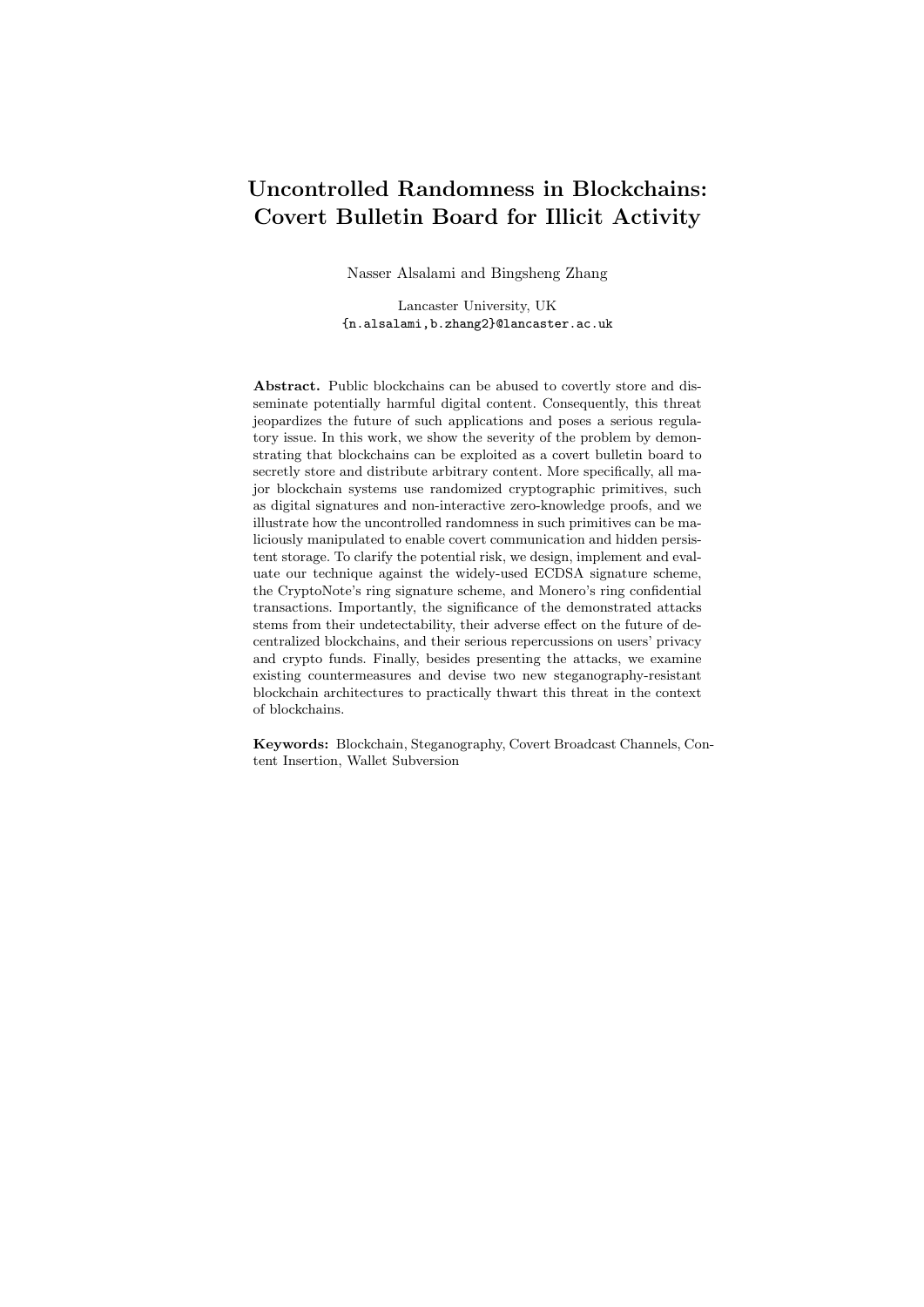- 38 N. Alsalami and B. Zhang
- 38. M. Abe, M. Ohkubo, and K. Suzuki, "1-out-of-n signatures from a variety of keys," in ASIACRYPT 2002, 2002.
- 39. G. Maxwell, "Confidential Transactions," 2018. Available Online: [https://](https://people.xiph.org/~greg/confidential_values.txt) [people.xiph.org/~greg/confidential\\_values.txt](https://people.xiph.org/~greg/confidential_values.txt) (Last accessed 07-Feb-2018).
- 40. A. Fiat and M. Naor, "Broadcast encryption," in CRYPTO' 93 (D. R. Stinson, ed.), (Berlin, Heidelberg), pp. 480–491, Springer Berlin Heidelberg, 1994.
- 41. E. Mohamed and H. Elkamchouchi, "Kleptographic Attacks on Elliptic Curve Cryptosystems," Journal of Computer Science, vol. 10, no. 6, pp. 213–215, 2010.
- 42. T. Pornin, "Deterministic DSA and ECDSA," RFC 6979, RFC Editor, August 2013. Available online: <https://tools.ietf.org/html/rfc6979> (Last accessed 13-Feb-2019).
- 43. S. Micali, M. Rabin, and S. Vadhan, "Verifiable random functions," in 40th Annual Symposium on Foundations of Computer Science, pp. 120–130, Oct 1999.
- 44. A. Russell, Q. Tang, M. Yung, and H.-S. Zhou, "Cliptography: Clipping the power of kleptographic attacks," in ASIACRYPT, 2016.
- 45. A. Russell, Q. Tang, M. Yung, and H.-S. Zhou, "Destroying steganography via amalgamation: Kleptographically cpa secure public key encryption." Cryptology ePrint Archive, Report 2016/530, 2016.
- 46. A. Russell, Q. Tang, M. Yung, and H.-S. Zhou, "Generic semantic security against a kleptographic adversary," CCS '17, (New York, NY, USA), pp. 907–922, ACM, 2017.
- 47. G. Ateniese, B. Magri, and D. Venturi, "Subversion-resilient signature schemes," in CCS '15, pp. 364–375, 2015.
- 48. M. Fischlin and S. Mazaheri, "Self-guarding cryptographic protocols against algorithm substitution attacks," in 2018 IEEE 31st Computer Security Foundations Symposium (CSF), pp. 76–90, July 2018.
- 49. A. Molina and H. Schoenfeld, "PascalCoin Whitepaper v2," 2017. Available Online: <https://www.pascalcoin.org/PascalCoinWhitePaperV2.pdf> (Last accessed 08- November-2018).
- 50. J.D. Bruce, "The Mini-Blockchain Scheme Rev. 3," 2017. Available Online: <http://cryptonite.info/files/mbc-scheme-rev3.pdf> (Last accessed 08- November-2018).
- 51. J. Garay, A. Kiayias, and N. Leonardos, "The bitcoin backbone protocol: Analysis and applications," in EUROCRYPT 2015 (E. Oswald and M. Fischlin, eds.), (Berlin, Heidelberg), pp. 281–310, Springer Berlin Heidelberg, 2015.
- 52. G. J. Simmons, The Prisoners' Problem and the Subliminal Channel, pp. 51–67. Boston, MA: Springer US, 1984.
- 53. R. Anderson, "Stretching the limits of steganography," in Information Hiding, pp. 39–48, Springer Berlin Heidelberg, 1996.
- 54. R. J. Anderson and F. A. P. Petitcolas, "On the limits of steganography," IEEE Journal on Selected Areas in Communications, vol. 16, pp. 474–481, May 1998.
- 55. J. A. O'Sullivan, P. Moulin, and J. M. Ettinger, "Information theoretic analysis of steganography," in Proceedings. 1998 IEEE International Symposium on Information Theory, 1998.
- 56. T. Mittelholzer, "An information-theoretic approach to steganography and watermarking," in Information Hiding, 2000.
- 57. C. Cachin, "An information-theoretic model for steganography," in Information Hiding, 1998.
- 58. K. Shirriff, "Hidden surprises in the bitcoin blockchain and how they are stored: Nelson mandela, wikileaks, photos, and python software," 2014. Available Online: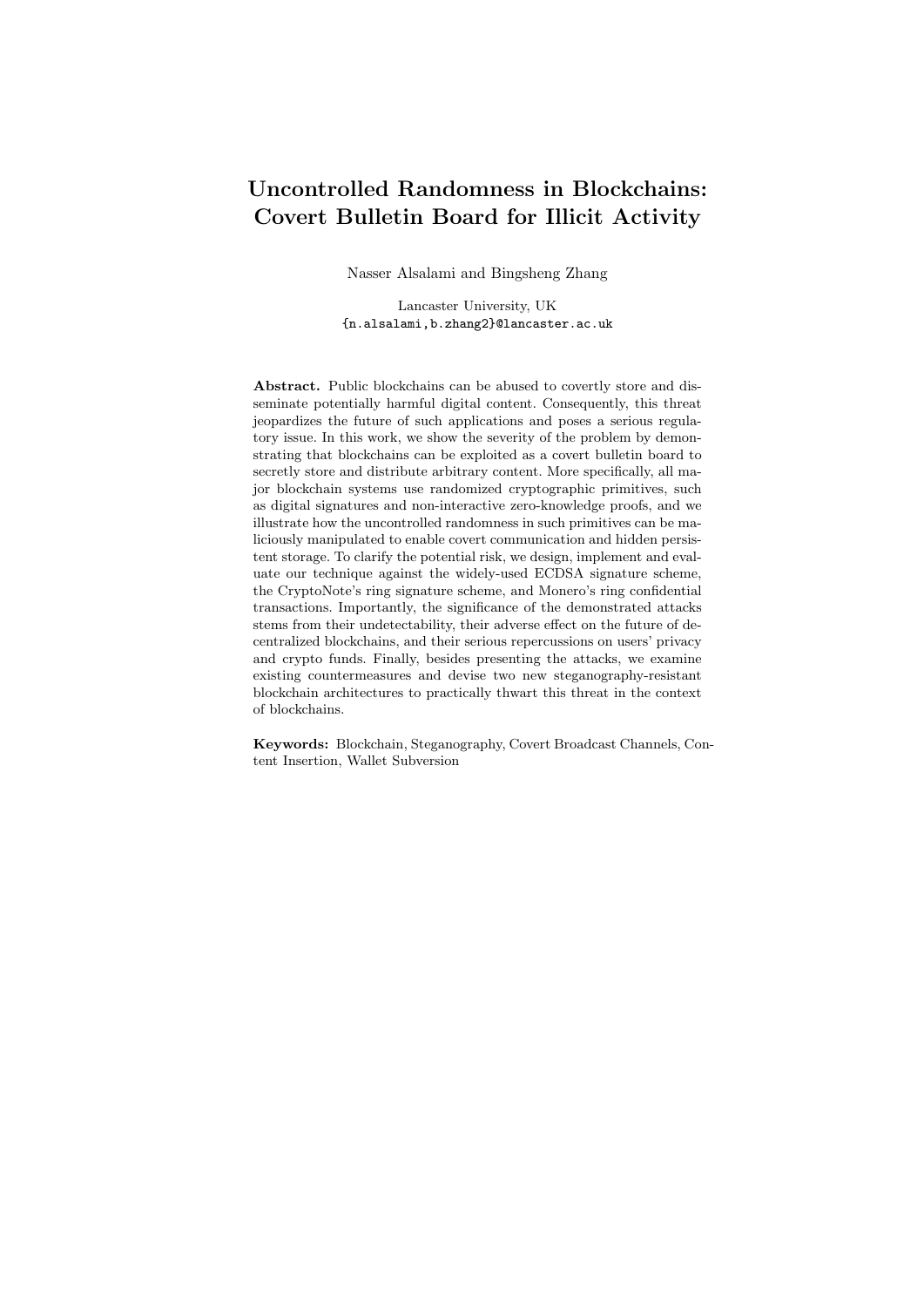[http://www.righto.com/2014/02/ascii-bernanke-wikileaks-photographs.](http://www.righto.com/2014/02/ascii-bernanke-wikileaks-photographs.html) [html](http://www.righto.com/2014/02/ascii-bernanke-wikileaks-photographs.html) (Last accessed 01-November-2018).

- 59. M. Bellare and V. T. Hoang, "Resisting randomness subversion: Fast deterministic and hedged public-key encryption in the standard model," in EUROCRYPT 2015, 2015.
- 60. E.-J. Goh, D. Boneh, B. Pinkas, and P. Golle, "The design and implementation of protocol-based hidden key recovery," in Information Security, 2003.
- 61. G. Teseleanu, "Threshold kleptographic attacks on discrete logarithm based signatures." Cryptology ePrint Archive, Report 2017/953, 2017. [https://eprint.](https://eprint.iacr.org/2017/953) [iacr.org/2017/953](https://eprint.iacr.org/2017/953).
- 62. J. Katz and V. Vaikuntanathan, "Signature schemes with bounded leakage resilience," in ASIACRYPT 2009, 2009.
- 63. E. Boyle, G. Segev, and D. Wichs, "Fully leakage-resilient signatures," in EURO-CRYPT 2011, 2011.
- 64. M. J. Dworkin, "Recommendation for block cipher modes of operation: Three variants of ciphertext stealing for cbc mode." NIST Pubs, Report Number 800-38A Addendum, 2010. Available Online: [https:](https://www.gpo.gov/fdsys/pkg/GOVPUB-C13-c0b0bae5f66880bf051f6d4ac2d8f07d/pdf/GOVPUB-C13-c0b0bae5f66880bf051f6d4ac2d8f07d.pdf) [//www.gpo.gov/fdsys/pkg/GOVPUB-C13-c0b0bae5f66880bf051f6d4ac2d8f07d/](https://www.gpo.gov/fdsys/pkg/GOVPUB-C13-c0b0bae5f66880bf051f6d4ac2d8f07d/pdf/GOVPUB-C13-c0b0bae5f66880bf051f6d4ac2d8f07d.pdf) [pdf/GOVPUB-C13-c0b0bae5f66880bf051f6d4ac2d8f07d.pdf](https://www.gpo.gov/fdsys/pkg/GOVPUB-C13-c0b0bae5f66880bf051f6d4ac2d8f07d/pdf/GOVPUB-C13-c0b0bae5f66880bf051f6d4ac2d8f07d.pdf) (Last accessed 08-Feb-2018).
- 65. M. Cardinal, *Executable Speci cations with Scrum*. Upper Saddle River, NJ: Addison-Wesley, 2014.
- 66. L. Hanzlik, K. Kluczniak, and M. Kutyłowski, "Controlled randomness a defense against backdoors in cryptographic devices," in Paradigms in Cryptology { Mycrypt 2016. Malicious and Exploratory Cryptology (R. C.-W. Phan and M. Yung, eds.), (Cham), pp. 215–232, Springer International Publishing, 2017.
- 67. Docker-Inc., "Docker," 2018. Available Online: <https://www.docker.com> (Last accessed 7-Feb-2018).
- 68. Mini-blockchain Project, "Cryptonite Cryptocurrency," 2018. Available Online: <http://cryptonite.info/> (Last accessed 01-November-2018).
- 69. J. Camenisch, D. Derler, S. Krenn, H. C. Pöhls, K. Samelin, and D. Slamanig, "Chameleon-hashes with ephemeral trapdoors," in PKC 2017, 2017.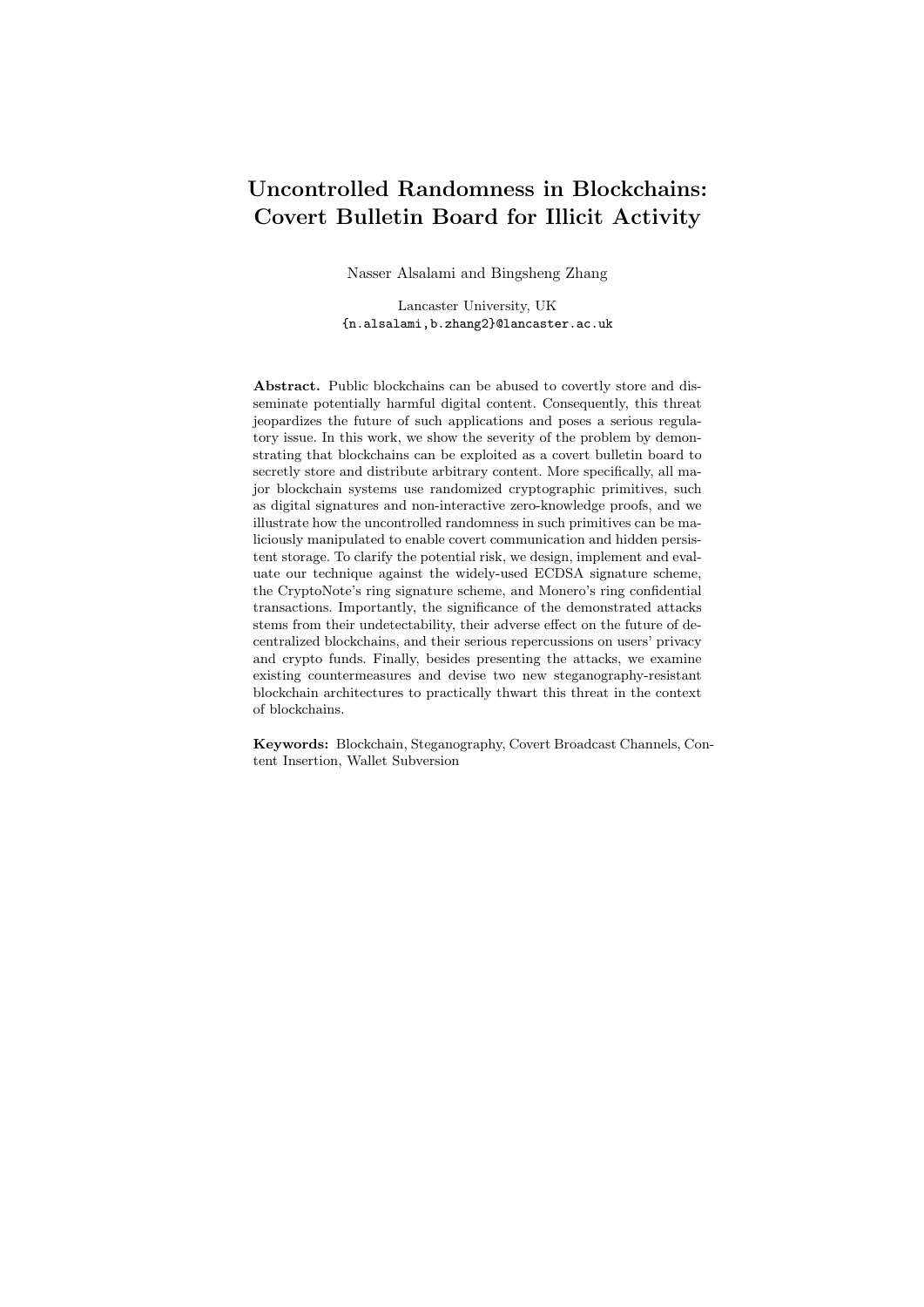## Appendices

## A Security Proofs

### A.1 Proof of Theorem 1

In this section, we provide a full proof of Theorem 1.

Proof. We prove this theorem by reduction. Assume there exists a PPT adversary A who can break  $ST$  with an non-negligible  $\mathsf{Adv}_{A,\mathsf{ST}}^{\mathsf{CHA}}(1^{\lambda})$  advantage w.r.t. the CHA game. We need to construct a PPT adversary  $B$  who can break the PRF game for F. During the reduction game,  $\beta$  plays as a challenger for  $\beta$  in the CHA game. Upon receiving  $m$  from  $A$ ,  $B$  picks random rand  $f0, 10^{64}$  and sets  $x := \text{randk00} \dots 0$ . B then queries x to the PRF game challenger and obtains IV. Subsequently, B queries  $IV, IV + 1, IV + 2$  to the PRF game challenger, and obtains  $k_1, k_2, k_3$ . B then compute  $c_1, c_2, c_3$  according to the description shown<br>in Fig. 22. It then computes  $(c, r)$  as described in Fig. 7. B flips a coin b f0, 1q. in Fig. 22. It then computes  $(c, r)$  as described in Fig. 7. B flips a coin b If  $b = 0$ , B computes a ring signature using  $(c, r)$ ; otherwise, B computes a ring signature normally.  $B$  then sends the resulting signature to  $A$ . Finally,  $A$  outputs a guess  $b^{\beta}$ . Assume the challenge bit in the PRF game is  $\beta$ , i.e.  $\beta = 0$  is in the PRF mode;  $\beta = 1$  is in the random function mode. If  $b = b^{\beta}$ , B outputs  $\beta = 0$ ; otherwise, B outputs  $\beta = 1$ .

$$
\Pr[B \text{ win}] = \Pr[\beta = 0]\beta = 0] \Pr[\beta = 0] +
$$
  
+ 
$$
\Pr[\beta = 1]\beta = 1] \Pr[\beta = 1]
$$
  
= 
$$
\Pr\left[\mathbf{Expt}_{A}^{\text{CHA}}(1^{\lambda})\right] \frac{1}{2} + \frac{1}{2} \frac{1}{2}
$$
  
= 
$$
(\mathsf{Adv}_{A,ST}^{\text{CHA}}(1^{\lambda}) + \frac{1}{2}) \frac{1}{2} + \frac{1}{4}
$$
  
= 
$$
\frac{1}{2} \mathsf{Adv}_{A,ST}^{\text{CHA}}(1^{\lambda}) + \frac{1}{2}
$$

Hence, the advtantage of  $B$  w.r.t to the PRF game is

$$
\mathsf{Adv}_{\mathcal{B},F}^{\mathsf{PRF}} = \left|\Pr[\mathcal{B}] \text{ win } \left| \frac{1}{2} \right| = \frac{1}{2} \text{ Adv}_{\mathcal{A},S\mathcal{T}}^{\mathsf{CHA}}(1^{\lambda}) \right|.
$$

Since  $\mathsf{Adv}_{A,S}\mathcal{T}(1^{\lambda})$  is non-negligible, we have  $\mathsf{Adv}_{B,F}^{\mathsf{PRF}}$  is also non-negligible, which concludes the proof.

#### A.2 Proof of Theorem 2

In this section, we provide a full proof of Theorem 2.

Proof. We proof this theorem by reduction. Assume there exists a PPT adversary A who can break  $S := (Setup, KeyGen, Sign, Verify)$  with at most q signature queries and at least  $\varepsilon$  advantage. We need to construct a PPT adversary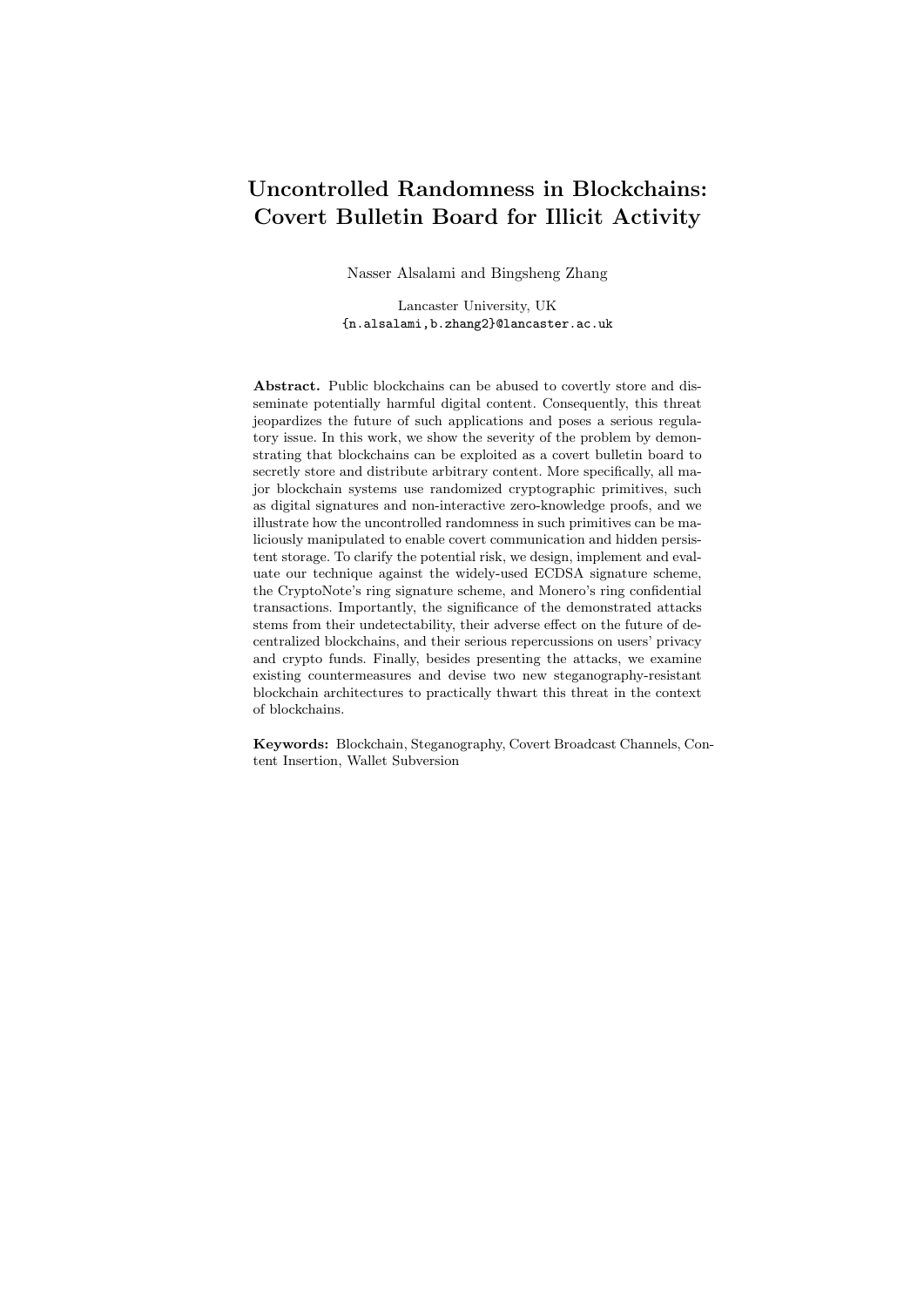Demo Steganographic Bytecoin Transaction

- Block height: 1671177
- $-$  Transaction id:  $52cababef4e4716ac8a25681eb3f380d3d1fee057ada7eb6$ 2d687af36f1a44ff
- Sender's address: 26c6Y mZmLJZY xnV At56kRraBhxiEU t8yoJR3V  $V4UV5VcRM9Pzs5qV7KStQHaa7xkAHej3WTTxtAc1KHbCSPoZ2$  $ms3bdl/sY6$ .
- Receiver's address:  $26c6YmZmLJZYxnVAt56kRraBhxiEUt8yoJR$  $3VV4UV5VcRM9Pzs5qV7KStQHaa7xkAHej3WTTxtAc1KHbCSPo$  $Z2ms3bdUsY6.$
- Mixin count (ring size): 6

Fig. 20. An example of the stegangraphically-generated bytecoin transaction

B who can break the  $S :=$  (Setup, KeyGen, Sign, Verify). During the reduction game, upon receiving query  $m_i$  from A, B computes  $m_i := \text{hash}(m_i, s_i)$  with a randomly sampled  $s_i \n\geq f0, 1g^{\lambda}$ , and then query the signing oracle with  $m_i$ . After getting  $\sigma_i$  back from the signing oracle, B return  $\sigma_i := (\sigma_i, s_i)$  to A. Whenever A can provide a valid pair  $(\hat{m}, \hat{\sigma})$  as forgery  $(\hat{\sigma} = (\sigma^{\theta}, s^{\theta}))$ , since the probability that A can find a collision on hash is negligible, B can compute  $m^{\theta} := \text{hash}(\hat{m}, s^{\theta}).$ By definition,  $(\hat{\sigma}, m^{\theta})$  is a forgery against S.

## B Bytecoin Psuedo-code and Demo Transaction

The attack described in Sec. 4 follows the pseudo-code in Fig. 9. This attack has been executed, and the transaction with the attributes shown in Fig. 20 was generated. To demonstrate how the hidden message is embedded and extracted we provide an extraction tool that can be downloaded and tested from: [https:](https://github.com/NaLancaster/hash_and_extract.git) [//github.com/NaLancaster/hash\\_and\\_extract.git](https://github.com/NaLancaster/hash_and_extract.git). The repository also contains the actual transaction binary in tx.txt and includes a pair  $(c, r)$  of random numbers containing a 16-byte hidden message, where  $(c, r)$  is found in cr.txt. The transaction hash in Fig. 20 can also be seen in any Bytecoin explorer, like <https://minergate.com/blockchain/bcn/blocks>, and the provided transaction binary should hash to the same hash value.

## C Detailed Implementation of Steganographic Attack in Monero

The following is the details of our implementation of the generic steganographic attack in Monero (v0.12.0.0) and older).

Step 1: embedding a hidden message  $m$  and generating a signature that contains st. The sender's wallet is modified to surreptitiously embed a 32-byte message  $m$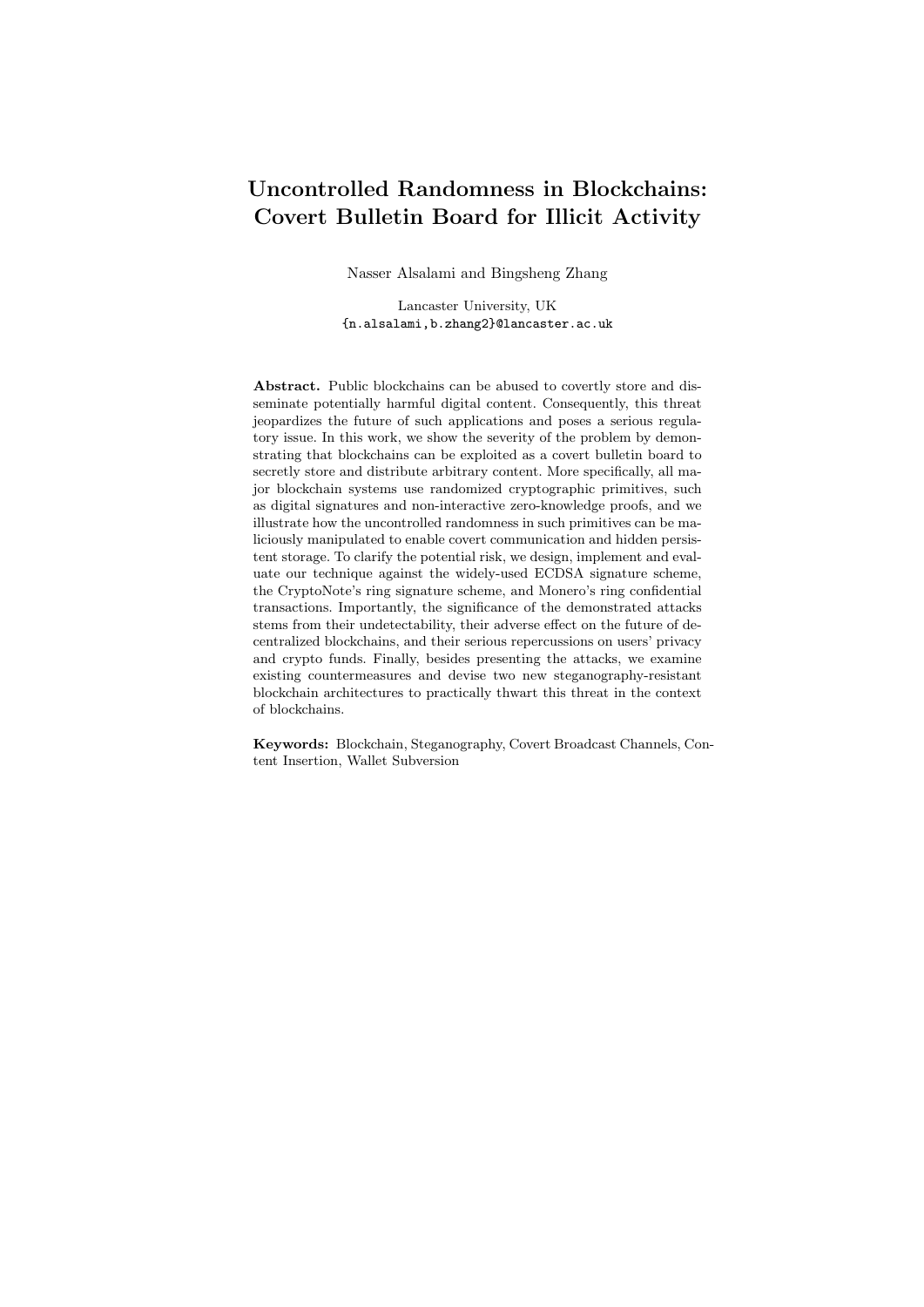

Fig. 21. An example of the steganographically-generated Monero transaction

in the randomly generated  $s_{i,j}$  numbers as part of the Borromean ring signature. Specifically, two vectors of  $s_{i,j}$  numbers are generated by the genBorromean() function:  $s_{0,j}$  and  $s_{1,j}$ . In addition,  $s_{0,j}$ 's are randomly generated when the j<sup>th</sup> bit commitment is 1, and two of these randomly generated  $s_{0,j}$ 's are used in our attack to embed the stegotext st. For simplicity, we use  $s_{0,1}$  and  $s_{0,2}$  to denote the first two randomly generated numbers in  $s_{0,i}$  vector, although they might not necessarily correspond to  $j = 1$  and  $j = 2$  respectively.

Fig. 10 shows the two subverted numbers, in which  $s_{0,1}$  includes 16 bytes of random IV concatenated with 1 byte representing the index of  $s_{0,2}$  and 15 bytes of zeroes, where the last 16 bytes are sent encrypted using AES-CBC. The second subverted random number,  $s_{0,2}$ , contains hidden message m encrypted using AES-CBC under the key z.

This step of the attack is achieved by slightly modifying two functions: genBorromean() and skGen() in two files: rctSig.cpp and rctOps.cpp. genBorromean() is modified to pass two extra parameters to skGen(). The first parameter is the counter that indicates which of the two random numbers is to be generated, while the second parameter represents the index of  $j<sup>th</sup>$  bit that corresponds to the second number  $s_{0,2}$  within the  $s_{0,j}$  vector. When the value of the counter is 0 or 1, skGen() generates random numbers according to Fig. 10, otherwise executes as normal.

Step 2: identifying signature containing stegotext st, and extracting hidden message  $m$ . To identify transactions containing st, the source blockchain.cpp file is modified to check the randomness within each new transaction and identify signatures containing stegotext. The receiver tests each number in the  $s_{0,i}$  vector by looking for a random IV that decrypts the second half of the tested number to a similar pattern as  $s_{0,1}$  in Fig. 10. Once this pattern is detected, the receiver concludes that this signature contains st and retrieves the index of  $s_{0,2}$  from the  $16^{th}$  byte of  $s_{0,1}$ .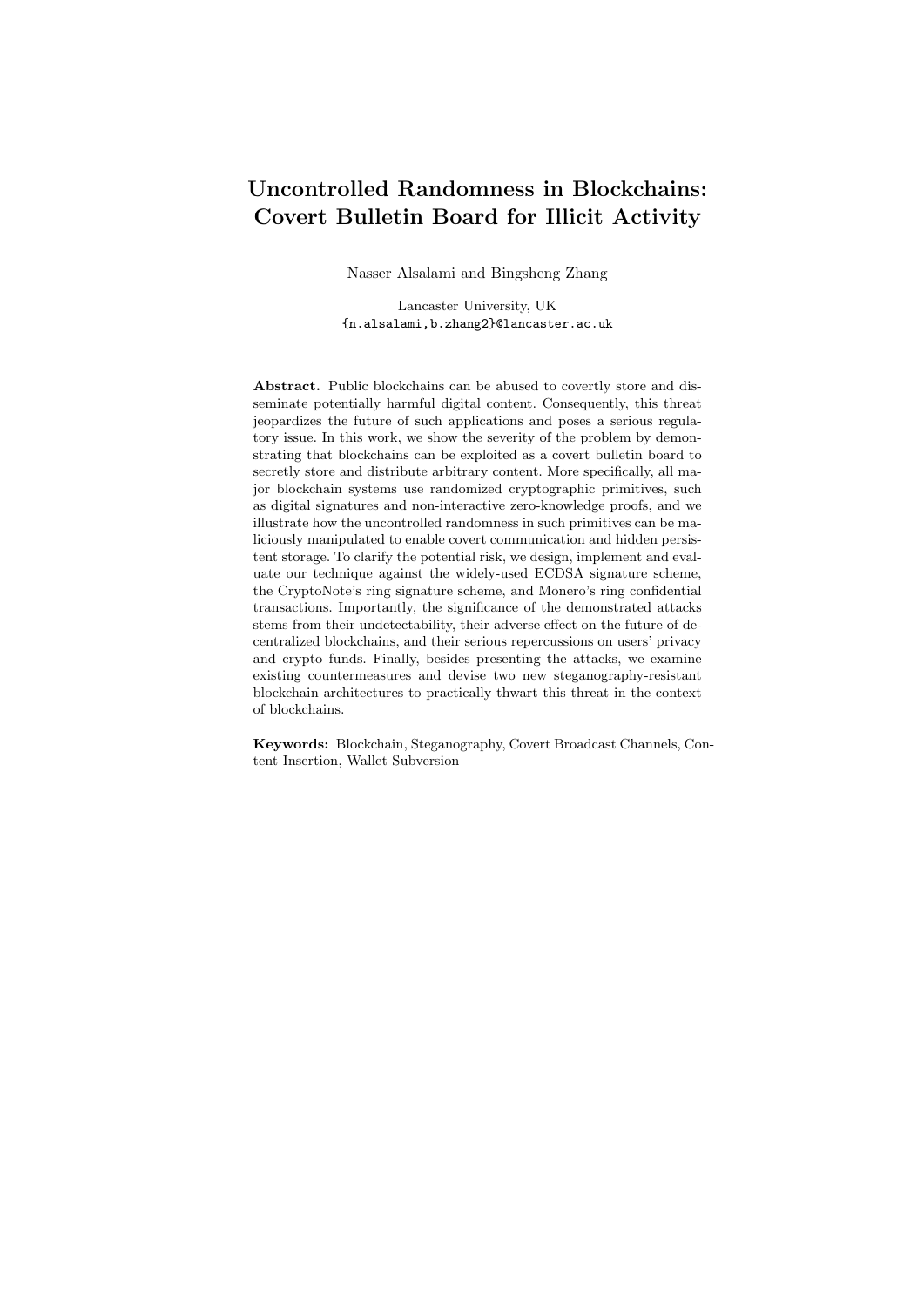|                | Number of Signatures to Leak Key Bits |         |         |      |                                  |      |         |
|----------------|---------------------------------------|---------|---------|------|----------------------------------|------|---------|
| Exp. $#$       | 32                                    | 64      | 96      | 128  | 160                              | 192  | 224     |
| $\mathbf{1}$   | 35                                    | 71      | 117     | 173  | 227                              | 314  | 520     |
| $\overline{2}$ | 33                                    | 73      | 119     | 189  | 253                              | 344  | 485     |
| 3              | 32                                    | 74      | 120     | 170  | 230                              | 339  | 471     |
| $\overline{4}$ | 34                                    | 70      | 114     | 179  | 238                              | 335  | 491     |
| $\overline{5}$ | 32                                    | 69      | 119     | 189  | 280                              | 385  | $552\,$ |
| 6              | 32                                    | 76      | 122     | 170  | 233                              | 333  | 526     |
| $\overline{7}$ | 36                                    | 76      | 120     | 180  | 262                              | 400  | 576     |
| 8              | 32                                    | 71      | 127     | 197  | 259                              | 368  | 566     |
| $\overline{9}$ | 33                                    | 72      | 115     | 162  | 242                              | 348  | 528     |
| 10             | 32                                    | 71      | 121     | 177  | 243                              | 363  | 498     |
| 11             | 31                                    | 70      | 121     | 180  | 246                              | 345  | 524     |
| 12             | 35                                    | 76      | 120     | 181  | 260                              | 386  | 563     |
| 13             | 33                                    | 69      | 124     | 190  | 251                              | 352  | 506     |
| 14             | 32                                    | $72\,$  | 121     | 180  | 255                              | 353  | 518     |
| 15             | 33                                    | 78      | 124     | 178  | 246                              | 355  | 539     |
| 16             | 34                                    | 72      | 113     | 168  | 232                              | 331  | 522     |
| 17             | 35                                    | $72\,$  | 111     | 162  | 228                              | 340  | 512     |
| 18             | 31                                    | 79      | 125     | 201  | 281                              | 378  | 544     |
| 19             | 37                                    | 76      | 122     | 174  | 243                              | 329  | 475     |
| 20             | 34                                    | 75      | 121     | 175  | 260                              | 369  | 570     |
| Average        |                                       |         |         |      | 33.3 73.1 19.8 178.8 248.4 353.4 |      | 524.3   |
| Std. dev.      | $1.6\,$                               | $2.9\,$ | $3.9\,$ | 10.2 | 15.2                             | 21.6 | 30.5    |

Table 3. Number of signatures needed to leak bits of the long-term private key in our rejection-sampling ECDSA subversion attack

When a malicious signature is detected, the receiver retrieves the index of  $s_{0,2}$ as above. The receiver then extracts the hidden message by decrypting  $s_{0,2}$  using his key z with AES-CBC. Fig. 21 shows a Monero transaction that has been steganographically subverted by our attack, and has been successfully posted to the Monero blockchain

## D ECDSA-Signature Rejection-Sampling Experiment

Table 3 illustrates the experimental results on how many signatures needed to obtain 32, 64, 96, 128, 160, 192 and 224 bits out of the total 256 key bits. This experiment was run 20 times to record the number of needed signatures to leak some bits of the secret key. As seen in Table 3, the average number of signatures that should be intercepted by the attacker to retrieve 50% of the key, i.e. 128 bits, is about 179 signatures.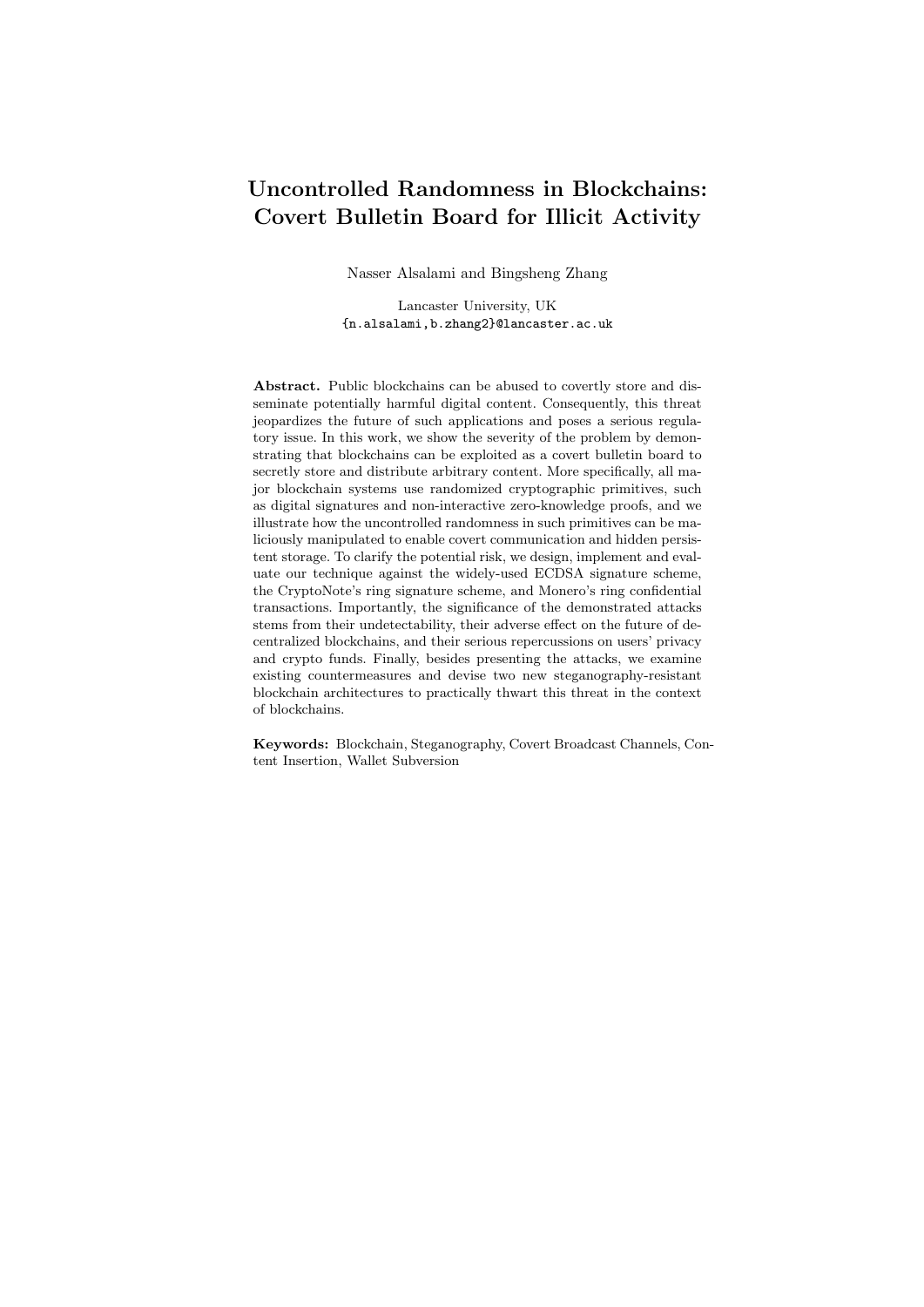## E Signature subversion

In theory, the Setup, KeyGen, Sign algorithms of a signature scheme can be subverted to leak secret information. However, in practice most blockchain platforms do not generate the setup parameters themselves; instead, widely trusted setup parameters, such as in ED25519, are adopted. Therefore, we don't consider Setup algorithm in this work. In terms of KeyGen algorithms, they are usually based on some one-way function, and it is possible to leak  $O(\log \lambda)$  bits through rejective sampling. Nevertheless, for most signature schemes, this would not be sufficient to allow the adversary to forge a signature. See *leakage resilient* signatures in  $[62, 63]$  for more discussion. Therefore, this work focuses on the subversion of the Sign algorithm. As a result, we adopt the following modified definition of undetectability from [47].

Public/Secret Undetectability. The undetectability is used to model the fact that normal users cannot distinguish if a signature is produced by a subverted signing algorithm or the genuine one.

**Definition 3.** Let  $S = ($ Setup, KeyGen, Sign, Verify) be a signature scheme. Let  $M$  be the message space. We say a subverted Sign algorithm is secretly undetectable w.r.t. S if for all PPT adversary A we have any  $f(\text{PK}_i, \text{SK}_i)g_{i=1}^n$ output by KeyGen(param) for any integer  $\lambda$  2 N, any  $n = \text{poly}(\lambda)$ , any param Setup(1<sup> $\lambda$ </sup>), any  $f(\text{PK}_i, \text{SK}_i)$  $g_{i=1}^n$  output by KeyGen(param), and any  $\ell \geq [n]$ , we have:

$$
\mathsf{Adv}_{\mathsf{A}}^{\mathsf{SU}}(1^{\lambda}) = \left|\Pr\left[\mathbf{Expt}_{\mathsf{A}}^{\mathsf{SU}}(1^{\lambda})\right] - \frac{1}{2}\right| = \mathsf{negl}(\lambda)
$$

w.r.t. the following game/experiment:

 $\mathbf{Expt}^{\mathsf{SU}}_A(1^\lambda)$ 

- 1. Pick  $b$  f0, 1g;
- 2. Send  $(PK_i g_{i=1}^n, \text{SK}_\ell)$  to A;
- 3. For  $j \geq 1, ..., kg$ , A queries  $m_j \geq M$  and obtains  $\sigma_j$  Sign( $fPR_i g_{i=1}^n$ ,  $SK_\ell, \ell, m_j$ ) if  $b = 0$ ;
	- $\sigma_j$  Sign( $f P K_i g_{i=1}^n$ ,  $S K_\ell, \ell, m_j$ ) if  $b = 0$ ;

$$
\sigma_j \qquad \text{Sign } (\mathit{fPK}_i \mathit{g}_{i=1}^n, \text{SK}_\ell, \ell, m_j) \text{ if } b = 1;
$$

- 4. A outputs a bit  $b^{\theta}$ ;
- 6. **Return**  $b = b^{\theta}$ ;

We say a subverted Sign algorithm is publicly undetectable w.r.t. S if in step 1 of the above game A only receives  $f P K_i g_{i=1}^n$ .

Reverse firewall based stego-resistance. One of our countermeasures utilze miners as active online watchdogs, a.k.a. reverse firewalls. The reverse firewall based stego-resistance definition is slightly different from the above one. More specifically, we say a signature scheme  $S = ($ Setup, KeyGen, Sign, Verify, Wrap) is reverse firewall based stego-resistant if for all PPT adversary and Sign we have

$$
\mathsf{Adv}_{\mathsf{A}}^{\mathsf{SU}}(1^{\lambda}) = \left|\Pr\left[\mathbf{Expt}_{\mathsf{A}}^{\mathsf{SR}}(1^{\lambda})\right] - \frac{1}{2}\right| = \mathsf{negl}(\lambda)
$$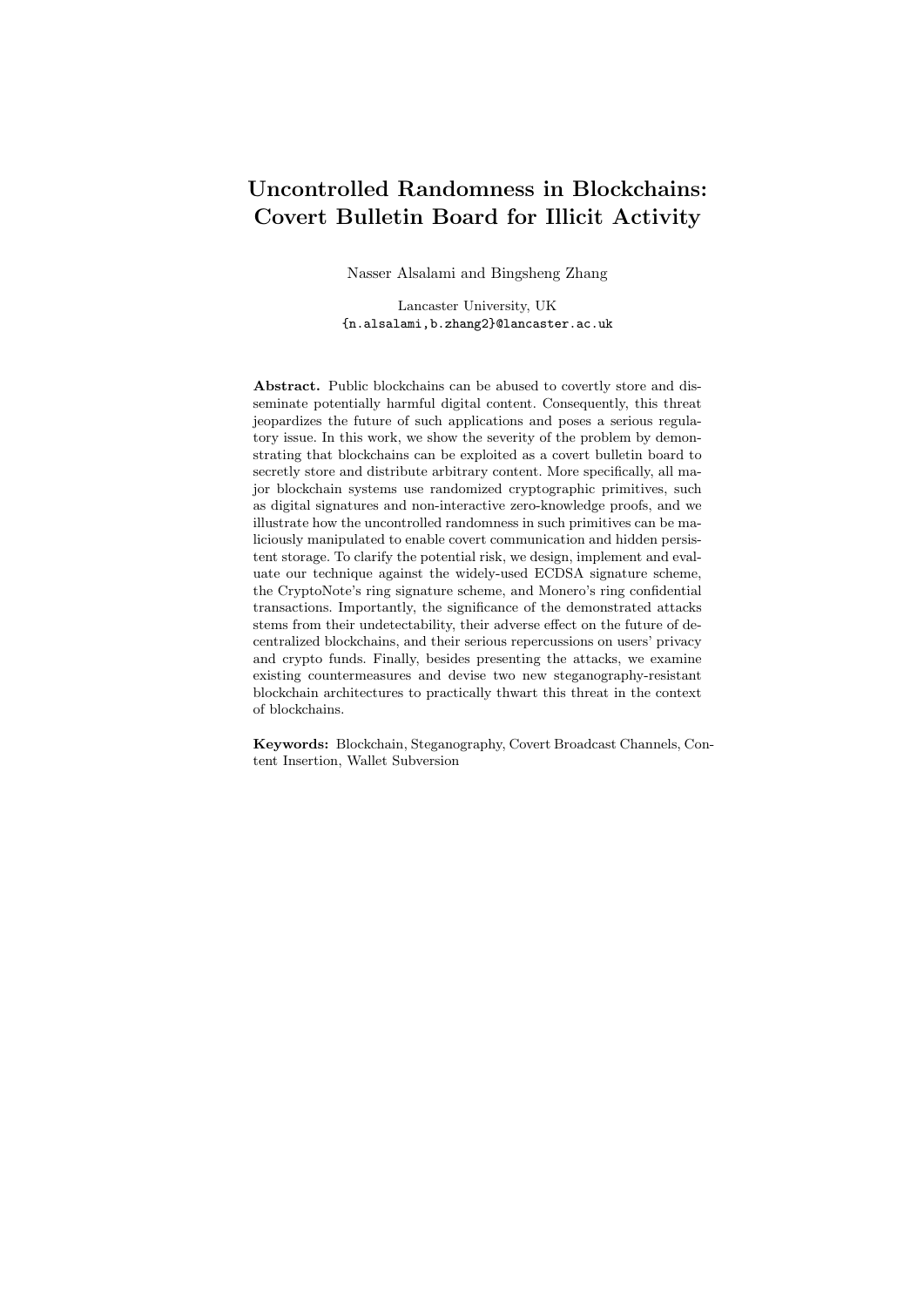

Fig. 22. Ciphertext Stealing (CTR mode)

w.r.t. the following game/experiment:

 $\mathbf{Expt}^{\mathsf{SR}}_{\mathcal{A}}(1^\lambda)$ 

1. Pick  $b$  f0, 1g; 2. Send  $(FPK_i g_{i=1}^n, SK_\ell)$  to A; 3. For  $j \n\mathcal{Z} \n\mathcal{I}$ , ...,  $kg$ ,  $A$  queries  $m_j \n\mathcal{Z} \n\mathcal{M}$ : If  $b = 0$ : Compute  $\sigma_j$  Sign( $fPK_i g_{i=1}^n, SK_\ell, \ell, m_j$ ); Return  $\widetilde{\sigma}_j$  Wrap $(\overline{fP}K_i \overline{g_{i=1}^n}, m_j, \sigma_j)$  to A; If  $b=1$ : Compute  $\sigma_j$  Sign ( $f P K_i g_{i=1}^n, S K_\ell, \ell, m_j$ ); Return  $\widetilde{\sigma_j}$  Wrap( $f P K_i \mathcal{G}_{i=1}^n, m_j, \sigma_j$ ) to A; 4. A outputs a bit  $b^{\ell}$ ; 6. Return  $b = b^{\theta}$ ;

## F Ciphertext Stealing Technique

In our attack, the leaked information is encrypted by a semantically secure symmetric-key encryption scheme. To minimize the number of lines of code to be changed, we need to adopt a readily implemented encryption algorithm. In our experiment, both Bytecoin and Monero wallets already have AES-128 algorithm, which; therefore, can be used as a building block of the semantically secure encryption. However, the message length is usually not a perfect multiple of 128 bits. To maximize the subversion channel capacity, one option is to adopt the concept of Ciphertext Stealing (CTS) [64]. For any given message length, with ciphertext stealing techniques, the ciphertext length is exactly the same as the message length (besides the IV). Our generic attack, in Sec. 3, uses CTRmode based ciphertext stealing technique, where the last encryption block is truncated to fit the message length. The encryption algorithm CTS- $Enc_k(V, m)$ is depicted in Fig. 22. We refer interested readers to [64] for more operation modes with CTS, such as CBC.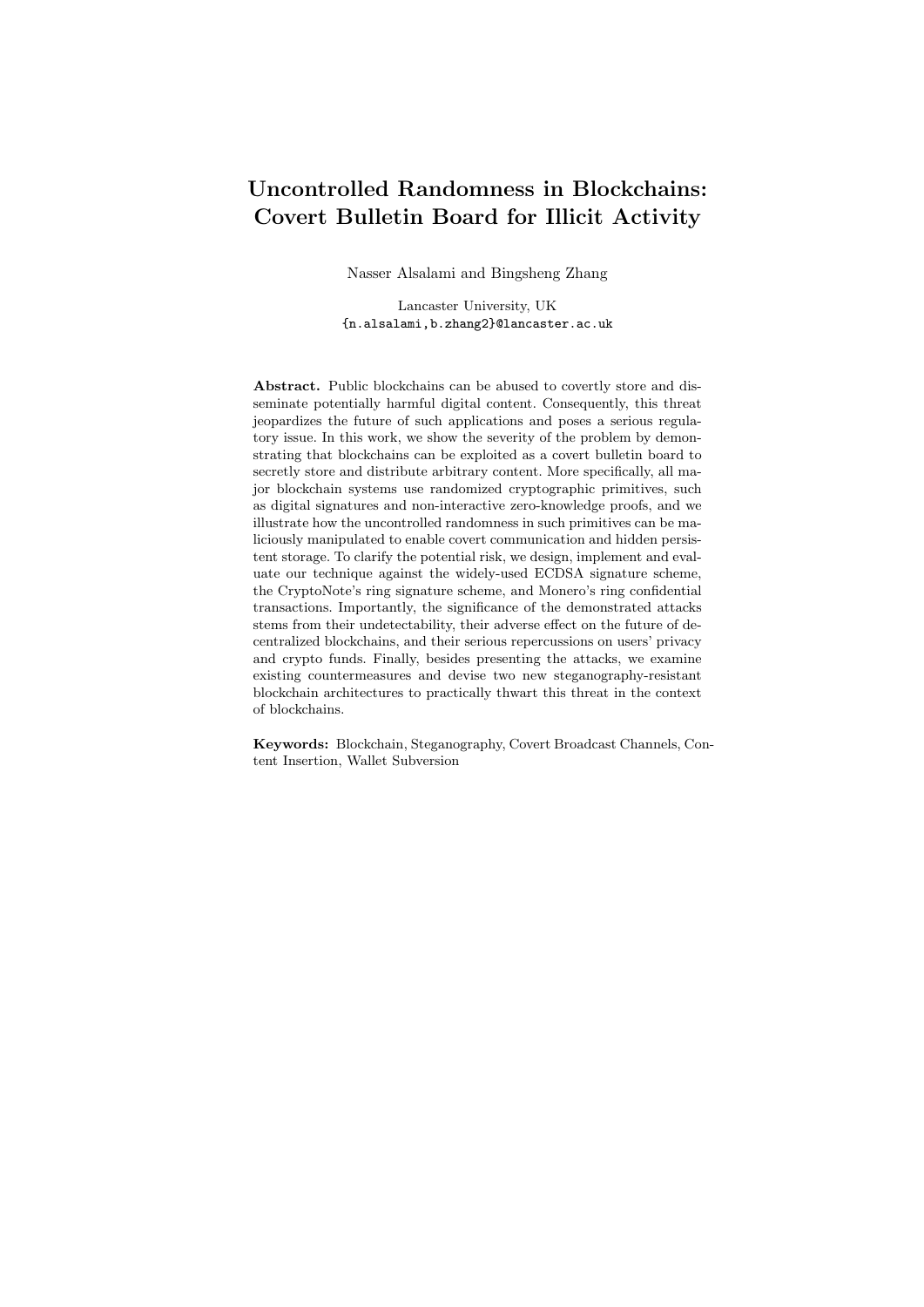## G Summary of Existing Countermeasures

In the following we summarize and discuss the current practices and techniques that can deter arbitrary content insertion on blockchains.

#### G.1 ASA-Resistant Techniques

Deterministic Cryptographic Primitives. As identified by many researchers [29, 30, 32, 33], the root of such class of subversion attacks is the uncontrolled randomness. As such, the first intuitive solution is to use deterministic signatures. However, this approach has limited usage in the blockchain context.

Signature Synthetic Randomness. In a similar manner to deterministic DSA proposed by RFC 6979 [42], signatures can be made deterministic using synthetic randomness. More specifically, assume a signature algorithm consumes  $\ell$  random coins, denoted as  $r_1, \ldots, r_n$ . Without loss of generality, suppose the signing algorithm takes as input the signing key  $s$  and the message  $m$ . We can generate the needed random coins deterministically as  $r_i := \text{hash}(s, m, i)$ . Based on heuristics property and onewayness of the hash function,  $r_i$  is unpredictable due to the entropy of s. On the other hand, this tweak allows offline watchdogs (verification algorithms) to compare and test an implementation with its specification.

Note that no *probabilistic polynomial time* black-box verification mechanism can ensure an implementation exactly matches its specification. This is because a malicious functionality may be triggered by a specific input, and it is impossible to verify that an implementation behaves as expected for all inputs. For instance, our attack can be modified so that the signing algorithm behaves honestly for all the inputs, except when the input message  $m = m$  the signing algorithm switches to our attack version, where  $m$  is the hidden trigger that has high entropy. The elimination of such hidden triggers is discussed below.

Instead, the offline implementation verification is only required to check polynomially many randomly sampled inputs (together with randomly sampled explicit randomness) and compare the corresponding outputs of the implementation with its specification. The most recommended approach to achieve automatic verification is to use so-called executable specifications  $[65]$ . We emphasize that the offline implementation verification algorithm must be trusted and certified. Nevertheless, it is universal and only needs simple comparison functionality, which makes it easy to ensure subversion freeness.

Verifiable Random Function (VRF). VRFs, proposed by Micali et al. [43], are random functions that non-interactively prove the correctness of their outputs. However, due to their randomness, VRF outputs are still susceptible to rejection sampling attacks. Hence, although their use may decrease the steganography throughput, VRFs can not completely deter steganography and subversion attacks in the context of public blockchains. Similarly, the work presented in [66] is vulnerable to rejection-sampling subversion attacks.

Split Model. The idea was initially proposed by Russell et al. in [44] to clip the power of subversion by hashing the output of randomized primitives. This idea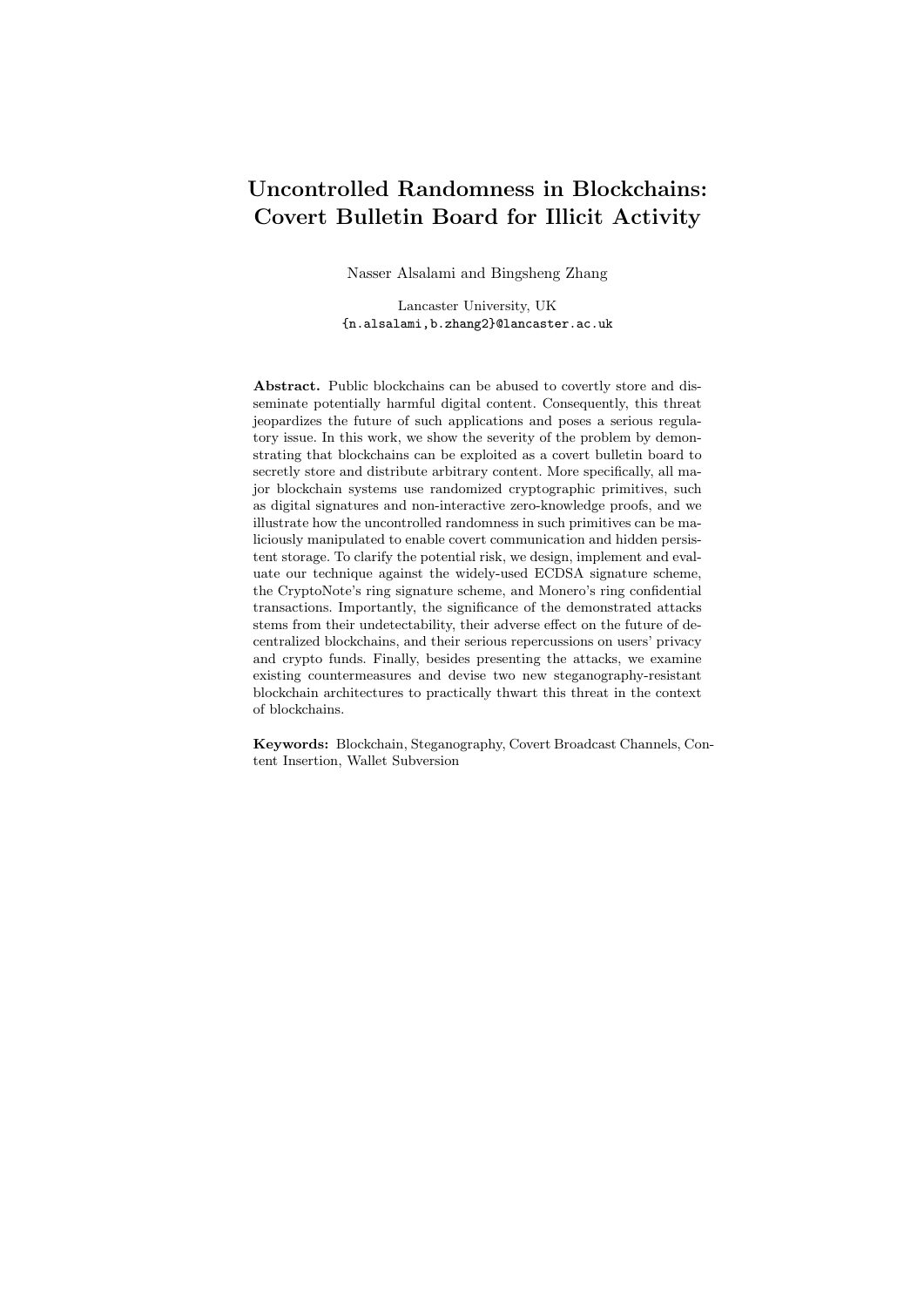was developed further in subsequent work [45,46] to decompose each randomnessgeneration function RG into two separate components  $RG<sub>0</sub>$  and  $RG<sub>1</sub>$ , execute them independently, and compose their output using a deterministic function  $\phi$ to generate the final random number. The authors of [46] emphasize that practical implementation of such splitting necessitates the independent execution of the separate components, which can be achieved by executing them in separate environments, e.g. by running them in different virtual machines or containers like Docker [67].

#### G.2 Preventative Trust-Based Countermeasures

Reverse Firewalls (RF). Ateniese et al. [47] proposed the idea of a trusted untamperable reverse firewall (RF). RF is an algorithm that, using public information, re-randomizes, and hence sanitizes, that output of possibly subverted randomized signature algorithms. Although this technique is effective against subversion attacks on randomized signatures; however, it requires an active trusted firewall and works only on re-randomizable signatures. Therefore, it might not be suitable for most signature schemes in the context of blockchains.

Self-Guarding Protocols. Recently Fischlin and Mazaheri [48] have proposed a novel technique that proactively defends against ASA's assuming temporary trust, i.e. ASA happens after a period of an honest initial phase. Namely, they provided constructions for homomorphic public-key encryption, symmetric-key encryption, signature schemes and PUF-based key exchange. In general, their constructions are divided into two phases; a sampling phase, and a challenge phase. In the sampling phase, or honest initial phase, a sample of ciphers, in the case of encryption, or signatures, in the case of signature schemes, is honestly generated. This sample is stored and used in the second phase to obfuscate ciphers/signatures and detect possible ASA attacks.

To further illustrate this technique, Fig. 23 presents a simplified pseudo-code for the construction of a self-guarding signature scheme  $S^{sg} = (\text{KeyGen}^{sg}, \text{Sign}^{sg}, \text{Verify}^{sg})$ from a deterministic signature scheme  $S = (KeyGen, Sign, Verify)$  [48]. As seen in this figure, the key generation algorithm  $KeyGen<sup>sg</sup>$  is given a security parameter  $(1^{\lambda})$ , generates a list of  $\lambda$  key pairs  $(sk_i, pk_i)$ , and sets the private key  $sk^{sg} := (sk_1, \ldots, sk_\lambda)$  and the public key  $pk^{sg} := (pk_1, \ldots, pk_\lambda)$ . As part of the trusted sampling phase,  $S^{sg}$ . Sample $(sk^{sg})$  is executed to generate a queue of  $\lambda$ pairs of randomly generated messages  $m_{r,i}$  and their corresponding signatures  $\sigma_{r,i}$ . When signing a message m with the possibly subverted algorithm S.Sign, the self-guarding signing algorithm  $S^{sg}$ . Sign does the following. For each  $i = 1, ..., \lambda$ , it randomly picks  $b_i \stackrel{\$}{\sim} \theta_i$ , 1g, and execute the original signing algorithm S.Sign twice, once to sign  $m_{r,i}$  and another time to sign  $(m_{r,i} \quad [mj]\sigma_{r,i}]$ ). The order of which is signed first is determined by the value of  $b_i$ , and each time the generated signature for  $m_{r,i}$  is compared with its previously and *honestly* generated signature  $\sigma_{r,i}$ . This is done to ensure detecting any possible subversion with probability close to  $1/2$ . If any discrepancy is detected, abort, otherwise return the signature  $\sigma := (m_{r,1}, \sigma_{r,1}, \sigma_1, \ldots, m_{r,\lambda}, \sigma_{r,\lambda}, \sigma_\lambda)$ . The verification  $S^{sg}$ . Verifysg is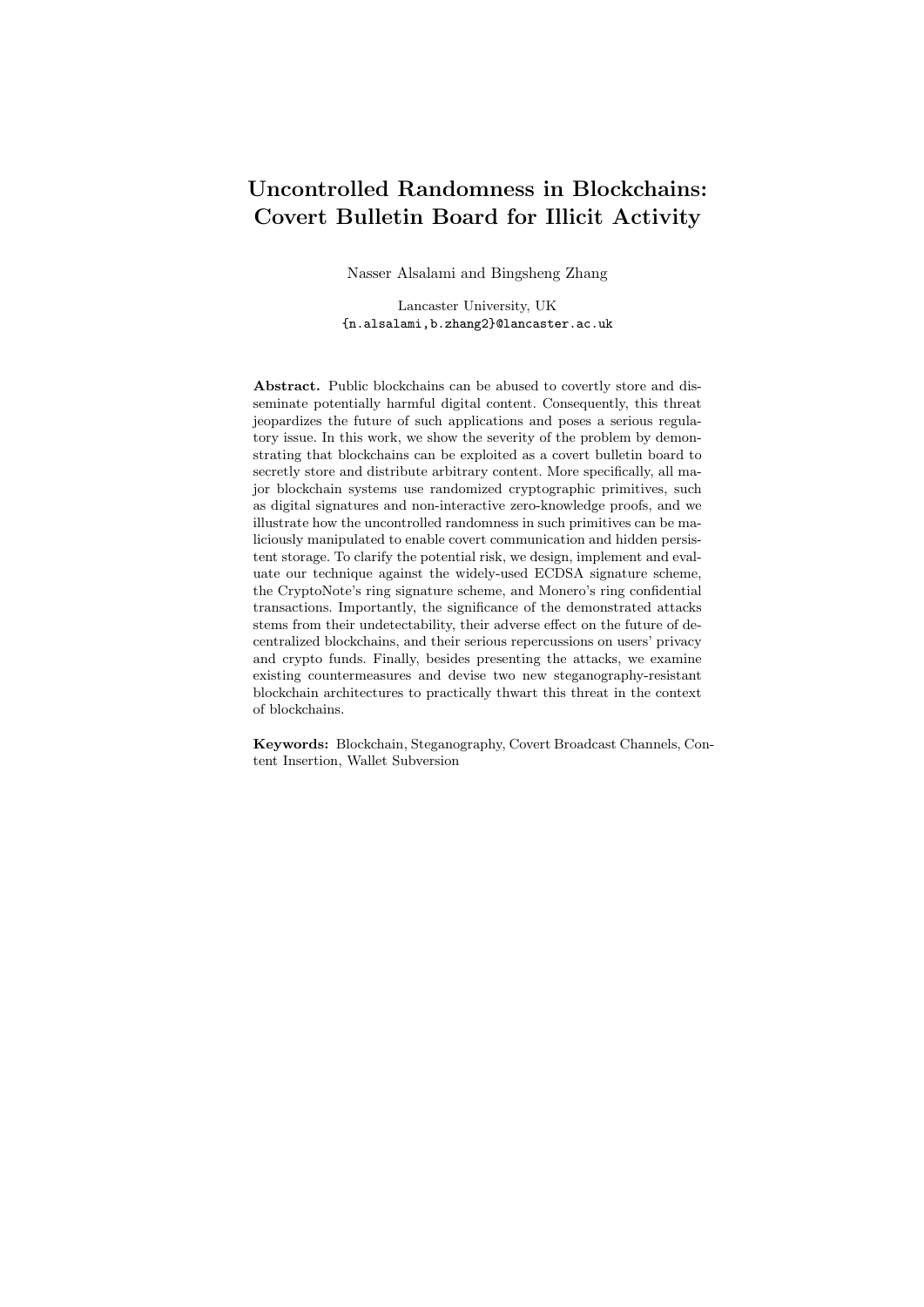$S^{sg}$ .KeyGen<sup>sg</sup> $(1^{\lambda})$ :  $-$  For  $i = 1 \ldots \lambda$ :  $(s k_i, p k_i)$   $\overset{\$}$   $S$ . Key Gen $(1^{\lambda});$  $- (sk^{sg}, pk^{sg}) := ((sk_1, \ldots, sk_{\lambda}), (pk_1, \ldots, pk_{\lambda}));$  $-$  Return  $(s k^{sg}, p k^{sg});$  $S^{sg}$ .Sample $(sk^{sg})$ : – Empty Q;  $-$  For  $i = 1 \ldots \lambda$ :  $m_{r,i}$ <sup>\$</sup>  $\textup{f0}, \lg^{\ell}; \sigma_{r,i} := S.\text{Sign}(sk_i,);$ Store  $(m_{r,i}, \sigma_{r,i})$  in  $Q$ ;  $-$  Return  $\mathcal{O}$ :  $S^{sg}$ . Sign<sup>sg</sup> $(sk^{sg}, m, Q)$ : – if  $Q$  is empty: Return  $\varphi$ ; – For  $i = 1 \ldots \lambda$ : Retrieve  $(m_{r,i}, \sigma_{r,i})$  from  $Q$ ;  $b_i \stackrel{\$}{=}$   $\tau$ 0, 1*g*; if  $(b = 0)$ :  $(m^0, m^1) := (m_{r,i}, m_{r,i} \quad [mj]\sigma_{r,i}$ ; else:  $(m^0, m^1) := (m_{r,i} \quad [mj]\sigma_{r,i}], m_{r,i});$  $\sigma^0:=\mathcal{S}.\mathsf{Sign}(sk_i,m^0);\, \sigma^1:=\mathcal{S}.\mathsf{Sign}(sk_i,m^1);$ if  $(\sigma^{b_i} \notin \sigma_{r,i})$ : Return ?;  $\sigma_i := \sigma^{(1-b_i)};$  $\sigma := (m_{r,1}, \sigma_{r,1}, \sigma_1, \ldots, m_{r,\lambda}, \sigma_{r,\lambda}, \sigma_\lambda);$ – Return σ;  $S^{sg}$ . Verify<sup>sg</sup> $(pk^{sg}, m, \sigma)$ :  $-$  result  $:=$  true; – For  $i = 1 \ldots \lambda$ : result := result  $\wedge S$ .Verify $(pk_i, m_{r,i}, \sigma_{r,i});$ result := result ^ S.Verify( $pk_i$ ,  $(m_{r,i} \quad [m/|\sigma_{r,i}|, \sigma_i);$ – Return result; S<sup>sg</sup>(KeyGen, Sample, Sign, Verify)

Fig. 23. Self-guarding signature  $S^{sg}$  based on a signature scheme  $S =$ (KeyGen, Sign, Verify).  $\mathcal Q$  represents a queue of pairs of random messages  $m_{r,i}$  and their honestly-generated signatures  $\sigma_{r,i}$ , and  $\ell$  is the message and signature space length. Other sanity checks have been omitted for simplicity. For more details refer to [48].

carried out by re-constructing the string  $(m_{r,i} \quad [mj]\sigma_{r,i}]$ ) for each  $i = 1, \ldots, \lambda$ , and calling the original verification algorithm S.Verify twice, to verify each  $\sigma_i$ and  $\sigma r$ , *i*. If all signatures are valid, return true, and false otherwise.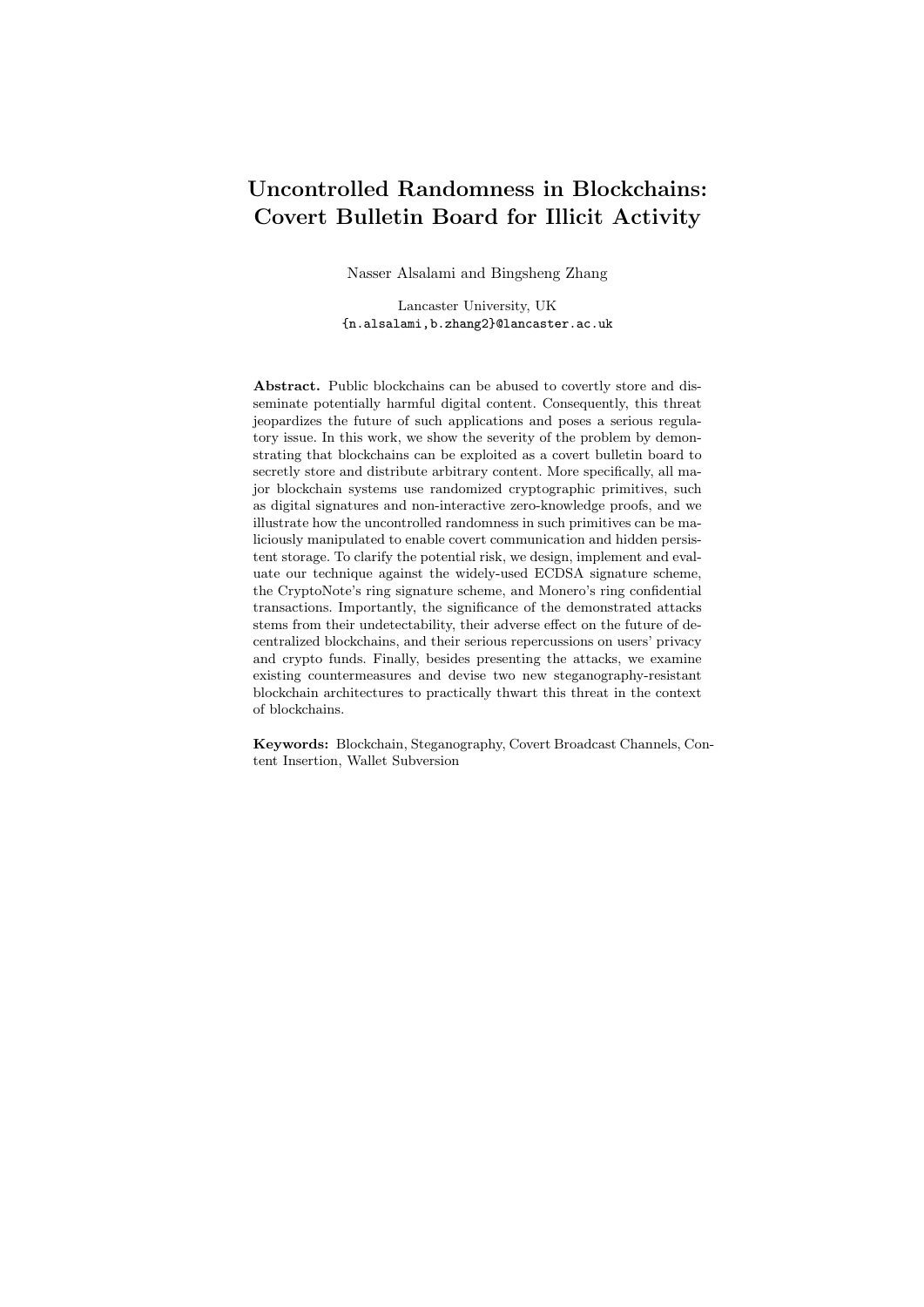#### G.3 Blockchain-based techniques

Light Blockchains. To solve issues related with blockchain size and scalability, new blockchain designs have emerged. For example, PascalCoin [49] is a cryptocurrency that does not keep the full history of transactions but rather stores the last 100 blocks in its ledger, and actual account balances are stored in a another cryptographic structure called the SafeBox. A very similar approach is used in the mini-blockchain scheme [50] that is implemented by Cryptonite [68] which stores the actual balances in a structure called the *account tree* which is updated by the transactions in the blockchain. Because new transactions reference the account tree and not previous transactions in the blockchain, transactions in older blocks can be discarded. Note, older block headers are still kept in the mini-blockchain. Although these solutions are mainly proposed solve scalability issues, these new designs can deter permanent storage of malicious content.

Redactable Blockchains. Redactable blockchains have been proposed in [5] to rewrite, remove, and insert new blocks in the blockchain. In their technique, which is based on the use of Chameleon hashes  $[69]$ , the redaction could be performed by a trusted central node, or a group of nodes who posses the Chameleon hash trapdoor. Similarly,  $\mu$ chain [4] proposes a mutable blockchain that is based on consensus. Hence, if malicious content is identified, mutable blockchains can effectively deter the persistent storage of such content on the blockchain.

Content Filters. Content Iters target human readable strings to detect and reject unwanted content, e.g. rejecting a transaction if its 20-Byte destination address has 18 printable characters [3].

Increasing Transaction Fees. Although increasing the transaction fees is not advisable for promoting blockchain among innocent users, and can unfairly penalize users who relay on large transactions, e.g. exchange services, minimum mandatory fees has been proposed as a countermeasure in [3] to render content insertion economically infeasible for large transactions.

Self-verifying Addresses. The goal of this technique is to deter content insertion in Bitcoin by using arbitrary addresses. The authors of [3] suggested that instead of sending an address a,  $c_a$  is sent in the transaction, where  $c_a$  =  $(G^a, r, \text{Sign}(G^a)jr, a)), r = \text{CRC32}(t_1jj \dots j/t_i), \text{ and } t_i \text{ is the transaction corresponding to the function } f$ sponding to the  $i^{th}$  input. A similar approach is to limit the address Space. For example, PascalCoin [49] has a finite address space, and accounts are limited but can be associated with any public key. Although may not be intended to stop content-insertion, this practice can deter the arbitrary manipulation of transactions' addresses.

## H Non-interactive Zero-knowledge

Here we briefly introduce non-interactive zero-knowledge (NIZK) schemes in the Random Oracle (RO) model. Let  $R$  be an efficiently computable binary relation.